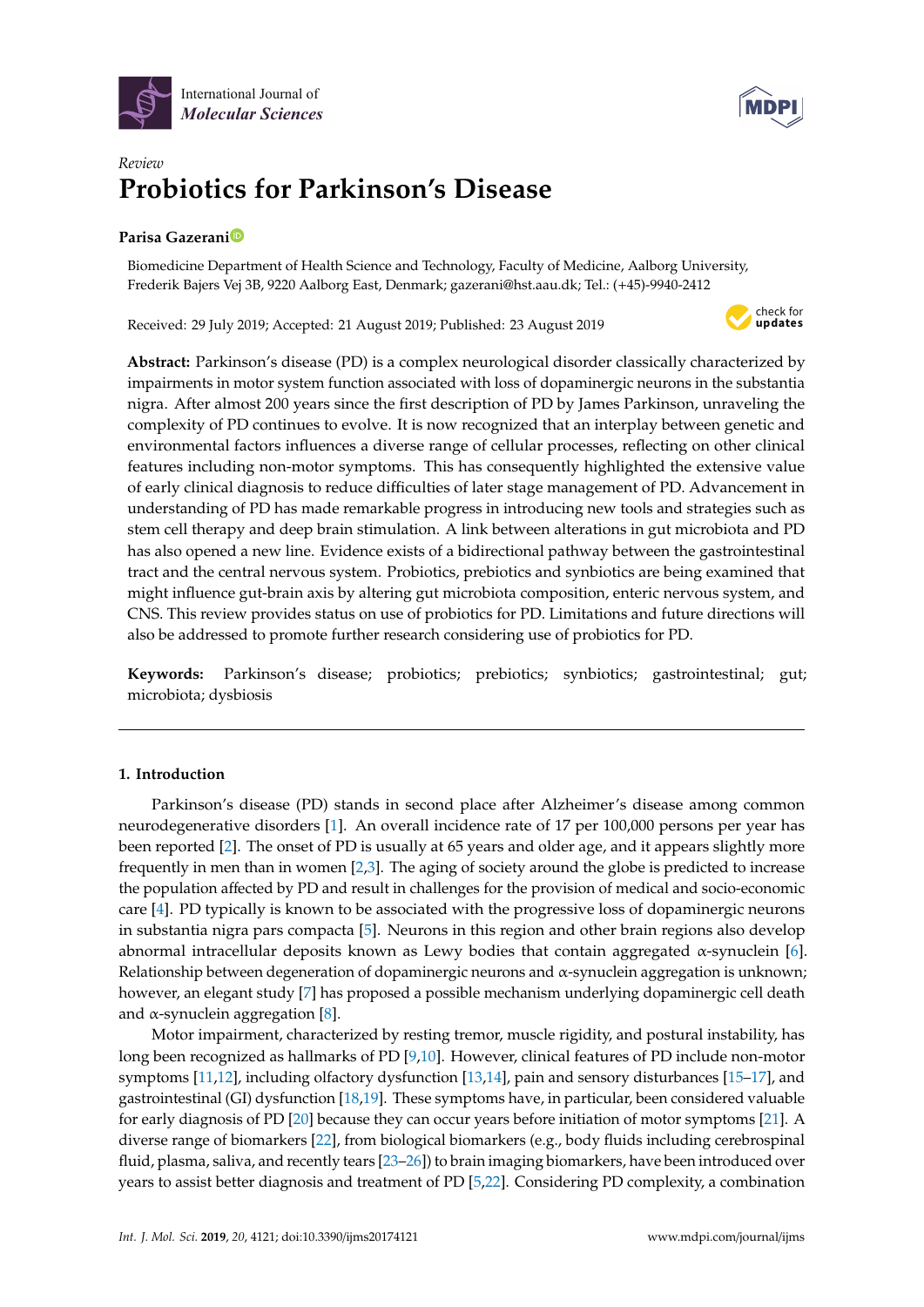of multimodal biomarkers would be ideal to enhance diagnostic accuracy and personalized medicine for PD [\[22\]](#page-15-6).

Besides levodopa, which is the most used medication for treating motor symptoms of PD, other therapeutic agents such as monoamine oxidase type B inhibitors, amantadine, anticholinergics,  $β$ -blockers, or dopamine agonists have also been used [\[27\]](#page-15-9). The rationale behind use of dopamine precursor and dopamine receptor agonists is to compensate for dopaminergic cell loss and to enhance dopaminergic load. It has been reported that levodopa was used by 85% of patients with PD in the USA (between 2001 and 2012), while dopamine agonists by 28% [\[28\]](#page-15-10). Levodopa, however, carries several side effects; it does not prevent dopaminergic neuron degeneration; it has no effects on non-motor symptoms [\[29\]](#page-15-11); prolonged use of levodopa can lead to levodopa-resistance [\[29\]](#page-15-11) and levodopa induced dyskinesia [\[30\]](#page-15-12), and PD-associated GI dysfunction contributes to levodopa response [\[31,](#page-15-13)[32\]](#page-15-14).

As a consequence of recent advances in the understanding of PD, a number of new therapeutic approaches have been introduced [\[33\]](#page-15-15), including genetic and disease-modifying approaches to reduce abnormal accumulation and aggregation of α-synuclein, mitochondrial dysfunction, dysfunction of lysosomal proteins, blockade of neuroinflammation, and enhancement of neurorestoration [\[34\]](#page-15-16). Besides novel compounds and repositioned drugs, new technologies such as cellular therapies, immunotherapies, and vaccines have been emerged together with non-pharmacological approaches such as gene therapy, optogenetics, and deep brain stimulation, some of which already entered clinical phases of investigation [\[35\]](#page-15-17). A recent review has painted a bright future for PD within the next 20 years, where it can be slowed down, stopped, or reversed [\[36\]](#page-15-18).

Recently, GI tract, enteric nervous system (ENS) [\[37\]](#page-16-0), gut microbiota, and a cross talk of gut-brain [\[19](#page-15-3)[,38\]](#page-16-1) have become a spot light as a potential mechanism underlying development of PD [\[39–](#page-16-2)[42\]](#page-16-3). A simplified illustration of communication between gut microbiota and brain can be seen in Figure [1.](#page-1-0)

<span id="page-1-0"></span>

**Figure 1.** Communication between the gut microbiota and the brain [\[43\]](#page-16-4) (reused with permission, license number: 4637571224608, Elsevier and Copyright Clearance Center).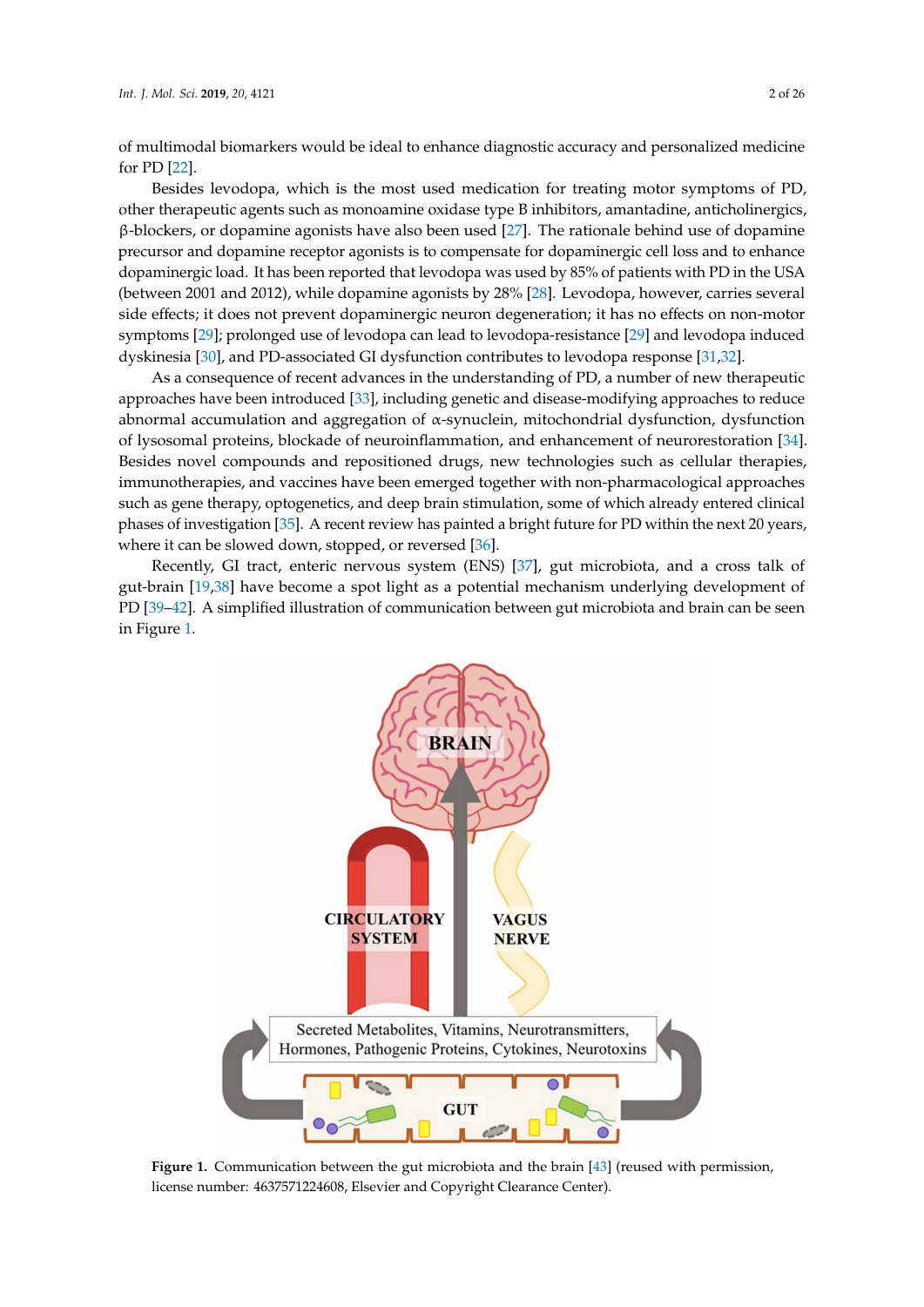GI dysfunction in PD was already highlighted by James Parkinson [\[44\]](#page-16-5), and it is one of the most common non-motor symptoms with a prevalence of up to 80% [\[45\]](#page-16-6). GI dysfunction [\[18,](#page-15-2)[46\]](#page-16-7) appears as bloating, constipation, nausea, delayed gastric emptying, and prolonged intestinal transit time, leading to an incomplete defecation with a high negative impact on quality of life of patients with PD [\[45\]](#page-16-6). Constipation is highly prevalent (87%) and occurs before motor symptoms [\[47\]](#page-16-8). This may support the hypothesis that PD development and progression may occur at least in part with a contribution from the gut [\[39\]](#page-16-2).

Aggregated  $\alpha$ -synuclein has been found in neurons outside the CNS [\[48\]](#page-16-9), including the ENS. This finding led Braak et al. [\[49\]](#page-16-10) to hypothesize that  $\alpha$ -synuclein aggregates are formed outside the brain and travelled from peripheral tissues. Vagal nerve has been proposed to provide the path for this spread from the ENS to brain [\[50,](#page-16-11)[51\]](#page-16-12). Later studies [\[52](#page-16-13)[,53\]](#page-16-14) have suggested that aggregation can be triggered by gut microbiota and this process not necessarily needs a pathogen or an environmental toxin [\[54\]](#page-16-15) as it formerly was suggested [\[50\]](#page-16-11). Several lines of evidence support that gut-brain axis is influenced by the gut microbiota [\[55–](#page-16-16)[57\]](#page-16-17).

Human GI tract hosts a diverse population of bacterial species, collectively called human gut microbiota, where a symbiosis exists between the host and bacteria [\[58](#page-16-18)[–60\]](#page-17-0). Microbiome signatures in mouse, rat, non-human primate, and human faces have elegantly been studied and reported in 2018 [\[61\]](#page-17-1). Data from this study provide important information about host-specific microbiome signatures and can be used as a starting reference for future studies for investigation of gut microbiome in health and disease. Interestingly, findings from study [\[61\]](#page-17-1) show several common genera between the studied species that are highly valuable for translational studies from preclinical phases to clinic. Considering some limitations in this study, further investigation has been recommended by the authors, including higher control of dietary factors and inclusion of both sexes [\[61\]](#page-17-1). This is due to the fact that gut microbiota is influenced by several factors, including sex hormones, and diet [\[61,](#page-17-1)[62\]](#page-17-2). The latter is influenced by factors such as geographical location and ethnicity, accessibility, and habits. Therefore, future studies considering these factors are valuable. Maintenance of a healthy microbiota is important for gut barrier integrity, immunity, function, metabolism [\[62,](#page-17-2)[63\]](#page-17-3), and the gut-brain axis [\[64\]](#page-17-4). A potential role of this axis in several CNS-associated disorders has been highlighted, including in multiple sclerosis [\[65\]](#page-17-5) and PD [\[66](#page-17-6)[,67\]](#page-17-7). Alterations found in gut microbiota, including number and composition of gut microbiota and microbial metabolites [\[68\]](#page-17-8), have been considered as valuable signatures for early diagnosis of several neurodegenerative disorders [\[43\]](#page-16-4), including PD. Excellent recent reviews are available on alterations of gut microbiota and potential molecular mechanisms of gut microbiota linked to pathogenesis of PD (see Figure [2](#page-3-0) for a schematic illustration), where, based on the literature, targeting microbiota with a diverse range of interventions has also been proposed [\[19,](#page-15-3)[40](#page-16-19)[,41](#page-16-20)[,46](#page-16-7)[,69–](#page-17-9)[78\]](#page-17-10). This review briefly summarizes current knowledge on disturbed gut microbiota in PD, followed by status of targeted interventions, with a particular focus on the use of probiotics in PD.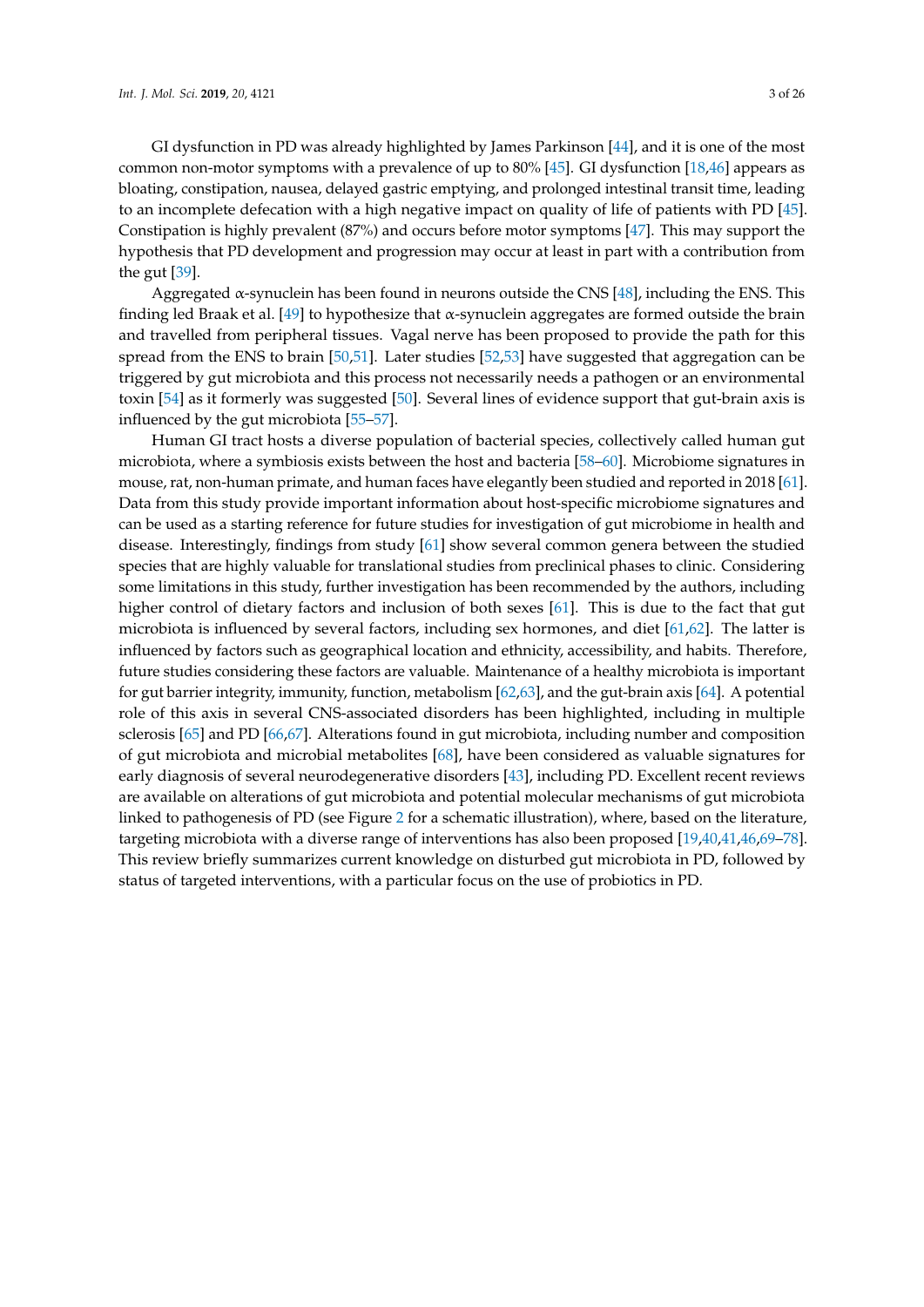<span id="page-3-0"></span>

**Figure 2.** The role of gut microbiota in the pathogenesis of Parkinson's disease. BBB, blood brain barrier; CRP, C-reactive protein; IL, interleukin; iNOS, inducible nitric oxide synthase; PD, Parkinson's Disease; TNF, tumor necrosis factor [\[43\]](#page-16-4) (reused with permission, license number: 4637571224608, Elsevier and Copyright Clearance Center).

## **2. Gut Dysbiosis in PD**

A range of PD-associated GI dysfunctions has been clinically identified, including weight loss, gastroparesis, constipation, and defecation dysfunction [\[79](#page-17-11)[–81\]](#page-17-12). GI dysfunction is reported a potential contributor to PD pathogenesis. This notion is supported by pathophysiologic evidence that  $\alpha$ -synuclein inclusions appear early in the ENS, then reach the brain by e.g., vagal nerves [\[50](#page-16-11)[,82\]](#page-17-13). A sub-type of intestinal epithelial cells called enteroendocrine cells provide the signaling pathway through which the microbiome interacts with the CNS via the vagus nerve [\[83,](#page-18-0)[84\]](#page-18-1). It is worth mentioning that α-synuclein aggregates are also seen in the ENS of normally aging individuals [\[85\]](#page-18-2); however, they are more prevalent in patients with PD [\[86\]](#page-18-3). In addition, direct evidence exists that injection of human α-synuclein fibrils into the gut tissue of healthy rodents is sufficient to induce aggregated α-synuclein pathology within the vagus nerve and brainstem [\[87\]](#page-18-4). In a genetic mice model of overexpression of α-synuclein, the presence of gut microbiota has been demonstrated necessary to promote pathological alterations and motor dysfunction similar to what is seen in PD [\[88\]](#page-18-5). Interestingly, in the same mouse strain, fecal transplants from patients with PD could result in impairment of motor function, showing that gut microbiota is actively involved in initiation of α-synuclein proteinopathy in PD [\[88\]](#page-18-5). Once amyloids are produced by some members of the gut microbiota, they are released to extracellular space, and by neighboring cells including neurons, they can be internalized and form pathological aggregates of  $\alpha$ -synuclein [\[89](#page-18-6)[,90\]](#page-18-7). Clearance mechanisms such as the ubiquitin-proteasome system to degrade the misfolded protein are demonstrated failed in familial and idiopathic PD [\[91\]](#page-18-8).

Alterations in gut microbiota–dysbiosis-is evident in PD [\[74](#page-17-14)[,92\]](#page-18-9). Table [1](#page-4-0) presents altered gut microbiota in patients with PD [\[74\]](#page-17-14).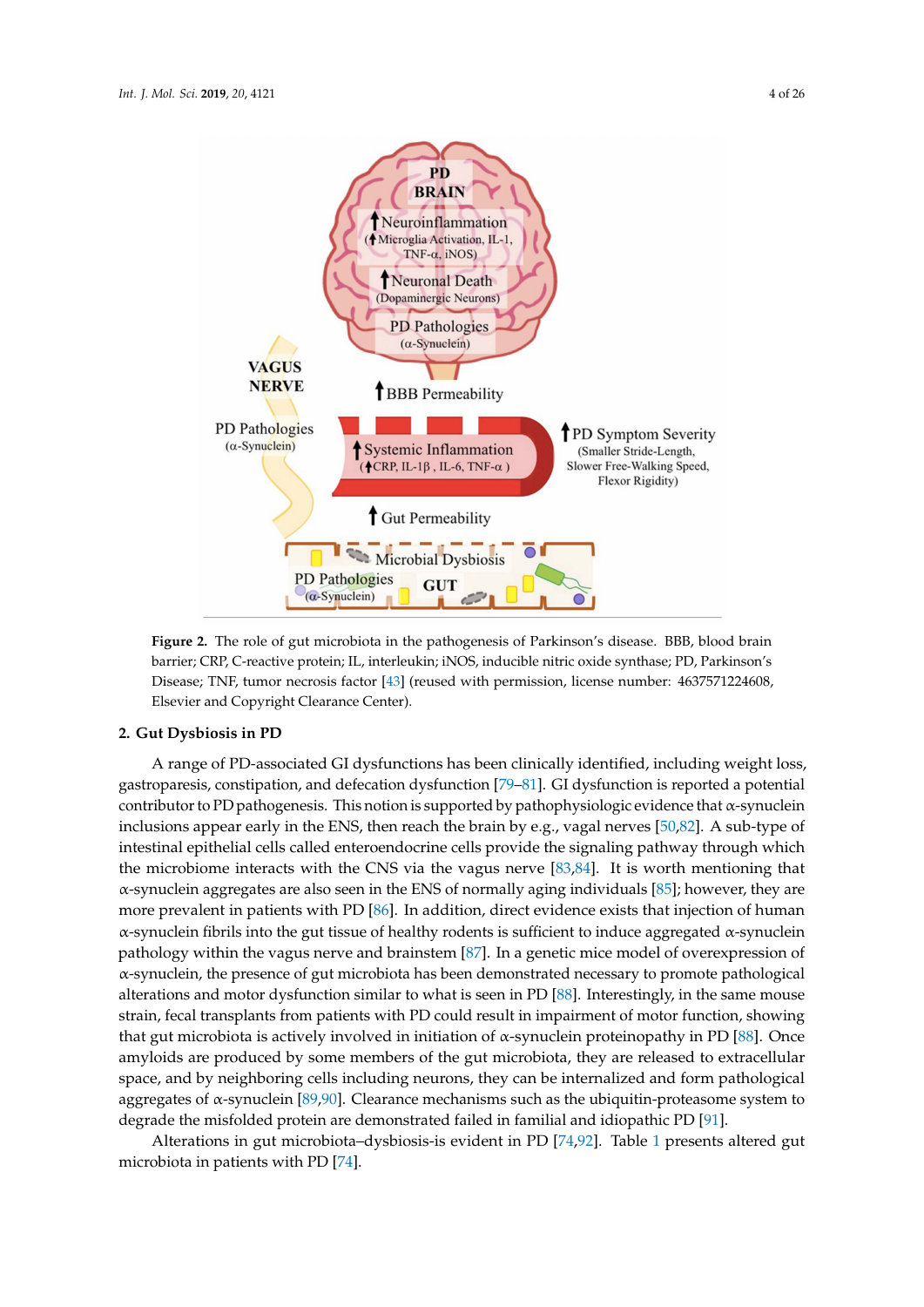| <b>Altered Microbiota</b>                                                                                                                                                                                                                                     |                |  |  |  |
|---------------------------------------------------------------------------------------------------------------------------------------------------------------------------------------------------------------------------------------------------------------|----------------|--|--|--|
| Lactobacillus $\uparrow$ , Clostridium coccoides $\downarrow$ , Bacteroides fragilis $\downarrow$ ,<br>Prevotella (hydrogen sulfide producer) $\downarrow$                                                                                                    | [93]           |  |  |  |
| Ralstonia $\uparrow$ , Blautia $\downarrow$ , Coprococcus $\downarrow$ , Faecalibacterium $\downarrow$ , Roseburia $\downarrow$ ,<br>Enterobacteriaceae $\uparrow$ . Prevotellaceae $\downarrow$                                                              | [52]<br>$[92]$ |  |  |  |
| Enterobacteriaceae $\uparrow$ , Bifidobacterium $\uparrow$ , Enterococcaceae $\downarrow$ ,<br>Lactobacillaceae $\downarrow$ , Faecalibacterium prausnitzii $\downarrow$ , Prevotellaceae $\downarrow$                                                        | 67             |  |  |  |
| Verrucomicrobiaceae $\uparrow$ , Firmicutes $\uparrow$ , Erysipelotrichaceae $\downarrow$ ,<br>Prevotellaceae 1                                                                                                                                               | [94,95]        |  |  |  |
| Akkermansia $\uparrow$ , Ruminococcaceae $\uparrow$ , Lactobacillus $\uparrow$ ,<br>Bifidobacterium $\uparrow$ , Lachnospiraceae (SCFAs producer)                                                                                                             | [66]           |  |  |  |
| Escherichia-Shigella $\uparrow$ , Streptococcus $\uparrow$ , Proteus $\uparrow$ , Enterococcus $\uparrow$ , Blautia (butyrate produce) $\downarrow$ ,<br>Faecalibacterium (butyrate produce) $\downarrow$ , Ruminococcus $\downarrow$                         | [96]           |  |  |  |
| Clostridium IV $\uparrow$ , Aquabacterium $\uparrow$ , Holdemania $\uparrow$ , Sphingomonas $\uparrow$ , Clostridium XVIII $\uparrow$ ,<br>Butyricicoccus $\uparrow$ , Anaerotruncus $\uparrow$ , Lactobacillus $\downarrow$ , Sediminibacterium $\downarrow$ | [97]           |  |  |  |

<span id="page-4-0"></span>**Table 1.** Altered gut microbiota compositions in PD patients [\[74\]](#page-17-14) (reused with permission, license number: 4637580890170, Elsevier and Copyright Clearance Center).

Patients with PD show an increased intestinal permeability correlated with intestinal  $\alpha$ -synuclein accumulation [\[53\]](#page-16-14). It has been proposed that increased intestinal permeability and the translocation of bacteria and inflammatory bacterial products might lead to inflammation and oxidative stress in GI and thereby initiating  $\alpha$ -synuclein accumulation in the ENS [\[53\]](#page-16-14). In addition, gut-derived inflammatory products can promote the disruption of the blood brain barrier and thus facilitate dopaminergic loss occurring in the SN [\[98](#page-18-15)[,99\]](#page-18-16). In line with this hypothesis, biopsies of colonic tissue obtained from patients with PD have been found with an increased expression of proinflammatory cytokines, including TNF- $\alpha$ , IFN- $\gamma$ , IL-6, IL-1 $\beta$ , and increased activation of enteric glial cells [\[100\]](#page-18-17).

Reduction of *Prevotellaceae* in fecal samples of patients with PD was reported in 2015 [\[92\]](#page-18-9). Lower *Prevotellaceae* diminishes the levels of health-promoting neuroactive short chain fatty acids (SCFA) and the capacity for biosynthesis of thiamine and folate [\[101\]](#page-18-18) that is seen decreased in patients with PD [\[101,](#page-18-18)[102\]](#page-18-19). Interestingly, *Prevotella* decrease might be related to lower synthesis of mucin, which is associated with increased gut permeability [\[53\]](#page-16-14). In addition, lower *Prevotella* and higher presence of *Lactobacilliceae* have been associated with lower concentrations of ghrelin. Ghrelin is a gut hormone that may be involved in the maintenance and protection of normal nigrostriatal dopamine function [\[103\]](#page-19-0). In line with this, impaired ghrelin secretion has been reported in patients with PD [\[104\]](#page-19-1). Interestingly, hydrogen sulfide secreted by *Prevotella* has been shown to exert a protective effect on dopaminergic neurons in rat and mouse models of PD [\[105\]](#page-19-2).

A study has reported that bacteria more commonly associated with anti-inflammatory properties, such as genus *Blautia*, *Coprococcus*, and *Roseburia*, are significantly reduced in fecal samples of patients with PD, along with a reduction in the genus *Faecalibacterium* and an increase in the genus *Ralstonia* in the GI mucosa of PD subjects, which potentially shifts the microbial balance within the colon to a more inflammatory phenotype [\[52\]](#page-16-13).

Immune factors in stool of patients with PD have been profiled recently [\[106\]](#page-19-3), and findings from this study indicated that intestinal inflammation was present in 156 individuals with PD compared with 110 controls. Elevated levels of vascular endothelial growth factor receptor 1, IL-1α, and CXCL8 were found in patients' samples. Sex, body mass index, a history of smoking, and use of probiotics were found to strongly influence levels of stool analytes in this study [\[106\]](#page-19-3). Considering these factors in analysis, results demonstrated that elevated levels of IL-1 $\alpha$ , CXCL8, IL-1 $\beta$  and C-reactive protein in the patients' samples and results were not dependent on subject age or disease duration [\[106\]](#page-19-3). This study shows that measurement of selective immune factors in stool can facilitate identification of individuals at risk [\[106\]](#page-19-3).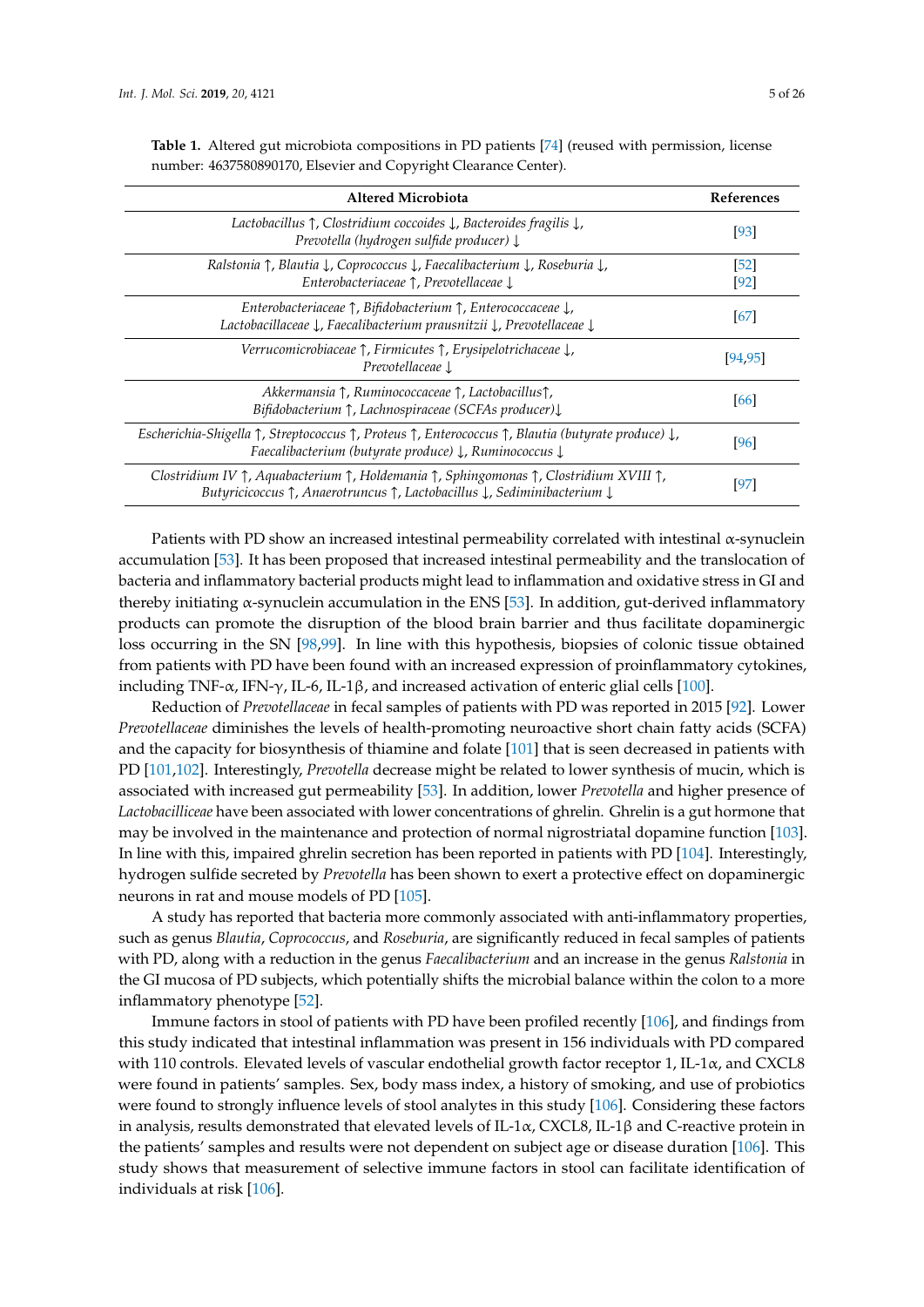Stool samples of patients with PD compared with controls have also shown some alterations in fecal microbial composition and fecal SCFA concentrations [\[52,](#page-16-13)[67\]](#page-17-7). SCFAs are important metabolic products of gut microbiota and exert central effects indirectly or directly on the ENS [\[107\]](#page-19-4) and CNS [\[108\]](#page-19-5). Further metabolism of SCFAs results in Indican (indoxyl sulfate) that is eliminated in the urine, [\[109\]](#page-19-6) and hence, urinary concentration of this substance can be considered a potential biomarker of gut dysbiosis [\[110\]](#page-19-7).

Small intestinal bacterial overgrowth (SIBO) is also evident in patients with PD [\[78,](#page-17-10)[111,](#page-19-8)[112\]](#page-19-9), and is associated with bloating, flatulence, and malabsorption, and more severe motor fluctuations, based on evaluation by a questionnaire with Global Symptomatic Score. SIBO might cause changes in intestinal permeability and contribute to an increase in bacterial translocation and therefore induce an inflammatory response [\[113\]](#page-19-10). The results of recent studies about gut microbiol dysbiosis in patients with PD have been summarized in an excellent review from 2018 [\[74\]](#page-17-14).

A recent study showed significant differences in the gut phagobiota of patients with PD and a depletion of *Lactococcus* bacteria [\[114\]](#page-19-11) in these patients that is associated with the regulation of gut permeability [\[115\]](#page-19-12) and dopamine production [\[19\]](#page-15-3), the two factors linked with the early gut signs of PD [\[116\]](#page-19-13).

Dysbiosis in gut microbiota is not limited to human studies and has also been reported in animal models of PD. For example, a recent study revealed that decreased phylum *Firmicutes* and order *Clostridiales*, along with increased phylum *Proteobacteria*, order *Turicibacterales* and *Enterobacteriales*, were found in fecal samples of 1-methyl-4-phenyl- 1,2,3,6-tetrahydropyridine (MPTP)-induced PD mice, the increased abundance of *Proteobacteria* being consistent with observations in human subjects with PD [\[117\]](#page-19-14). Rotenone- treated mice have also exhibited fecal microbial dysbiosis characterized by an overall decrease in bacterial diversity and a significant change of microbiota composition, notably an increase in the *Firmicutes*/*Bacteroidetes* ratio after three weeks of rotenone treatment [\[118\]](#page-19-15). Sprague-Dawley rats treated with rotenone have also been shown with elevated *Bifidobacterium*, *Lactobacillus*, *Turicibacter,* and *Sutterella* in the small intestine and colon and decreased *Prevotella*, S24-7 and *Oscillospira* [\[119\]](#page-19-16). The results of recent studies about gut microbiol dysbiosis in animal models of PD have been summarized in an excellent recent review [\[74\]](#page-17-14).

Taken together, evidence from human and animal studies demonstrates that alterations of gut microbiota exist in PD. Dysbiosis apparently results in differential production of a diverse range of substances in the gut that can influence gut-brain axis in PD. Various strategies have been used to study gut microbiota and how it might mediate PD pathology (e.g., germ-free, antibiotics, probiotics, fecal transplant, and infection). These strategies are summarized in a review paper from 2017 [\[76\]](#page-17-15).

It is not possible to determine if changes in the gut microbiota are a cause or a consequence of PD pathogenesis, but the net result is the neuronal loss following inflammatory cascades or oxidative reactions [\[54\]](#page-16-15). Overall, gut-brain axis is a bi-directional communication pathway, and in relation to PD, this notion has increasingly been supported [\[19\]](#page-15-3). Subsequently, this has led to targeting the gut-brain axis in PD.

## **3. Targeting Gut–Brain Axis in PD**

## *3.1. Antibiotics*

One of the potential therapeutic possibilities is the application of antibiotics. These agents have been long known to alter gut microbiota. A current interest has been formed around additional effects of antibiotics (e.g., anti-inflammatory, anti-aggregating, and antioxidant properties) in neurodegenerative diseases [\[120](#page-19-17)[–122\]](#page-19-18), besides their ability to rebalance the gut dysbiosis [\[123\]](#page-20-0). Antibiotics, therefore, are likely to affect the gut microbiota-brain axis. For example, minocycline, presented neuroprotective effect in MPTP animal model, where it could cross the blood brain barrier and block dopamine loss [\[124\]](#page-20-1). It has been suggested that minocycline effect on gut-brain access is partly by modulating TLR4 [\[76\]](#page-17-15). Rifaximin has also been used for treatment of intestinal overgrowth, and this agent has also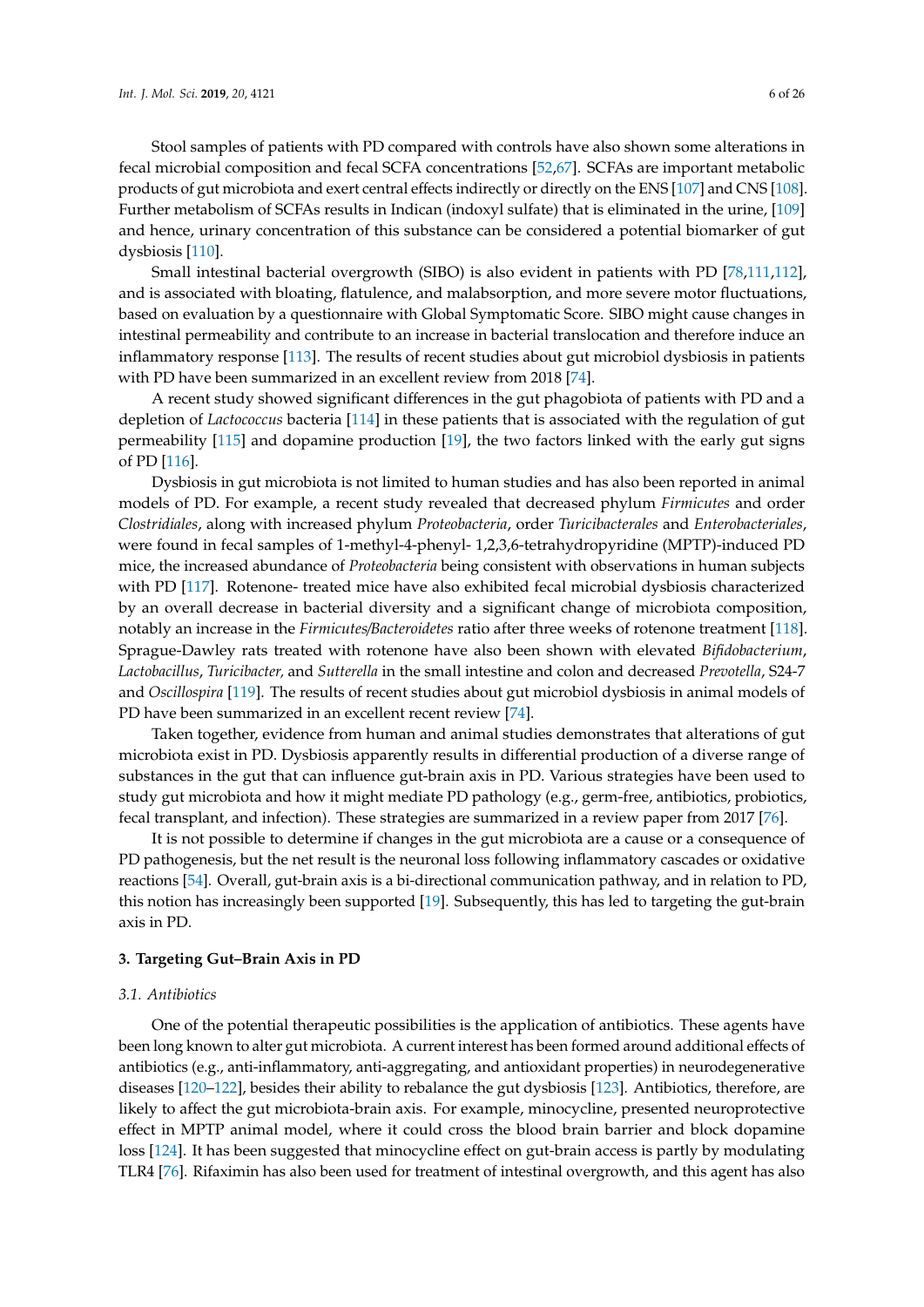been reported to have an effect via TLR4 [\[125\]](#page-20-2). Further research is required to demonstrate that some antibiotics can act as alternative agents for PD.

## *3.2. Fecal Microbiota Transplantation*

Fecal microbiota transplantation (FMT) is a technique, where feces (the entire gut microbiota) from a healthy donor is delivered into the GI tract of a patient by re-establishing a gut microbial community [\[126\]](#page-20-3). FMT is considered a more comprehensive approach to restore the gut microbiota, and it has been used for treatment of GI infection or other disorders. For example, FMT is highly effective for recurrent *Clostridium di*ffi*cile* infection [\[127\]](#page-20-4), to the point that it has been approved by the United States Federal Drug Administration (FDA) [\[128\]](#page-20-5). However, one study has highlighted that FMT might have an impact on patients' immune system [\[129\]](#page-20-6). FMT has successfully been applied for treatment of other GI disorders including inflammatory bowel disease and irritable bowel syndrome [\[130\]](#page-20-7). Non-GI diseases have also been investigated to find whether FMT can be beneficial, and this area includes CNS disorders [\[131\]](#page-20-8) including autism and multiple sclerosis [\[132\]](#page-20-9).

Animal studies in PD models have demonstrated that  $\alpha$ -synuclein overexpressed mice receiving microbiota from patients with PD present higher physical impairments compared with transplants from healthy controls, highlighting that microbiome alterations can be a risk factor for PD [\[88\]](#page-18-5). Another study has presented that FMT protects MPTP-induced PD in mice by reducing the activation of microglia and astrocytes in the substantia nigra, and reducing expression of TLR4/TNF-α signaling pathway in gut and brain [\[117\]](#page-19-14). In this line, investigation of gut microbiota-miRNA interplay [\[133\]](#page-20-10) has demonstrated that gut microbiota may affect host by producing miRNAs, and gut microbiota might be regulated by host-secreted miRNAs [\[134\]](#page-20-11). Gut microbiota modulates miRNA-associated mRNA expression patterns in the hippocampus of germ-free mice, where these transcriptional changes are sex-dependent [\[135\]](#page-20-12). This interesting study highlights a divergence between molecular pathways that control the gut-brain axis [\[135\]](#page-20-12). miRNAs control the TLR-signaling pathways, including regulation of TLR mRNA expression, receptor activation, binding to TLR or TLR-specific signaling, TLR-induced transcription factors, and cytokines [\[136\]](#page-20-13). Possible relationships between exosomes, miRNAs, and TLRs in the nervous systems have just started to be determined. However, hypothetically, miRNAs entering the cells via exosomes may tune the activation of TLRs [\[133\]](#page-20-10), and that might be a useful strategy for modulation of the gut-brain axis in PD.

These findings highlight the value of further investigation via translational studies to assess if FMT approach would be beneficial for PD. A number of issues need to be considered for the use of FMT, including ethical issues, selection and screening of appropriate donors, risk and benefit assessment, emotional and behavioral consequences, and long-term safety [\[133,](#page-20-10)[134\]](#page-20-11).

#### *3.3. Dietary Interventions*

Dietary interventions [\[54\]](#page-16-15) might influence the gut-brain axis by altering microbiota composition or by affecting neuronal functioning in the ENS and CNS [\[42](#page-16-3)[,54,](#page-16-15)[137\]](#page-20-14). Therefore, these interventions might provide opportunities to complement the traditional PD therapies [\[76\]](#page-17-15). Emerging evidence suggests that lifestyle factors can contribute to PD pathology. Smoking and coffee have been found associated with reduced risk of PD via their effects on gut microbiota [\[138\]](#page-20-15). There are number of excellent reviews on food-based treatments, dietary intervention, and probiotics for PD [\[54](#page-16-15)[,139\]](#page-20-16). Below, the focus is on probiotics for PD. Table [2](#page-7-0) presents the studies that have used microbial treatments for PD [\[72\]](#page-17-16).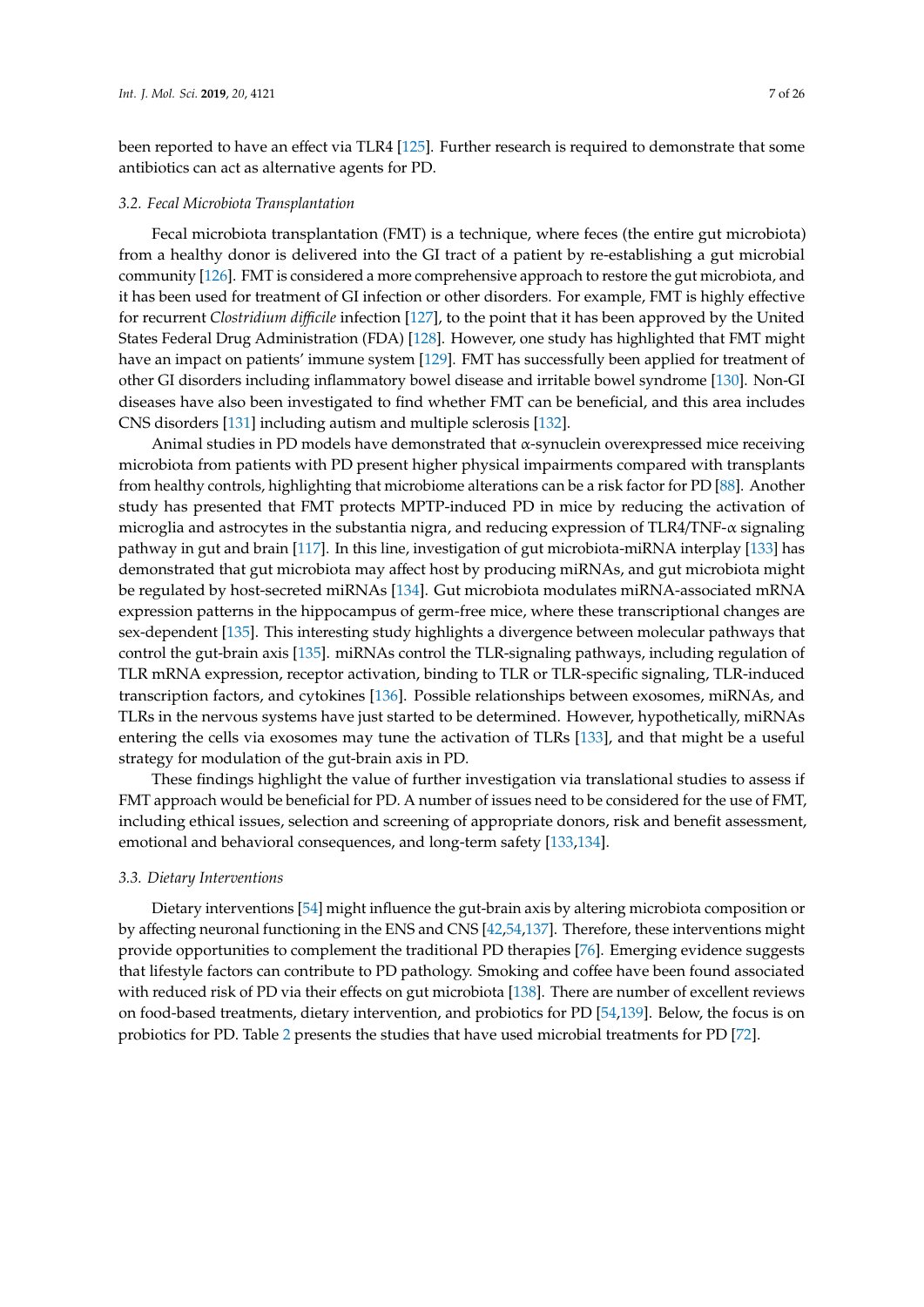| Table 2. Comparison of studies using microbial treatment in Parkinson's disease (PD) including a study with an animal model [72] (reused with permission, license |
|-------------------------------------------------------------------------------------------------------------------------------------------------------------------|
| number: 4637600311198, Springer Nature and Copyright Clearance Center).                                                                                           |

| Element                                   | N  | Type                                                                                                                                                                                                                                                                          | <b>Treatment Duration</b>   | Concentrations                | <b>Disease Model</b> | <b>Main Results</b>                                                                                                     | References |
|-------------------------------------------|----|-------------------------------------------------------------------------------------------------------------------------------------------------------------------------------------------------------------------------------------------------------------------------------|-----------------------------|-------------------------------|----------------------|-------------------------------------------------------------------------------------------------------------------------|------------|
| Probiotics                                | 40 | Lactobacillus casei Shirota (in fermented milk)                                                                                                                                                                                                                               | $1\times$ daily for 5 weeks | $6.5 \times 10^9$ CFU         | PD patients          | Improvements in stool consistency<br>and defecation habits                                                              | $[140]$    |
| Probiotic mixture with<br>prebiotic fiber | 80 | Streptococcus salivarius subsp. thermophilus,<br>Enterococcus faecium, Lactobacillus rhamnosus<br>GG, Lactobacillus acidophilus, Lactobacillus<br>plantarum, Lactobacillus paracasei, Lactobacillus<br>delbrueckii subsp. bulgaricus, and<br>Bifidobacterium (fermented milk) | $1\times$ daily for 4 weeks | $2.5 \times 10^{11}$ CFU      | PD patients          | Helped relieve constipation                                                                                             | [141]      |
| Probiotics                                | 20 | Lactobacillus acidophilus and Bifidobacterium<br><i>infantis</i> (tablets)                                                                                                                                                                                                    | 2× daily for 12 weeks       | 120 mg/day Bacterial counts * | PD patients          | Alleviated the symptoms of<br>abdominal pain and bloating                                                               | $[142]$    |
| Probiotics                                | 30 | Lactobacillus acidophilus, Bifidobacterium bifidum,<br>Lactobacillus reuteri, and Lactobacillus fermentum<br>(capsules)                                                                                                                                                       | 1× daily for 12 weeks       | $8 \times 10^9$ CFU/day       | PD patients          | Decrease MDS-UPDRS scores                                                                                               | $[143]$    |
| <b>FMT</b>                                | 15 | Fecal flora from normal C57BL/6 mice                                                                                                                                                                                                                                          | $1\times$ daily for 7 days  | $2 \times 10^7$ CFU           | MPTP murine PD model | Show neuroprotective effects on<br>MPTP-treated PD mice by inhibiting<br>glial cell activation and<br>neuroinflammation | $[117]$    |

<span id="page-7-0"></span>*N*, number of the intervention groups; *FMT*, fecal microbiota transplantation; *CFU*, colony-forming unit; *PD*, Parkinson's disease; *MPTP*, 1-methyl-4-phenyl-1,2,3,6-tetrahydropyridine; *MDS-UPDRS*, the Movement Disorder Society-Unified Parkinson's Disease Rating Scale; \* CFU value was unavailable.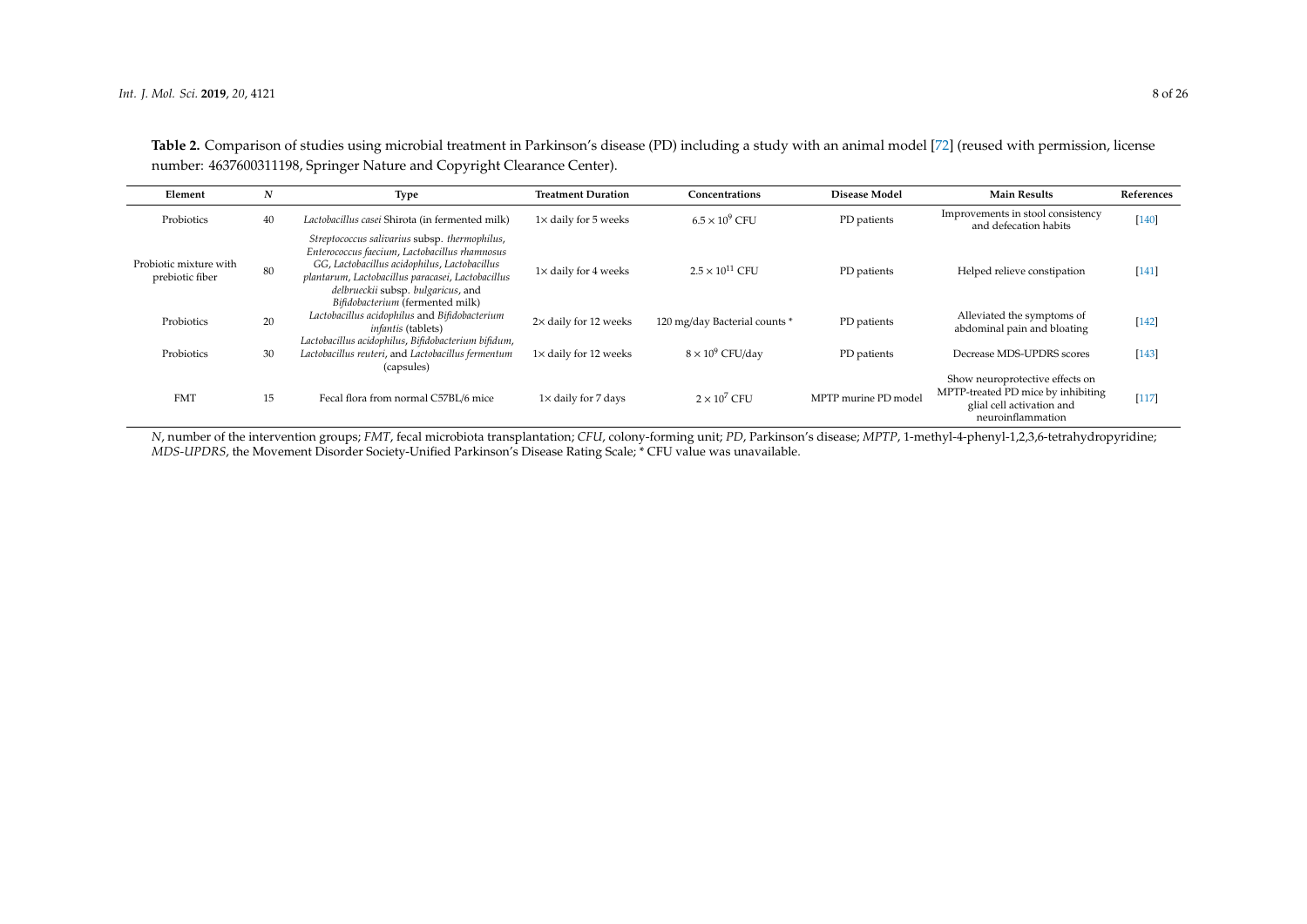It has been over 17 years since the scientific definition of probiotics was introduced with guidelines to ensure appropriate use of the term [\[144\]](#page-21-0). An expert panel defined probiotics as, "*live microorganisms which when administered in adequate amounts confer a health benefit on the host*" [\[145\]](#page-21-1). In 2014, a consensus panel made a small change replacing "which" with "that" [\[146\]](#page-21-2). Reid et al [\[144\]](#page-21-0) have recently urged researchers to follow the precise definition and to stay consistent in order to help advance the development and validation of microbial therapies. Within this context, two other terminologies exist—prebiotics and synbiotics [\[147,](#page-21-3)[148\]](#page-21-4). Prebiotics are mostly fibers that are non-digestible food ingredients and beneficially affect the host's health by selectively stimulating the growth and/or activity of some genera of microorganisms in the colon, generally *lactobacilli* and *bifidobacteria* [\[147](#page-21-3)[,148\]](#page-21-4). FAO/WHO defines prebiotics as "*a non-viable food component that confer health benefit(s) on the host associated with modulation of the microbiota*". Synbiotics [\[149\]](#page-21-5) are prebiotics combined with probiotics and this term is used for those products in which a prebiotic component selectively favors a probiotic microorganism [\[150\]](#page-21-6).

## **4. Probiotics, Prebiotics, Synbiotics**

Pro, pre, and synbiotics field offers a huge potential in science and marketing [\[144,](#page-21-0)[147\]](#page-21-3). The common benefit of probiotics on gut microbiota is by restoring microbiota and maintaining immune homeostasis [\[151\]](#page-21-7). Probiotics have been shown to enhance intestinal epithelial integrity, protect gut barrier disruption, regulate immune system in GI mucosa, and inhibit pathogenic bacterial growth [\[152](#page-21-8)[–154\]](#page-21-9). Most commonly used probiotic species and strains are presented in a recent review [\[155\]](#page-21-10) including several *Lactobacillus spp.*, *Bifidobacterium spp.*, *Saccharomyces spp.*, and other coliform bacteria and their role in CNS disorders, obesity, diabetes, cancer, cardiovascular diseases, malignancy, liver disease, and multiple GI disorders to mention a few [\[155–](#page-21-10)[157\]](#page-21-11). Probiotics have positive modulatory effects on brain function including reports showing normalization of anxiety [\[158](#page-21-12)[,159\]](#page-21-13) and depression-like behavior [\[160\]](#page-21-14) through the gut-brain axis [\[139\]](#page-20-16). Long-term administration of the *Lactobacillus rhamnosus* strain in adult male BALB/c mice has been shown to reduce anxiety, depression, and stress responses, by modulation of central GABAAα2 but only in presence of intact vagus nerve. This finding highlights the importance of this communication path [\[161\]](#page-21-15). Our group has tested probiotic *Lactobacillus rhamnosus* PB01 on mechanical sensitivity and sperm kinematics in diet-induced obese mice [\[162](#page-21-16)[,163\]](#page-21-17). An experimental study applying autoimmune encephalomyelitis model in mice has demonstrated that a mixture of probiotic *lactobacilli* works via another path than vagus nerve, and that is through induction of transferable tolerogenic regulatory T cells in mesenteric lymph nodes, in the periphery and CNS, which is mediated through a mechanism associated to IL-10 [\[164\]](#page-22-0). These examples show that effects and mechanisms underlying probiotics are diverse and broad spectrum and can be investigated through animal models of relevant diseases. Considering evidence in the literature in support of role of microbiota in various neurological disorders including PD [\[165\]](#page-22-1), further attention and studies to investigate potential therapeutic use of probiotics in PD seem justified. Prebiotics and synbiotics have also been used but to a lesser extent. Probiotics are the most studied ones. Below, evidence available from these interventions for PD is provided.

#### *4.1. Probiotics for PD*

Preclinical or clinical evidence on the beneficial effects of probiotics in PD is still very limited. There are potentials to predict why probiotics, prebiotics, and synbiotics might be beneficial in PD [\[54\]](#page-16-15). Probiotics might be a powerful tool in order to alter PD-associated microbiota composition, improve GI function, and therefore reduce gut leakiness, bacterial translocation and the associated neuro-inflammation in the ENS. The first clinical study was conducted in 2011 and demonstrated that patients with PD suffering from chronic constipation receiving fermented milk containing *Lactobacillus casei Shirota* for five weeks improved stool consistency and reduced bloating and abdominal pain [\[140\]](#page-20-21). This study highlighted the value of the used probiotic for improvements in stool consistency and defecation habits in patients with PD. Besides dairy products, non-dairy products in form of tablet have been shown capable of reducing abdominal pain and bloating in patients with PD in a study from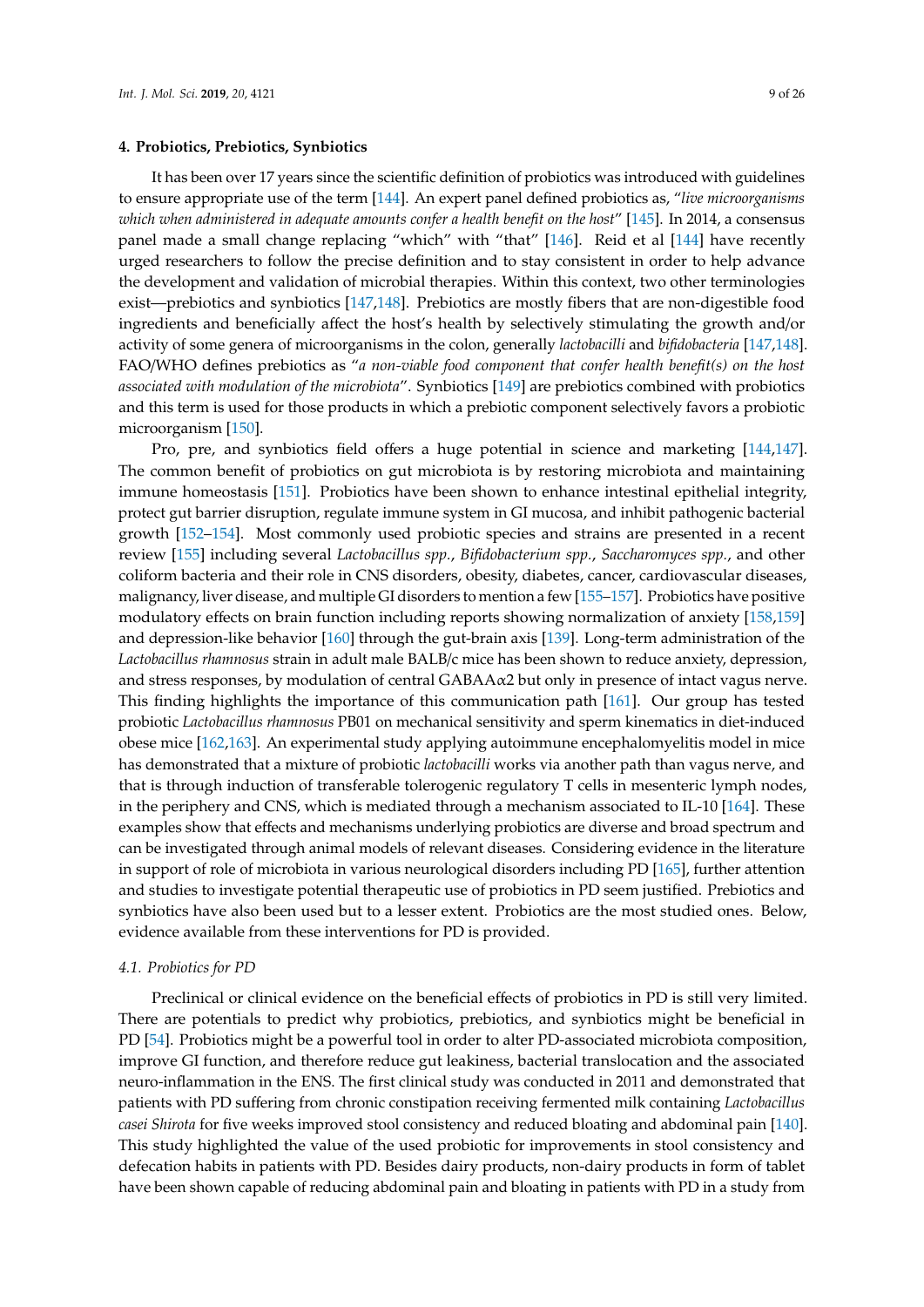2016 [\[142\]](#page-20-22). This study used probiotics (60 mg per-tablet of two lactic bacteria: *Lactobacillus acidophilus* and *Bifidobacterium infantis*) for 3 months.

A recent randomized, double blind, placebo-controlled clinical study [\[143\]](#page-20-23) [\(ClinicalTrials.gov](ClinicalTrials.gov) Identifier IRCT2017082434497N4) has looked into the effects of a probiotic product in capsule format (containing *Lactobacillus acidophilus*, *Bifidobacterium bifidum*, *Lactobacillus reuteri*, and *Lactobacillus fermentum*) on clinical (e.g., movement) and biochemical profiles (including metabolic parameters) in PD [\[143\]](#page-20-23). Administration of probiotic for 12 weeks resulted in favorable impacts on MDS-UPDRS (Movement Disorders Society-Unified Parkinson's Disease Rating Scale), high-sensitivity C-reactive protein (hs-CRP), blood glutathione (GSH), malondialdehyde (MDA), and insulin metabolism but did not affect other metabolic parameters. In addition, this study demonstrated that probiotic consumption reduced insulin levels and insulin resistance and enhanced insulin sensitivity compared with placebo [\[143\]](#page-20-23). One major limitation of this study is that fecal bacteria loads were not determined prior and in response to the administered probiotics [\[143\]](#page-20-23). Authors have explained their findings in light of evidence in the literature for modulatory effects of probiotics on oxidative stress, insulin metabolism, and lipid profile [\[143\]](#page-20-23).

Recently, a UK-led clinical trial [\[166\]](#page-22-2) is due to begin to test if a probiotic drink could help improve both the motor and non-motor symptoms of PD. Researchers in this team have indicated that they use Symprove (a clinical trial of the probiotic Symprove (K-1803)), which is an oral drinkable probiotic that claims to be able to deliver live bacteria to the lower gut. This is based on the fact that bacteria in many commercial probiotics are unlikely to reach the lower gut, as most types of them, due to acidic environment in the stomach, are being inactivated before their final destination. Symprove is a multi-strain liquid probiotic that aims to get beneficial bacteria through the acidic stomach intact. This funded trial has been designed as a randomized, double blind, placebo-controlled trial and located in London. A total of 60 patients will be recruited and the intervention period is three months.

Precise mechanisms underlying effects of probiotics in PD remain to be clarified. Most likely, effects are through multiple mechanisms. For example, improving gastrointestinal symptoms by probiotics can be a result of altering gut environment or inhibition of harmful gut bacteria [\[72\]](#page-17-16). For example, a lower abundance of *Prevotella* species in fecal samples from patients with PD has been reported [\[167\]](#page-22-3) that can be corrected by probiotics. Another example is related to those patients with PD who are infected by *Helicobacter pylori*. It has been shown that these patients have lower absorption of L-DOPA [\[168\]](#page-22-4). Eradication of *Helicobacter pylori* by aid of some probiotics might then be useful in these patients. It has been shown that Probiotic *Bifidobacterium bifidum* CECT 7366 Strain affects *Helicobacter pylori* [\[169\]](#page-22-5) and could be a potential option for future research in PD. *Lactobacillus reuteri* supplementation has also exerted anti *Helicobacter pylori* effects [\[170\]](#page-22-6) and may offer some potentials for future investigation in PD.

A lower count of *Bifidobacterium* species has also been found in the stool specimens from patients with progressive PD [\[171\]](#page-22-7), proposing that probiotics might also be potentially useful in this case.

Another potential mechanism is that probiotics can actually increase gut motility [\[172\]](#page-22-8). An in vitro organ bath study [\[173\]](#page-22-9) has demonstrated that cell-free supernatants of *Escherichia coli* Nissle 1917 can directly stimulate intestinal smooth muscle cells. Findings from this study therefore suggest a potential mechanism of probiotics to modulate human colonic motility [\[173\]](#page-22-9).

It has been shown that *Lactobacillus reuteri* accelerates gastric emptying and improves regurgitation in infants [\[174\]](#page-22-10). This might have an application for PD because delayed gastric emptying is common in patients with PD [\[175,](#page-22-11)[176\]](#page-22-12) and generally reduces absorption of PD medications including levodopa [\[32\]](#page-15-14). Identification of probiotics' effects on gastric emptying and drug absorption in PD requires further investigation [\[72\]](#page-17-16).

In general, consistency of stool has been found associated with gut microbiota richness and composition [\[177\]](#page-22-13), and it seems justified to consider that probiotics could modulate constipation and or other GI motility issues [\[178\]](#page-22-14).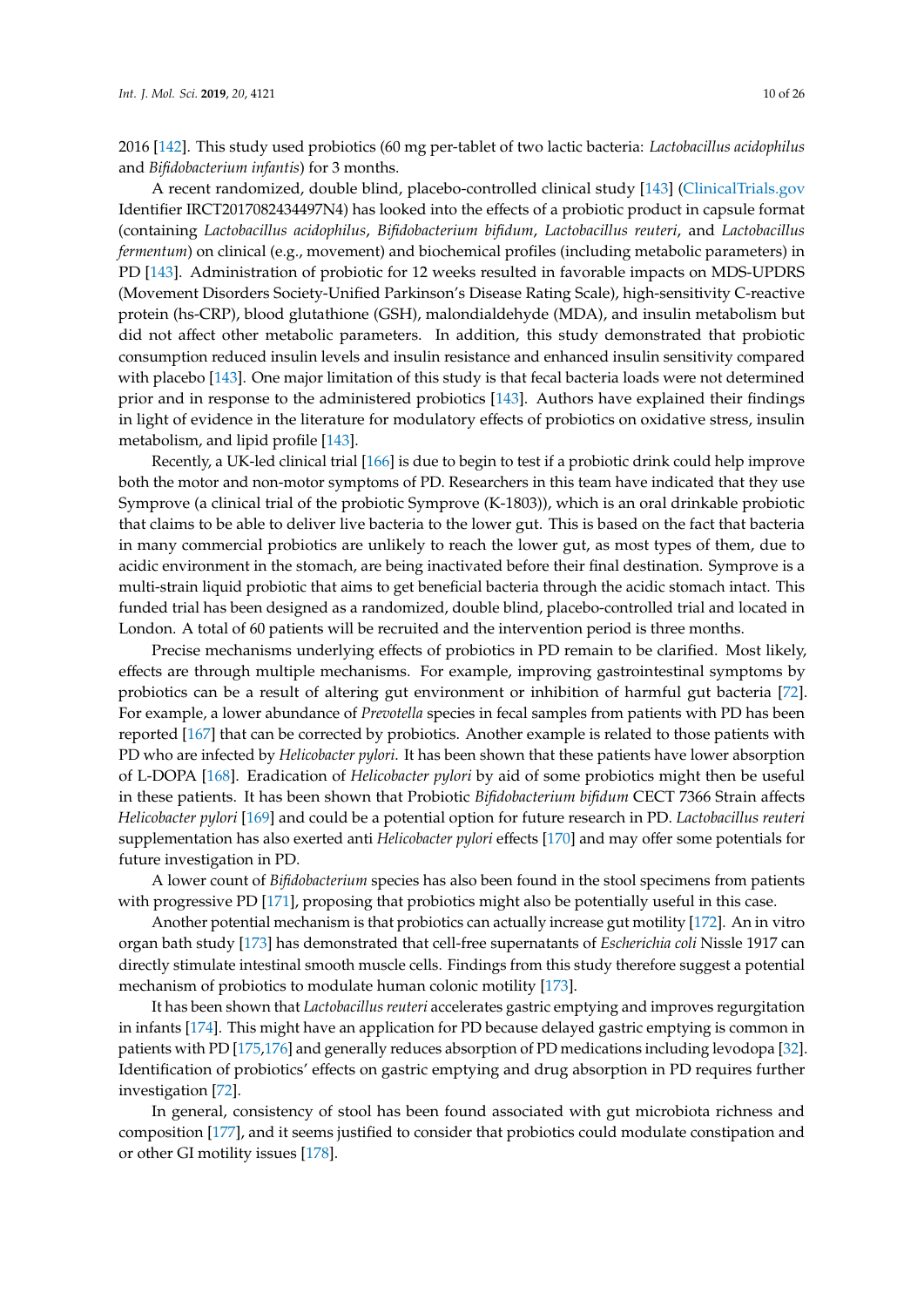Interestingly, there is in vitro evidence that probiotic bacterium *Bacillus* sp. JPJ can produce L-DOPA from Ltyrosine, which is then converted to dopamine with the aid of DOPA decarboxylase [\[179\]](#page-22-15). This study might have some translational potential for future studies. However, one should consider that biochemical synthesis of some of endogenous substances such as L-DOPA might not be useful alone and needs further clarification on how to be translated in vivo and the impact on pharmacodynamics and pharmacokinetics must be determined.

There is another in vitro evidence from 2019 [\[180\]](#page-22-16) that presents effects of probiotic (a selection of probiotics microorganisms belonging to the *lactobacillus* and *bifidobacterium* genus) in peripheral blood mononuclear cells (PBMCs) isolated from patients with PD compared to healthy controls. Investigators in this study assessed release of the major pro and anti-inflammatory cytokines, in addition to production of reactive oxygen species (ROS). In patients with PD, *L. salivarius* LS01 and *L. acidophilus* significantly reduced proinflammatory and increased the anti-inflammatory cytokines. LA02 resulted in ROS downregulation, remarkably in the early stages of disease. These findings emphasize that results might be disease-stage dependent. In addition, anti-inflammatory and antioxidant activities of LR06 and BS01 on PBMCs were different in cells obtained from males to females, which highlights a potential of sex-related response. Overall, findings from this study [\[180\]](#page-22-16) pointed to promising results, but authors also acknowledged the limitations of the study including sample size and cross-sectional nature of the study design. Longitudinal in vivo studies to attempt reproduction of results have also been encouraged with an animal model of PD or direct evaluation of PD at clinic for both clinical and biological effects.

Oxidative stress might be involved in apoptosis of dopaminergic neurons whether it is idiopathic or genetic cases of PD [\[123](#page-20-0)[,181\]](#page-22-17). Probiotics that can promote production of antioxidant products, such as vitamins by gut microbiota, might offer beneficial effects for PD [\[76\]](#page-17-15). A number of vitamins have shown beneficial effects for patients with PD, including vitamin E, D3, Riboflavin, and vitamin B6 [\[76\]](#page-17-15). Healthy gut microbiota in humans produces vitamin K and most of the water-soluble B vitamins, such as biotin, cobalamin, folates, pantothenic acid, nicotinic acid, pyridoxine, riboflavin, and thiamine [\[182\]](#page-22-18). Probiotic strains such as *lactobacilli* and *bifidobacteria* are capable of producing potential antioxidants, vitamins, and bioactive molecules [\[183](#page-22-19)[,184\]](#page-23-0), potentially limiting free radicals load and exerting beneficial effects for disorders that are associated with oxidative stress including PD.

Animal models of PD have shown that infiltrating CD4+ lymphocytes [\[185\]](#page-23-1) and peripheral monocytes [\[186\]](#page-23-2) into CNS contributes to neurodegeneration. Therefore, if probiotics exert immune regulatory effects, they might offer potentials for PD. It has been reported that oral *Pediococcus acidilactici* R037 could be effective in experimental autoimmune encephalomyelitis (EAE) [\[187\]](#page-23-3). *Lactobacillus plantarum* A7 and *Bifidobacterium animalis* have also been demonstrated effective in attenuating EAE progression in another study using this model [\[188\]](#page-23-4). In patients, probiotics have shown to modulate the microbiome and immunity in multiple sclerosis [\[189\]](#page-23-5). This study has tested oral probiotic containing *Lactobacillus*, *Bifidobacterium*, and *Streptococcus* twice-daily for two months and shown that the intervention resulted in anti-inflammatory response in the peripheral immune system characterized by decreased frequency of inflammatory monocytes, decreased CD80 on monocytes, and decreased human leukocyte antigen D on dendritic cells [\[189\]](#page-23-5). Examples presented above are not directly linked to PD but are based on the rationale that common mechanisms underlying disease progression have been shown to contribute in neurodegeneration caused by autoimmune responses and hence from this point of view might be useful to consider potential links to PD. There are currently no reports available to show if probiotics could exert an immune modulatory effect in PD; hence, this line is open for further investigation.

In addition, influence of SCFA on central microglia in PD and potential role of probiotics in this regard require further investigation [\[190\]](#page-23-6). There is evidence in literature to encourage more studies in this line. For example, in infants (three months age) with high risk of eczema, probiotic supplementation (*Bifidobacterium bifidum* W23, *Bifidobacterium animalis* subsp. *lactis* W52 and *Lactococcus lactis* W58, Ecologic(®)Panda) could modulate fecal SCFA [\[191\]](#page-23-7). Probiotic supplementation in this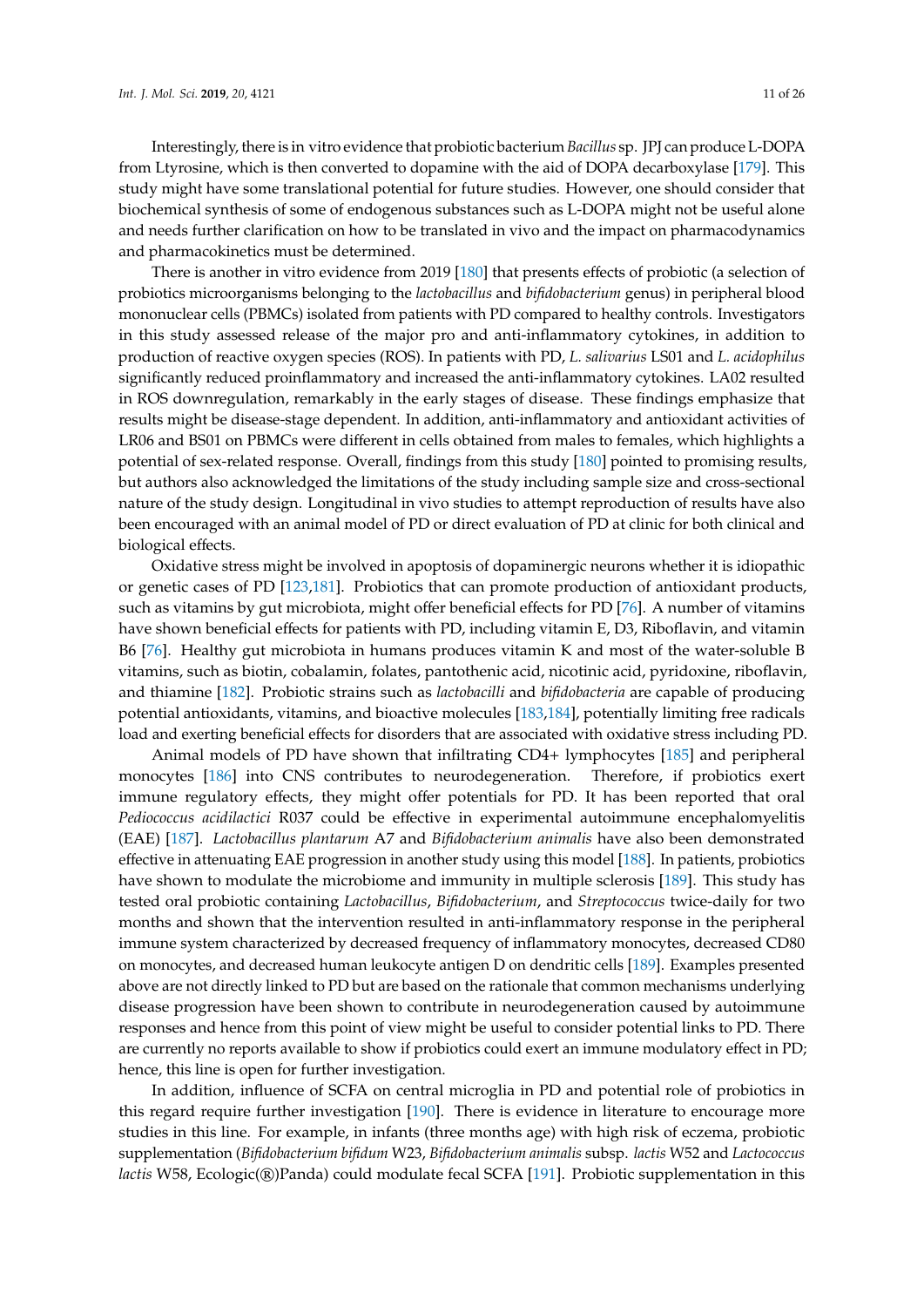study resulted in higher levels of lactate and SCFAs and lower levels of lactose and succinate [\[191\]](#page-23-7). Another study in 2–5 year old children has also found beneficial effects of probiotic supplementation (*Lactobacillus paracasei* Lpc-37 or *Bifidobacterium lactis* HN019) for nine months on total *lactobacilli*, *bifidobacteria* and SCFAs [\[192\]](#page-23-8), that could reduce risk for diarrhea and fever during the rainy season.

Evidence on immunomodulatory role of probiotics in gut lipopolysaccharide (LPS) and its relation to PD is not known and can offer another line of investigation. Few studies are available to encourage further research. An in vitro study [\[193\]](#page-23-9) has demonstrated that specific probiotics, in this case *B. longum* subsp. *infantis*, might decrease colonic LPS and consequently reduce the proinflammatory milieu [\[193\]](#page-23-9). An in vivo study has also shown that Malaysian LAB-fermented cow's milk (CM-LAB), consisting of several *Lactobacilli*, could reduce LPS-induced neuroinflammation in mice and reverse memory deficits in this LPS-induced model [\[194\]](#page-23-10).

Potential TLRs signaling has also been proposed that can be modulated by probiotics in relation to PD [\[133\]](#page-20-10). For example, *L. rhamnosus* (JB-1), *Lactobacillus casei* Shirota, and *Lactobacillus reuteri* by potential modulation of TLR1, TLR2, and TLR6 [\[140](#page-20-21)[,161](#page-21-15)[,195](#page-23-11)[,196\]](#page-23-12),

It remains to be investigated whether and how probiotics can influence dementia and cognitive impairments in PD. There are some experimental and clinical data available for improvement of theses impairments for Alzheimer's disease. For example, in a murine model of Alzheimer's disease, *Bifidobacterium breve* strain A1 could reverse cognitive dysfunction [\[197\]](#page-23-13). Another mice model of Alzheimer's disease also showed promising results in response to SLAB51 probiotic formulation, where the treated group showed reduction of cognitive decline compared with control [\[198\]](#page-23-14). Clinical data from a randomized, double blind, and controlled trial in 2016 show that 12 weeks of consumption of a mixed-species probiotic product in form of a milk, consisting of *Lactobacillus acidophilus*, *Lactobacillus casei*, *Bifidobacterium bifidum*, and *Lactobacillus fermentum* could improve mental state in patients with Alzheimer's disease assessed by mini-mental state examination (MMSE) scores [\[199\]](#page-23-15).

Use of probiotics for improvement in depression and anxiety in patients with PD is also very limited. In a germ-free mice model [\[200\]](#page-23-16), administration of *Lactobacillus plantarum* PS128 was used to investigate emotional behaviors in response of gut-brain axis modulation. Results from this study presented an improvement in anxiety-like behaviors but not depressive behaviors, following the intervention [\[200\]](#page-23-16). This study proposes that behavioral responses (anxiety or depression) to probiotics might be different. Probiotics have also been tested for depression in humans and could show some promising results in irritable bowel syndrome [\[201\]](#page-24-0) and in major depressive disorders [\[202\]](#page-24-1). *Bifidobacterium longum* NCC3001 reduced depression scores in irritable bowel syndrome [\[201\]](#page-24-0), and *Lactobacillus helveticus* and *Bifidobacterium longum* in major depressive disorder [\[202\]](#page-24-1). According to these studies, probiotics might be useful for reducing depression or anxiety in patients with PD, but literature lacks any evidence so far.

## *4.2. Prebiotics for PD*

A range of prebiotics exists [\[147\]](#page-21-3) that originate from different sources including soybeans, raw oats, unrefined wheat and barley, yacon, non-digestible carbohydrates, and non-digestible oligosaccharides [\[147\]](#page-21-3). A low-molecular-weight polysaccharide from agar and alginate of seaweed Gelidium CC2253 F, Ulvan from green algae-Ulvarigida, β-glucans from Pleurotus sp. (pleuran) mushrooms, inulin-type fructans from roots of traditional Chinese medicine Morindaofficinalis or Indian mulberry, oligosaccharide from white and red-flesh pitayas (dragonfruit), and oligosaccharide Yacon root have also been mentioned in the literature [\[147\]](#page-21-3). One must consider the prebiotic classification criteria and which one of these can fulfill the criteria to be included as prebiotics [\[54](#page-16-15)[,203\]](#page-24-2).

Prebiotic fibers have been shown to have beneficial effects on immune function, bowel motility, and constipation [\[54,](#page-16-15)[204–](#page-24-3)[209\]](#page-24-4) that might be very relevant for inflammation and GI-related symptoms in PD. Moreover, prebiotics have been shown to increase the levels of brain-derived neurotrophic factor (BDNF) in the dentate gyrus of the hippocampus in rats [\[210\]](#page-24-5). BDNF signaling is critical for neuronal protection, survival, and plasticity [\[211\]](#page-24-6); therefore, supplementation might have implications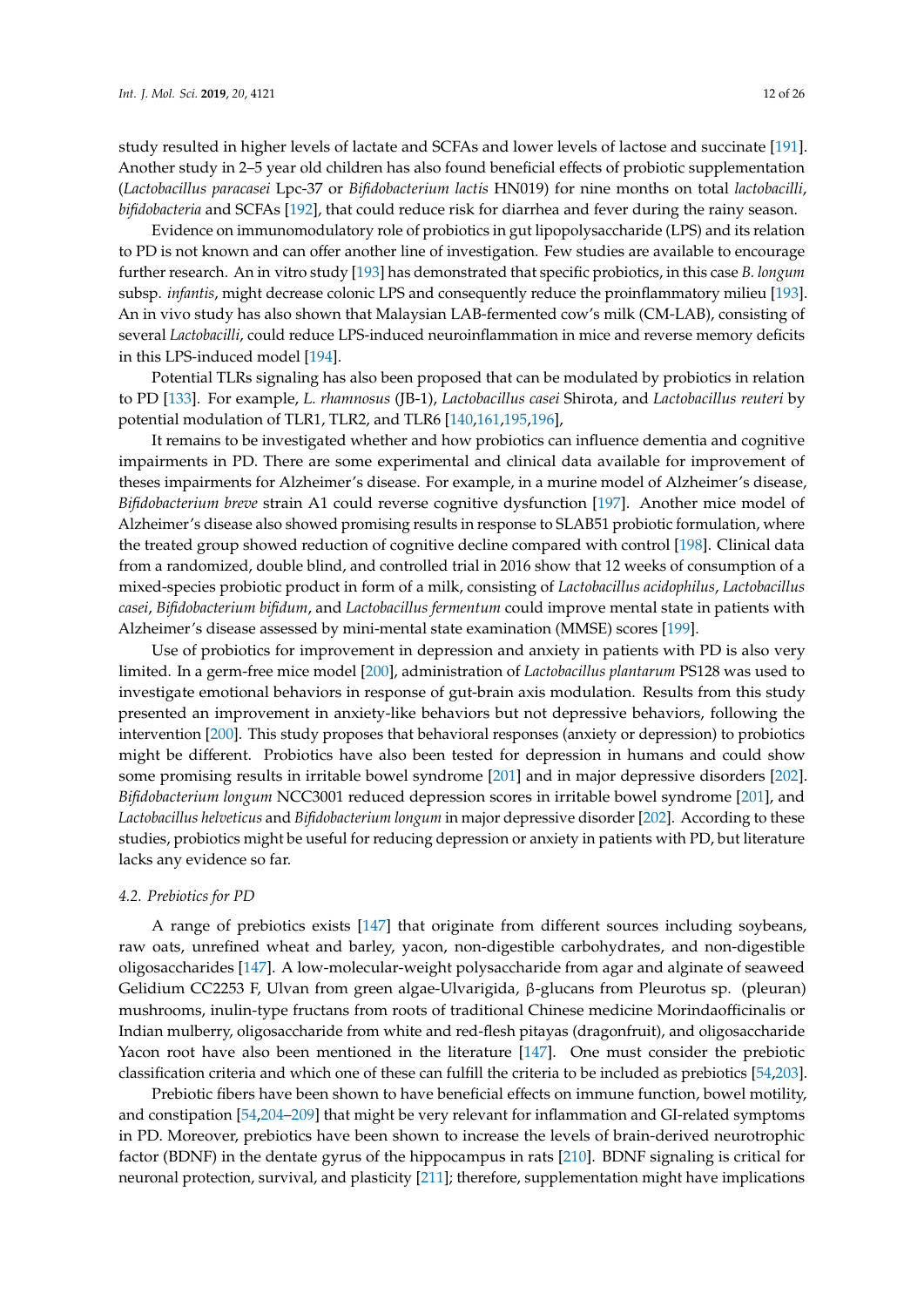on brain neuroprotection. In addition, fecal microbial community of PD has shown a lower abundance of SCFA butyrate-producing bacteria [\[52,](#page-16-13)[67\]](#page-17-7) that could be corrected by the use of prebiotic fibers.

#### *4.3. Synbiotics for PD*

Synbiotics exert beneficial effects on immune function, dysbiosis, and bowel function that collectively are relevant for PD. A clinical study has demonstrated that probiotic *Lactobacillus salivarius* decreased inflammatory markers in healthy subjects, and when it was combined with prebiotics, the effect was pronounced [\[212\]](#page-24-7). Another study has revealed that females with functional constipation that treated with a synbiotics yogurt, consisted of *Bifidobacterium animalis* combined with prebiotics, showed an increase in bowel movement, stool quantity, and quality compared to controls [\[213\]](#page-24-8).

A study from 2016 [\(ClinicalTrials.gov](ClinicalTrials.gov) identifier: NCT02459717) was based on a randomized, double blind, placebo-controlled trial in patients with PD with Rome III-confirmed constipation, in which daily intake of a fermented milk, containing multiple probiotic strains and prebiotic fiber, was tested for four weeks. The primary efficacy endpoint was the increase in the number of complete bowel movements (CBMs) per week and the findings presented constipation relief in patients compared to placebo [\[141\]](#page-20-24). Constipation severely affects the overall quality of life in patients with PD [\[214\]](#page-24-9), and effective treatment options can offer great values at clinic. However, a link between dairy product consumption and increased risk of PD has been mentioned in the literature [\[215](#page-24-10)[,216\]](#page-24-11). Potential adverse effects associated with the long-term use of fermented dairy products combined with probiotics are still unknown. In addition, we still do not know whether constipation relief following probiotics can also slow down progression of PD and to what extent. There is however a two-year follow-up study that examined gut dysbiosis correlation with progression of PD [\[171\]](#page-22-7). Therefore, future studies are encouraged to consider factors such as disease onset or progression into account while reporting quality of e.g., life of affected patients.

The study by khalighi et al [\[217\]](#page-24-12) showed that in patients with SIBO when treatment with antibiotics was followed by synbiotic supplementation containing *Bacillus coagulans* and prebiotics, a better response was obtained compared with antibiotics alone. The combined regimen also significantly decreased abdominal pain, flatulence, and diarrhea [\[217\]](#page-24-12). Since SIBO is prevalent in PD [\[78\]](#page-17-10), and motor dysfunction is worse in these patients positive for SIBO [\[112\]](#page-19-9), synbiotics have a potential to be considered for PD.

Collectively, these studies listed above present potentials for probiotics, prebiotics, and synbiotics for PD.

#### **5. Conclusions and Future Perspectives**

Accumulating evidence supports contribution of the gut-brain bidirectional pathway [\[19\]](#page-15-3) and role of dysbiosis [\[74\]](#page-17-14) in PD. A healthy gut microbiota can potentially decrease risk of developing several human disorders, most likely also PD [\[68\]](#page-17-8). α-synuclein deposition in PD might start in the ENS and propagate to CNS by trans-synaptic cell-to-cell transmission. Induction of a proinflammatory environment under dysbiosis conditions could also signal to brain through systemic pathways and dysfunctional blood brain barrier [\[54\]](#page-16-15). Consequently, an imbalance in host immune system might be responsible, at least in part, for motor and non-motor symptoms of PD. This new insight into PD pathogenesis has stimulated investigation of novel and early biomarkers and novel therapeutic strategies. Among options for correction of gut dysbiosis, probiotics, prebiotics, and synbiotics [\[148\]](#page-21-4) have been investigated for effects on GI dysfunction, levodopa uptake, side effects of PD medications, and initiation or progression of neurodegenerative process. Findings from both preclinical and clinical data that were presented in this review have now proven that gut microbiota can directly or indirectly modify brain neurochemistry via various mechanisms including neural, immune, and endocrine processes. Based on this scientific rationale, further steps are expected in this field. This also shows that treatment of neurodegenerative disorders including PD may require a combination of therapeutic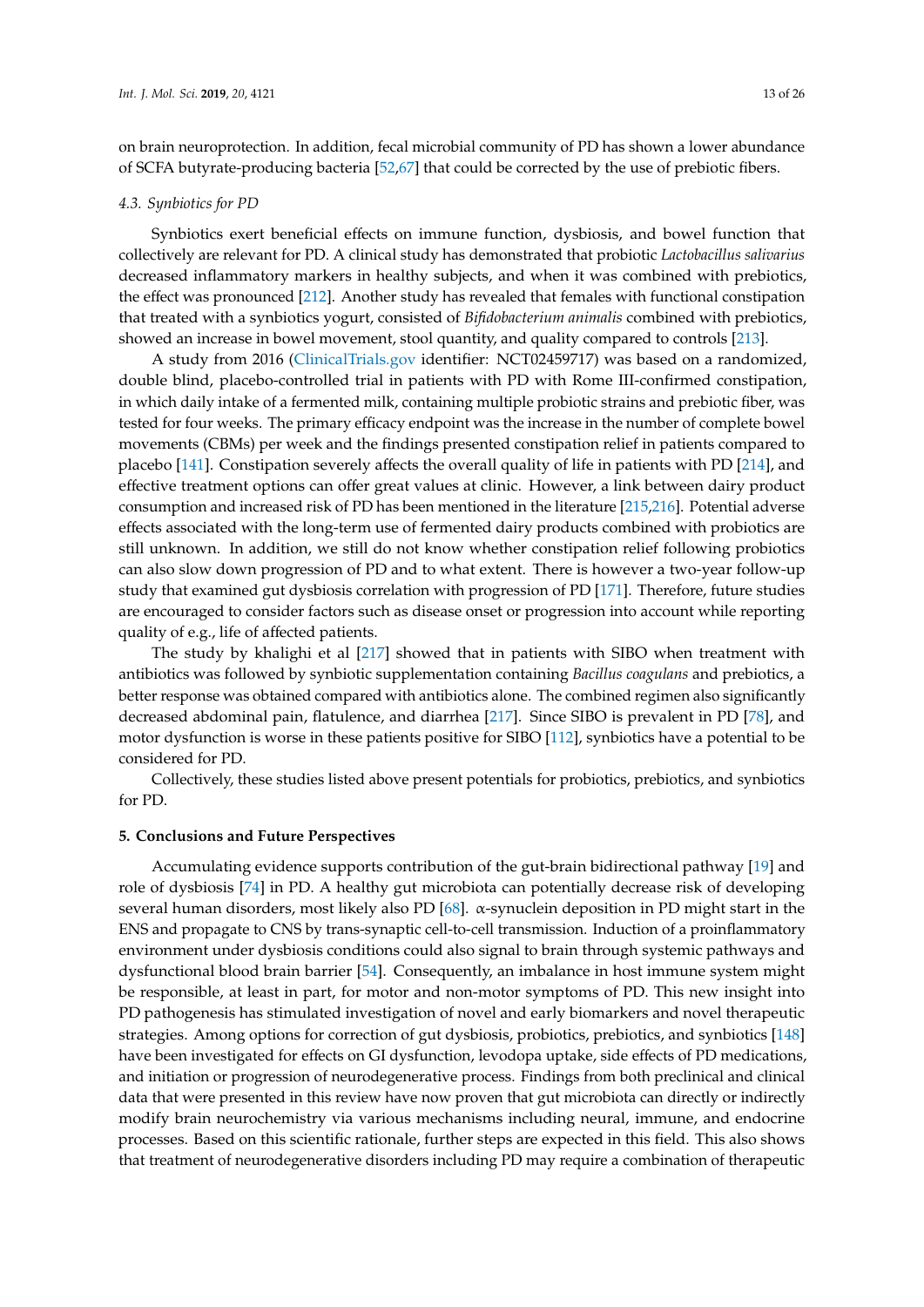options, and those need to be individually adapted to disease process and progression for an optimal outcome [\[36](#page-15-18)[,218\]](#page-24-13).

Future studies on PD should account for the gut-brain axis and the manipulation of gut microbiota and microbial metabolites [\[68\]](#page-17-8). Even though recent evidence shows that gut microbiota can regulate CNS immune response, microglia, neurophysiological processes (e.g., neurotransmission), behavior, and blood brain barrier integrity, further understanding of mechanisms underlying these effects is highly encouraged. Cause-effect relationship between dysbiosis of gut microbiota and PD has been shown in particular in preclinical settings, and it has been shown that potentially a far more complex link exists beyond the unidirectional cause-effect relationship  $[68]$  and the fact that  $\alpha$ -synuclein is now proposed to be a "bystander" contributing to multiple neurodegenerative processes, including PD [\[218\]](#page-24-13). Maintaining healthy gut microbiota may face limitations and challenges but the potential is currently promising.

As presented here, probiotics, prebiotics, and synbiotics have demonstrated potential for PD; but when data are limited or mixed or weakness exists in quality of evidence, these interventions should not be exaggerated. We still need to find effects of exogenously administered probiotics on residential bacterial populations and intestinal microenvironments in patients with PD. There is also a need for more consistency in design of studies for probiotic strain types, strain combinations, duration of intervention, and application dosages. It is also important to define the "effect" of prebiotics, probiotics, or synbiotics clearly in study design to facilitate further interpretation of data and finding mechanistic information in relation to pathogenesis of PD. For example, inflammatory status and specific measures of inflammatory factors need to clearly facilitate our understanding in relation to impact on PD. Both preclinical and clinical studies would benefit from these factors because they can directly or indirectly influence trials' outcomes.

In future trials, composition of gut microbiota under optimal controlled conditions and after interventions needs to be assessed, and that might help individualized therapy in PD. Personalized probiotic approaches [\[219\]](#page-25-0) might yield more reliable results, considering high variability in gut microbiota and the fact that effects of probiotics show high variability. To overcome some of those variabilities, use of genetically modified probiotics and new techniques for delivering these efficiently with high site specificity have been suggested [\[220\]](#page-25-1). A detailed analysis is crucial in determining which microbial communities are present as disease biomarkers in PD and also what are the potential responses to, e.g., probiotic intervention (considering most effective probiotics, dosage and duration) [\[192\]](#page-23-8).

Identification of changes in PD microbiota that can regulate brain function remains a challenge. Multi-omics approaches can be employed including metagenomics, metaproteomics, and metabolomics [\[72\]](#page-17-16). An integrative analysis of multi-omics has not been done so far to investigate gut microbiota and their metabolites in patients before and after probiotic intervention. One study has identified microbiome signatures in several species including humans [\[61\]](#page-17-1). Programs such as the NIH Human Microbiome Project (HMP) could provide resources, methods, and discoveries on human microbiome and health-related outcomes [\[221\]](#page-25-2). This project has been carried out over ten years with two phases completed for three conditions of pregnancy and preterm birth, inflammatory bowel disease, and factors influencing individuals with prediabetes [\[222\]](#page-25-3). Genomic blueprint of human gut microbiota [\[223\]](#page-25-4) is also available based on a recent study on 92,143 metagenome-assembled genomes obtained from 11,850 gut microbiomes [\[223\]](#page-25-4). These powerful tools are supposed to facilitate future research.

It is also important to consider objective measures in addition to other self-report questionnaires like Rome III criteria for future trials of probiotics in PD. For example, colonic transit time is a valid indicator, and has been used to objectively evaluate the severity of constipation among patients with PD [\[224\]](#page-25-5). This concept of objective biomarkers can exploit to non-GI markers and those in PNS or CNS. For example, it has been proposed [\[218\]](#page-24-13) that using wearable, non-invasive body worn devices can be useful to collect information on movement and daily activities in relation to disease progression and drug effects [\[225,](#page-25-6)[226\]](#page-25-7).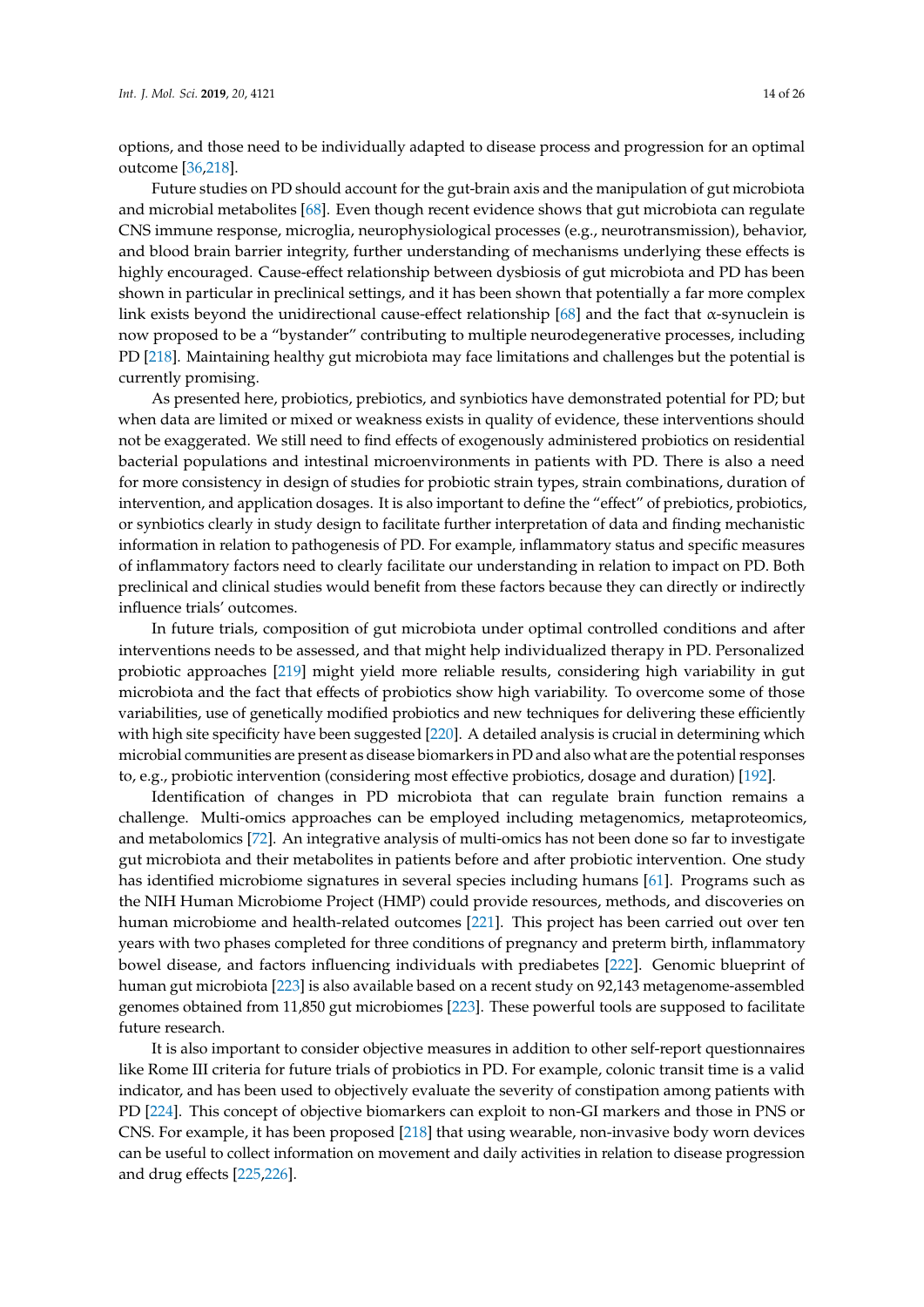In future, correlational analysis to draw a link between two categories of findings, subjective and

objective measures, are highly encouraged, for example, correlation between the stage of PD disease and outcome of probiotic intervention. At least, future studies are expected to report these parameters and factors that are taken into consideration for design and analysis.

Another open question is whether persistent exposure to probiotics may lead to colonization of long-term residence in GI of patients with PD, or microbiota would return to its original after stopping probiotic intervention [\[72\]](#page-17-16). This would clarify whether continuous use of probiotics is required or can it be sufficient for a temporary period [\[72\]](#page-17-16). A longitudinal study, in which biomarkers and clinical findings can be collected before and after probiotics intervention, would likely provide important findings. Literature shows studies with single-strain probiotic and multispecies probiotics. Each strategy might have pros and cons, but one point is that identification of single strain makes some of the findings explanation more straightforward than those with multiple strains [\[72\]](#page-17-16).

Last, but not least, there have been few studies addressing concerns about safety of probiotics [\[227\]](#page-25-8), and future studies are encouraged to take safety biomarkers into account to be included in study design and reported beside efficacy measures.

## **Funding:** This review received no funding.

**Conflicts of Interest:** The "Probiotic Research Initiative™" is a collaboration between Bifodan A/S (Hundested, Denmark) and the Biomedicine group at Aalborg University. The author is affiliated with the Biomedicine group at Aalborg University and, in collaboration with Bifodan A/S, has performed research related to applying the probiotic *Lactobacillus rhamnosus* PB01 (DSM 14870) produced by Bifodan A/S in several domains including pain, obesity, and fertility [\[162](#page-21-16)[,163\]](#page-21-17).

## **References**

- <span id="page-14-0"></span>1. Poewe, W.; Seppi, K.; Tanner, C.M.; Halliday, G.M.; Brundin, P.; Volkmann, J.; Schrag, A.E.; Lang, A.E. Parkinson disease. *Nat. Rev. Dis. Primers* **2017**, *3*, 17013. [\[CrossRef\]](http://dx.doi.org/10.1038/nrdp.2017.13) [\[PubMed\]](http://www.ncbi.nlm.nih.gov/pubmed/28332488)
- <span id="page-14-1"></span>2. Hirsch, L.; Jette, N.; Frolkis, A.; Steeves, T.; Pringsheim, T. The Incidence of Parkinson's Disease: A Systematic Review and Meta-Analysis. *Neuroepidemiology* **2016**, *46*, 292–300. [\[CrossRef\]](http://dx.doi.org/10.1159/000445751) [\[PubMed\]](http://www.ncbi.nlm.nih.gov/pubmed/27105081)
- <span id="page-14-2"></span>3. Tysnes, O.B.; Storstein, A. Epidemiology of Parkinson's disease. *J. Neural Transm. (Vienna)* **2017**, *124*, 901–905. [\[CrossRef\]](http://dx.doi.org/10.1007/s00702-017-1686-y) [\[PubMed\]](http://www.ncbi.nlm.nih.gov/pubmed/28150045)
- <span id="page-14-3"></span>4. Dorsey, E.R.; Sherer, T.; Okun, M.S.; Bloem, B.R. The Emerging Evidence of the Parkinson Pandemic. *J. Parkinsons Dis.* **2018**, *8*, S3–S8. [\[CrossRef\]](http://dx.doi.org/10.3233/JPD-181474)
- <span id="page-14-4"></span>5. Kalia, L.V.; Lang, A.E. Parkinson's disease. *Lancet* **2015**, *386*, 896–912. [\[CrossRef\]](http://dx.doi.org/10.1016/S0140-6736(14)61393-3)
- <span id="page-14-5"></span>6. Goedert, M.; Spillantini, M.G.; Del Tredici, K.; Braak, H. 100 years of Lewy pathology. *Nat. Rev. Neurol.* **2013**, *9*, 13–24. [\[CrossRef\]](http://dx.doi.org/10.1038/nrneurol.2012.242) [\[PubMed\]](http://www.ncbi.nlm.nih.gov/pubmed/23183883)
- <span id="page-14-6"></span>7. Mor, D.E.; Tsika, E.; Mazzulli, J.R.; Gould, N.S.; Kim, H.; Daniels, M.J.; Doshi, S.; Gupta, P.; Grossman, J.L.; Tan, V.X.; et al. Dopamine induces soluble alpha-synuclein oligomers and nigrostriatal degeneration. *Nat. Neurosci.* **2017**, *20*, 1560–1568. [\[CrossRef\]](http://dx.doi.org/10.1038/nn.4641) [\[PubMed\]](http://www.ncbi.nlm.nih.gov/pubmed/28920936)
- <span id="page-14-7"></span>8. Mor, D.E.; Ischiropoulos, H. The Convergence of Dopamine and alpha-Synuclein: Implications for Parkinson's Disease. *J. Exp. Neurosci.* **2018**, *12*, 1179069518761360. [\[CrossRef\]](http://dx.doi.org/10.1177/1179069518761360)
- <span id="page-14-8"></span>9. Hughes, A.J.; Daniel, S.E.; Kilford, L.; Lees, A.J. Accuracy of Clinical-Diagnosis of Idiopathic Parkinsons-Disease—A Clinicopathological Study of 100 Cases. *J. Neurol. Neurosur. Ps.* **1992**, *55*, 181–184. [\[CrossRef\]](http://dx.doi.org/10.1136/jnnp.55.3.181)
- <span id="page-14-9"></span>10. Antony, P.M.; Diederich, N.J.; Kruger, R.; Balling, R. The hallmarks of Parkinson's disease. *Febs. J.* **2013**, *280*, 5981–5993. [\[CrossRef\]](http://dx.doi.org/10.1111/febs.12335)
- <span id="page-14-10"></span>11. Stacy, M. Nonmotor Symptoms in Parkinson's Disease. *Int. J. Neurosci.* **2011**, *121*, 9–17. [\[CrossRef\]](http://dx.doi.org/10.3109/00207454.2011.620196) [\[PubMed\]](http://www.ncbi.nlm.nih.gov/pubmed/22035025)
- <span id="page-14-11"></span>12. Chaudhuri, K.R.; Healy, D.G.; Schapira, A.H. Non-motor symptoms of Parkinson's disease: Diagnosis and management. *Lancet Neurol.* **2006**, *5*, 235–245. [\[CrossRef\]](http://dx.doi.org/10.1016/S1474-4422(06)70373-8)
- <span id="page-14-12"></span>13. Haehner, A.; Hummel, T.; Reichmann, H. Olfactory dysfunction as a diagnostic marker for Parkinson's disease. *Expert Rev. Neurother.* **2009**, *9*, 1773–1779. [\[CrossRef\]](http://dx.doi.org/10.1586/ern.09.115) [\[PubMed\]](http://www.ncbi.nlm.nih.gov/pubmed/19951136)
- <span id="page-14-13"></span>14. Fullard, M.E.; Morley, J.F.; Duda, J.E. Olfactory Dysfunction as an Early Biomarker in Parkinson's Disease. *Neurosci. Bull.* **2017**, *33*, 515–525. [\[CrossRef\]](http://dx.doi.org/10.1007/s12264-017-0170-x) [\[PubMed\]](http://www.ncbi.nlm.nih.gov/pubmed/28831680)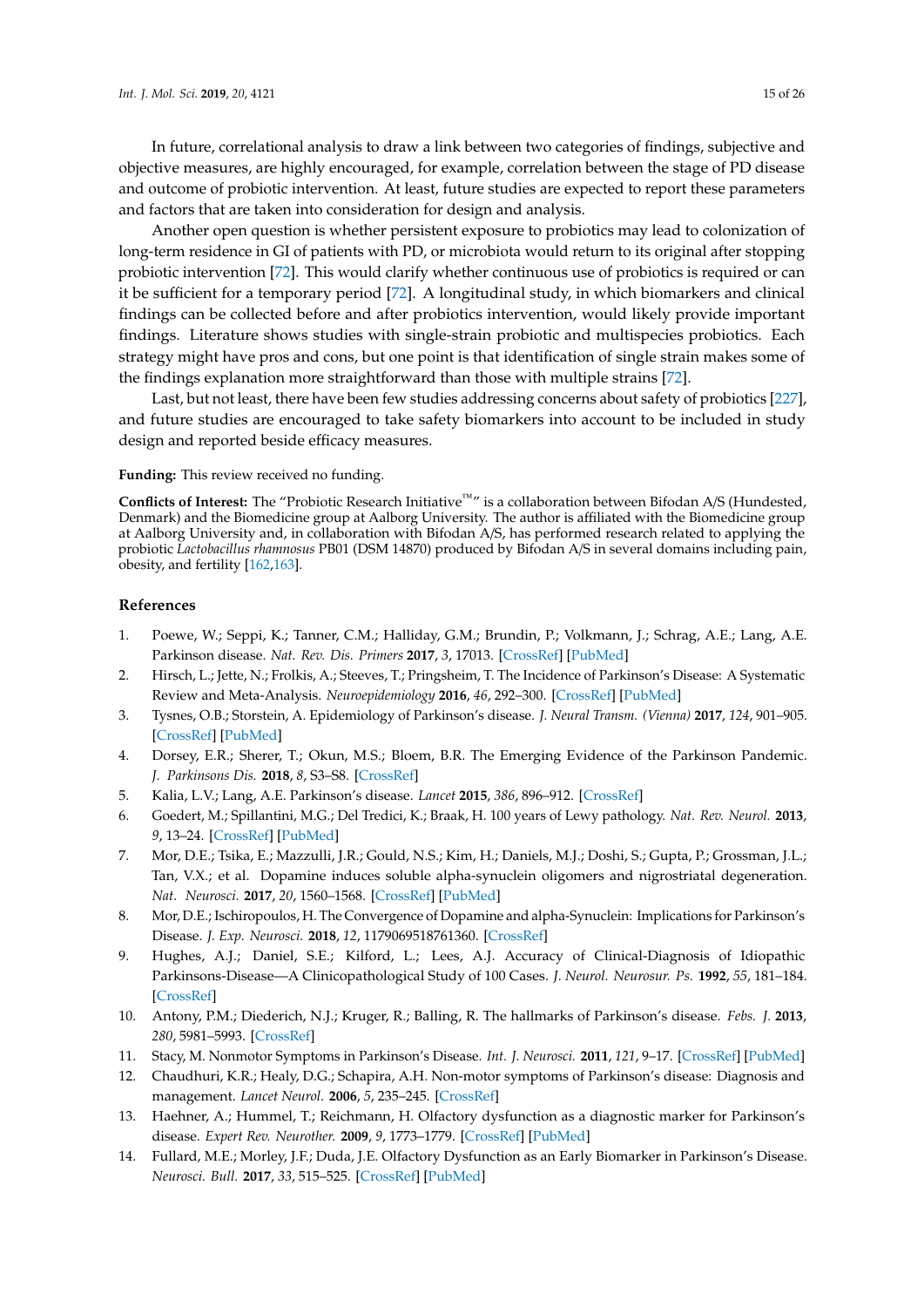- <span id="page-15-0"></span>15. Tseng, M.T.; Lin, C.H. Pain in early-stage Parkinson's disease: Implications from clinical features to pathophysiology mechanisms. *J. Med. Assoc.* **2017**, *116*, 571–581. [\[CrossRef\]](http://dx.doi.org/10.1016/j.jfma.2017.04.024) [\[PubMed\]](http://www.ncbi.nlm.nih.gov/pubmed/28532582)
- 16. Chen, Y.; Mao, C.J.; Li, S.J.; Wang, F.; Chen, J.; Zhang, H.J.; Li, L.; Guo, S.S.; Yang, Y.P.; Liu, C.F. Quantitative and fiber-selective evaluation of pain and sensory dysfunction in patients with Parkinson's disease. *Parkinsonism Relat. D.* **2015**, *21*, 361–365. [\[CrossRef\]](http://dx.doi.org/10.1016/j.parkreldis.2015.01.008) [\[PubMed\]](http://www.ncbi.nlm.nih.gov/pubmed/25630889)
- <span id="page-15-1"></span>17. Andersen, M.S.; Karshenas, K.; Bach, F.W.; Gazerani, P. Pain and Sensory Abnormalities in Parkinson's Disease— An Age- and Gender-matched Controlled Pilot Study. *US Neurol.* **2015**, *11*, 27–33. [\[CrossRef\]](http://dx.doi.org/10.17925/USN.2015.11.01.27)
- <span id="page-15-2"></span>18. Fasano, A.; Visanji, N.P.; Liu, L.W.C.; Lang, A.E.; Pfeiffer, R.F. Gastrointestinal dysfunction in Parkinson's disease. *Lancet Neurol.* **2015**, *14*, 625–639. [\[CrossRef\]](http://dx.doi.org/10.1016/S1474-4422(15)00007-1)
- <span id="page-15-3"></span>19. Santos, S.F.; de Oliveira, H.L.; Yamada, E.S.; Neves, B.C.; Pereira, A. The Gut and Parkinson's Disease—A Bidirectional Pathway. *Front. Neurol.* **2019**, 10. [\[CrossRef\]](http://dx.doi.org/10.3389/fneur.2019.00574)
- <span id="page-15-4"></span>20. Rizzo, G.; Copetti, M.; Arcuti, S.; Martino, D.; Fontana, A.; Logroscino, G. Accuracy of clinical diagnosis of Parkinson disease: A systematic review and meta-analysis. *Neurology* **2016**, *86*, 566–576. [\[CrossRef\]](http://dx.doi.org/10.1212/WNL.0000000000002350)
- <span id="page-15-5"></span>21. Chen, H.L.; Zhao, E.J.; Zhang, W.; Lu, Y.; Liu, R.; Huang, X.M.; Ciesielski-Jones, A.J.; Justice, M.A.; Cousins, D.S.; Peddada, S. Meta-analyses on prevalence of selected Parkinson's nonmotor symptoms before and after diagnosis. *Transl Neurodegener.* **2015**, *4*. [\[CrossRef\]](http://dx.doi.org/10.1186/1750-1326-10-4) [\[PubMed\]](http://www.ncbi.nlm.nih.gov/pubmed/26013581)
- <span id="page-15-6"></span>22. He, R.; Yan, X.; Guo, J.; Xu, Q.; Tang, B.; Sun, Q. Recent Advances in Biomarkers for Parkinson's Disease. *Front. Aging Neurosci.* **2018**, *10*, 305. [\[CrossRef\]](http://dx.doi.org/10.3389/fnagi.2018.00305) [\[PubMed\]](http://www.ncbi.nlm.nih.gov/pubmed/30364199)
- <span id="page-15-7"></span>23. Vivacqua, G.; Latorre, A.; Suppa, A.; Nardi, M.; Pietracupa, S.; Mancinelli, R.; Fabbrini, G.; Colosimo, C.; Gaudio, E.; Berardelli, A. Abnormal Salivary Total and Oligomeric Alpha-Synuclein in Parkinson's Disease. *PLoS ONE* **2016**, 11. [\[CrossRef\]](http://dx.doi.org/10.1371/journal.pone.0151156) [\[PubMed\]](http://www.ncbi.nlm.nih.gov/pubmed/27011009)
- 24. Goldman, J.G.; Andrews, H.; Amara, A.; Naito, A.; Alcalay, R.N.; Shaw, L.M.; Taylor, P.; Xie, T.; Tuite, P.; Henchcliffe, C.; et al. Cerebrospinal Fluid, Plasma, and Saliva in the BioFIND Study: Relationships Among Biomarkers and Parkinson's Disease Features. *Mov. Disord.* **2018**, *33*, 282–288. [\[CrossRef\]](http://dx.doi.org/10.1002/mds.27232) [\[PubMed\]](http://www.ncbi.nlm.nih.gov/pubmed/29205509)
- 25. Tokuda, T.; Salem, S.A.; Allsop, D.; Mizuno, T.; Nakagawa, M.; Qureshi, M.M.; Locascio, J.J.; Schlossmacher, M.G.; El-Agnaf, O.M. Decreased alpha-synuclein in cerebrospinal fluid of aged individuals and subjects with Parkinson's disease. *Biochem. Biophys. Res. Commun.* **2006**, *349*, 162–166. [\[CrossRef\]](http://dx.doi.org/10.1016/j.bbrc.2006.08.024) [\[PubMed\]](http://www.ncbi.nlm.nih.gov/pubmed/16930553)
- <span id="page-15-8"></span>26. Hamm-Alvarez, S.F.; Okamoto, C.T.; Janga, S.R.; Feigenbaum, D.; Edman, M.C.; Freire, D.; Shah, M.; Ghanshani, R.; Mack, W.J.; Lew, M.F. Oligomeric alpha-synuclein is increased in basal tears of Parkinson's patients. *Biomark Med.* **2019**. [\[CrossRef\]](http://dx.doi.org/10.2217/bmm-2019-0167)
- <span id="page-15-9"></span>27. Connolly, B.S.; Lang, A.E. Pharmacological treatment of Parkinson disease: A review. *JAMA* **2014**, *311*, 1670–1683. [\[CrossRef\]](http://dx.doi.org/10.1001/jama.2014.3654)
- <span id="page-15-10"></span>28. Crispo, J.A.G.; Fortin, Y.; Thibault, D.P.; Emons, M.; Bjerre, L.M.; Kohen, D.E.; Perez-Lloret, S.; Mattison, D.; Willis, A.W.; Krewski, D. Trends in inpatient antiparkinson drug use in the USA, 2001-2012. *Eur. J. Clin. Pharm.* **2015**, *71*, 1011–1019. [\[CrossRef\]](http://dx.doi.org/10.1007/s00228-015-1881-4)
- <span id="page-15-11"></span>29. Lee, H.M.; Koh, S.B. Many Faces of Parkinson's Disease: Non-Motor Symptoms of Parkinson's Disease. *J. Mov. Disord.* **2015**, *8*, 92–97. [\[CrossRef\]](http://dx.doi.org/10.14802/jmd.15003)
- <span id="page-15-12"></span>30. Chaudhuri, K.R.; Jenner, P.; Antonini, A. Should there be less emphasis on levodopa-induced dyskinesia in Parkinson's disease? *Mov. Disord.* **2019**, *34*, 816–819. [\[CrossRef\]](http://dx.doi.org/10.1002/mds.27691)
- <span id="page-15-13"></span>31. Poewe, W.; Antonini, A.; Zijlmans, J.C.; Burkhard, P.R.; Vingerhoets, F. Levodopa in the treatment of Parkinson's disease: An old drug still going strong. *Clin. Interv. Aging* **2010**, *5*, 229–238. [\[PubMed\]](http://www.ncbi.nlm.nih.gov/pubmed/20852670)
- <span id="page-15-14"></span>32. Doi, H.; Sakakibara, R.; Sato, M.; Masaka, T.; Kishi, M.; Tateno, A.; Tateno, F.; Tsuyusaki, Y.; Takahashi, O. Plasma levodopa peak delay and impaired gastric emptying in Parkinson's disease. *J. Neurol. Sci.* **2012**, *319*, 86–88. [\[CrossRef\]](http://dx.doi.org/10.1016/j.jns.2012.05.010) [\[PubMed\]](http://www.ncbi.nlm.nih.gov/pubmed/22632782)
- <span id="page-15-15"></span>33. Hayes, M.W.; Fung, V.S.; Kimber, T.E.; O'Sullivan, J.D. Updates and advances in the treatment of Parkinson disease. *Med. J. Aust.* **2019**. [\[CrossRef\]](http://dx.doi.org/10.5694/mja2.50224) [\[PubMed\]](http://www.ncbi.nlm.nih.gov/pubmed/31203580)
- <span id="page-15-16"></span>34. Zeuner, K.E.; Schaffer, E.; Hopfner, F.; Bruggemann, N.; Berg, D. Progress of Pharmacological Approaches in Parkinson's Disease. *Clin. Pharm.* **2019**, *105*, 1106–1120. [\[CrossRef\]](http://dx.doi.org/10.1002/cpt.1374) [\[PubMed\]](http://www.ncbi.nlm.nih.gov/pubmed/30661251)
- <span id="page-15-17"></span>35. Elkouzi, A.; Vedam-Mai, V.; Eisinger, R.S.; Okun, M.S. Emerging therapies in Parkinson disease - repurposed drugs and new approaches. *Nat. Rev. Neurol.* **2019**, *15*, 204–223. [\[CrossRef\]](http://dx.doi.org/10.1038/s41582-019-0155-7) [\[PubMed\]](http://www.ncbi.nlm.nih.gov/pubmed/30867588)
- <span id="page-15-18"></span>36. Foltynie, T.; Langston, J.W. Therapies to Slow, Stop, or Reverse Parkinson's Disease. *J. Parkinsons Dis.* **2018**, *8*, S115–S121. [\[CrossRef\]](http://dx.doi.org/10.3233/JPD-181481) [\[PubMed\]](http://www.ncbi.nlm.nih.gov/pubmed/30584162)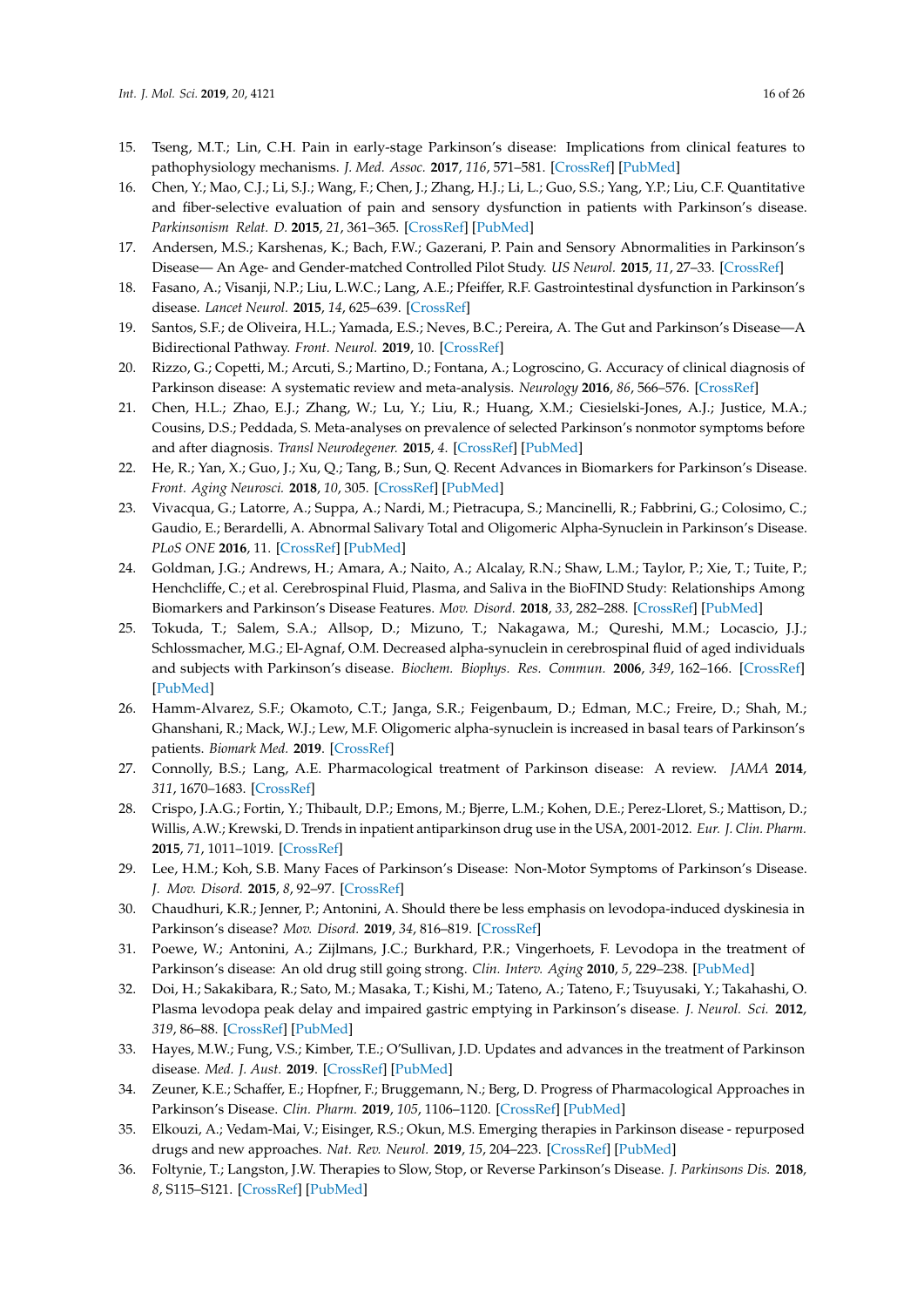- <span id="page-16-0"></span>37. Clairembault, T.; Leclair-Visonneau, L.; Neunlist, M.; Derkinderen, P. Enteric glial cells: New players in Parkinson's disease? *Mov. Disord.* **2015**, *30*, 494–498. [\[CrossRef\]](http://dx.doi.org/10.1002/mds.25979) [\[PubMed\]](http://www.ncbi.nlm.nih.gov/pubmed/25100667)
- <span id="page-16-1"></span>38. Mulak, A.; Bonaz, B. Brain-gut-microbiota axis in Parkinson's disease. *World J. Gastroenterol.* **2015**, *21*, 10609–10620. [\[CrossRef\]](http://dx.doi.org/10.3748/wjg.v21.i37.10609) [\[PubMed\]](http://www.ncbi.nlm.nih.gov/pubmed/26457021)
- <span id="page-16-2"></span>39. Klingelhoefer, L.; Reichmann, H. Pathogenesis of Parkinson disease–the gut-brain axis and environmental factors. *Nat. Rev. Neurol.* **2015**, *11*, 625–636. [\[CrossRef\]](http://dx.doi.org/10.1038/nrneurol.2015.197) [\[PubMed\]](http://www.ncbi.nlm.nih.gov/pubmed/26503923)
- <span id="page-16-19"></span>40. Breen, D.P.; Halliday, G.M.; Lang, A.E. Gut-brain axis and the spread of alpha-synuclein pathology: Vagal highway or dead end? *Mov. Disord.* **2019**, *34*, 307–316. [\[CrossRef\]](http://dx.doi.org/10.1002/mds.27556) [\[PubMed\]](http://www.ncbi.nlm.nih.gov/pubmed/30653258)
- <span id="page-16-20"></span>41. Scheperjans, F.; Derkinderen, P.; Borghammer, P. The Gut and Parkinson's Disease: Hype or Hope? *J. Parkinsons Dis.* **2018**, *8*, S31–S39. [\[CrossRef\]](http://dx.doi.org/10.3233/JPD-181477) [\[PubMed\]](http://www.ncbi.nlm.nih.gov/pubmed/30584161)
- <span id="page-16-3"></span>42. Cryan, J.F.; Dinan, T.G. Mind-altering microorganisms: The impact of the gut microbiota on brain and behaviour. *Nat. Rev. Neurosci.* **2012**, *13*, 701–712. [\[CrossRef\]](http://dx.doi.org/10.1038/nrn3346) [\[PubMed\]](http://www.ncbi.nlm.nih.gov/pubmed/22968153)
- <span id="page-16-4"></span>43. Spielman, L.J.; Gibson, D.L.; Klegeris, A. Unhealthy gut, unhealthy brain: The role of the intestinal microbiota in neurodegenerative diseases. *Neurochem. Int.* **2018**, *120*, 149–163. [\[CrossRef\]](http://dx.doi.org/10.1016/j.neuint.2018.08.005) [\[PubMed\]](http://www.ncbi.nlm.nih.gov/pubmed/30114473)
- <span id="page-16-5"></span>44. Del Rey, N.L.G.; Quiroga-Varela, A.; Garbayo, E.; Carballo-Carbajal, I.; Fernandez-Santiago, R.; Monje, M.H.G.; Trigo-Damas, I.; Blanco-Prieto, M.J.; Blesa, J. Advances in Parkinson's Disease: 200 Years Later. *Front. Neuroanat.* **2018**, 12. [\[CrossRef\]](http://dx.doi.org/10.3389/fnana.2018.00113) [\[PubMed\]](http://www.ncbi.nlm.nih.gov/pubmed/30618654)
- <span id="page-16-6"></span>45. Martinez-Martin, P. The importance of non-motor disturbances to quality of life in Parkinson's disease. *J. Neurol. Sci.* **2011**, *310*, 12–16. [\[CrossRef\]](http://dx.doi.org/10.1016/j.jns.2011.05.006) [\[PubMed\]](http://www.ncbi.nlm.nih.gov/pubmed/21621226)
- <span id="page-16-7"></span>46. Mukherjee, A.; Biswas, A.; Das, S.K. Gut dysfunction in Parkinson's disease. *World J. Gastroentero.* **2016**, *22*, 5742–5752. [\[CrossRef\]](http://dx.doi.org/10.3748/wjg.v22.i25.5742) [\[PubMed\]](http://www.ncbi.nlm.nih.gov/pubmed/27433087)
- <span id="page-16-8"></span>47. Cersosimo, M.G.; Raina, G.B.; Pecci, C.; Pellene, A.; Calandra, C.R.; Gutierrez, C.; Micheli, F.E.; Benarroch, E.E. Gastrointestinal manifestations in Parkinson's disease: Prevalence and occurrence before motor symptoms. *J. Neurol.* **2013**, *260*, 1332–1338. [\[CrossRef\]](http://dx.doi.org/10.1007/s00415-012-6801-2)
- <span id="page-16-9"></span>48. Fitzgerald, E.; Murphy, S.; Martinson, H.A. Alpha-Synuclein Pathology and the Role of the Microbiota in Parkinson's Disease. *Front. Neurosci.* **2019**, *13*, 369. [\[CrossRef\]](http://dx.doi.org/10.3389/fnins.2019.00369)
- <span id="page-16-10"></span>49. Braak, H.; de Vos, R.A.I.; Bohl, J.; Del Tredici, K. Gastric alpha-synuclein immunoreactive inclusions in Meissner's and Auerbach's plexuses in cases staged for Parkinson's disease-related brain pathology. *Neurosci. Let.t* **2006**, *396*, 67–72. [\[CrossRef\]](http://dx.doi.org/10.1016/j.neulet.2005.11.012)
- <span id="page-16-11"></span>50. Braak, H.; Rub, U.; Gai, W.P.; Del Tredici, K. Idiopathic Parkinson's disease: Possible routes by which vulnerable neuronal types may be subject to neuroinvasion by an unknown pathogen. *J. Neural. Transm.* **2003**, *110*, 517–536. [\[CrossRef\]](http://dx.doi.org/10.1007/s00702-002-0808-2)
- <span id="page-16-12"></span>51. Hawkes, C.H.; Del Tredici, K.; Braak, H. Parkinson's disease: A dual-hit hypothesis. *Neuropath Appl Neuro* **2007**, *33*, 599–614. [\[CrossRef\]](http://dx.doi.org/10.1111/j.1365-2990.2007.00874.x) [\[PubMed\]](http://www.ncbi.nlm.nih.gov/pubmed/17961138)
- <span id="page-16-13"></span>52. Keshavarzian, A.; Green, S.J.; Engen, P.A.; Voigt, R.M.; Naqib, A.; Forsyth, C.B.; Mutlu, E.; Shannon, K.M. Colonic Bacterial Composition in Parkinson's Disease. *Mov. Disord.* **2015**, *30*, 1351–1360. [\[CrossRef\]](http://dx.doi.org/10.1002/mds.26307) [\[PubMed\]](http://www.ncbi.nlm.nih.gov/pubmed/26179554)
- <span id="page-16-14"></span>53. Forsyth, C.B.; Shannon, K.M.; Kordower, J.H.; Voigt, R.M.; Shaikh, M.; Jaglin, J.A.; Estes, J.D.; Dodiya, H.B.; Keshavarzian, A. Increased Intestinal Permeability Correlates with Sigmoid Mucosa alpha-Synuclein Staining and Endotoxin Exposure Markers in Early Parkinson's Disease. *PLoS ONE* **2011**, 6. [\[CrossRef\]](http://dx.doi.org/10.1371/journal.pone.0028032) [\[PubMed\]](http://www.ncbi.nlm.nih.gov/pubmed/22145021)
- <span id="page-16-15"></span>54. Perez-Pardo, P.; Kliest, T.; Dodiya, H.B.; Broersen, L.M.; Garssen, J.; Keshavarzian, A.; Kraneveld, A.D. The gut-brain axis in Parkinson's disease: Possibilities for food-based therapies. *Eur. J. Pharm.* **2017**, *817*, 86–95. [\[CrossRef\]](http://dx.doi.org/10.1016/j.ejphar.2017.05.042) [\[PubMed\]](http://www.ncbi.nlm.nih.gov/pubmed/28549787)
- <span id="page-16-16"></span>55. Borre, Y.E.; Moloney, R.D.; Clarke, G.; Dinan, T.G.; Cryan, J.F. The impact of microbiota on brain and behavior: Mechanisms & therapeutic potential. *Adv. Exp. Med. Bio.l* **2014**, *817*, 373–403. [\[CrossRef\]](http://dx.doi.org/10.1007/978-1-4939-0897-4_17)
- 56. Grenham, S.; Clarke, G.; Cryan, J.F.; Dinan, T.G. Brain-gut-microbe communication in health and disease. *Front. Physiol.* **2011**, *2*. [\[CrossRef\]](http://dx.doi.org/10.3389/fphys.2011.00094) [\[PubMed\]](http://www.ncbi.nlm.nih.gov/pubmed/22162969)
- <span id="page-16-17"></span>57. Rhee, S.H.; Pothoulakis, C.; Mayer, E.A. Principles and clinical implications of the brain-gut-enteric microbiota axis. *Nat. Rev. Gastro. Hepat.* **2009**, *6*, 306–314. [\[CrossRef\]](http://dx.doi.org/10.1038/nrgastro.2009.35)
- <span id="page-16-18"></span>58. Vernocchi, P.; Del Chierico, F.; Putignani, L. Gut Microbiota Profiling: Metabolomics Based Approach to Unravel Compounds Affecting Human Health. *Front. Microbiol.* **2016**, *7*. [\[CrossRef\]](http://dx.doi.org/10.3389/fmicb.2016.01144)
- 59. Wang, B.H.; Yao, M.F.; Lv, L.X.; Ling, Z.X.; Li, L.J. The Human Microbiota in Health and Disease. *Eng.Prc* **2017**, *3*, 71–82. [\[CrossRef\]](http://dx.doi.org/10.1016/J.ENG.2017.01.008)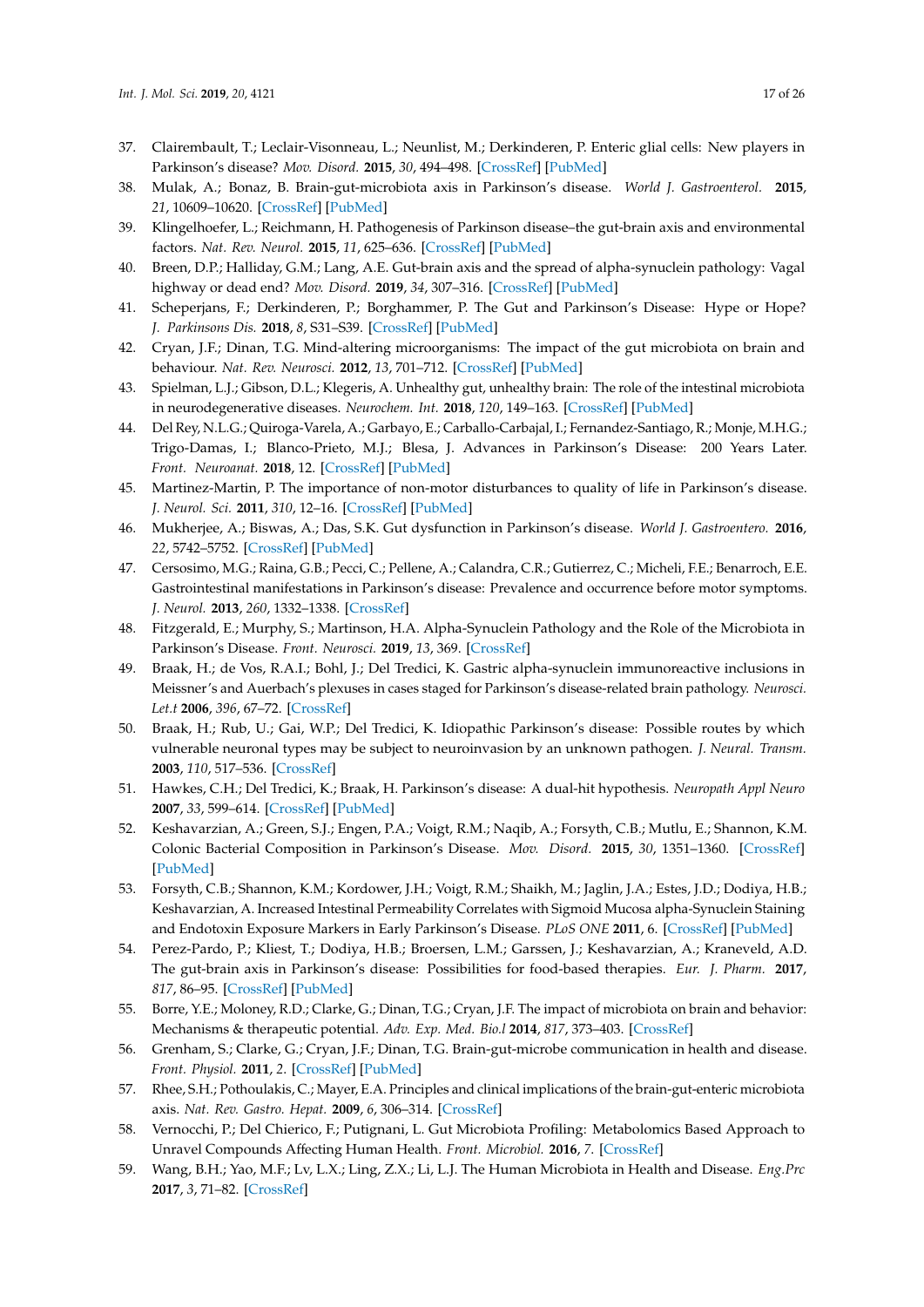- <span id="page-17-0"></span>60. Cani, P.D. Human gut microbiome: Hopes, threats and promises. *Gut* **2018**, *67*, 1716–1725. [\[CrossRef\]](http://dx.doi.org/10.1136/gutjnl-2018-316723)
- <span id="page-17-1"></span>61. Nagpal, R.; Wang, S.; Solberg Woods, L.C.; Seshie, O.; Chung, S.T.; Shively, C.A.; Register, T.C.; Craft, S.; McClain, D.A.; Yadav, H. Comparative Microbiome Signatures and Short-Chain Fatty Acids in Mouse, Rat, Non-human Primate, and Human Feces. *Front. Microbiol.* **2018**, *9*, 2897. [\[CrossRef\]](http://dx.doi.org/10.3389/fmicb.2018.02897) [\[PubMed\]](http://www.ncbi.nlm.nih.gov/pubmed/30555441)
- <span id="page-17-2"></span>62. Delzenne, N.M.; Cani, P.D. Interaction Between Obesity and the Gut Microbiota: Relevance in Nutrition. *Annu Rev. Nutr.* **2011**, *31*, 15–31. [\[CrossRef\]](http://dx.doi.org/10.1146/annurev-nutr-072610-145146) [\[PubMed\]](http://www.ncbi.nlm.nih.gov/pubmed/21568707)
- <span id="page-17-3"></span>63. Shi, N.; Li, N.; Duan, X.W.; Niu, H.T. Interaction between the gut microbiome and mucosal immune system. *Mil. Med. Res.* **2017**, *4*. [\[CrossRef\]](http://dx.doi.org/10.1186/s40779-017-0122-9) [\[PubMed\]](http://www.ncbi.nlm.nih.gov/pubmed/28465831)
- <span id="page-17-17"></span><span id="page-17-4"></span>64. Heijtza, R.D.; Wang, S.G.; Anuar, F.; Qian, Y.; Bjorkholm, B.; Samuelsson, A.; Hibberd, M.L.; Forssberg, H.; Pettersson, S. Normal gut microbiota modulates brain development and behavior. *Proc. Natl. Acad. Sci. USA* **2011**, *108*, 3047–3052. [\[CrossRef\]](http://dx.doi.org/10.1073/pnas.1010529108) [\[PubMed\]](http://www.ncbi.nlm.nih.gov/pubmed/21282636)
- <span id="page-17-5"></span>65. Jangi, S.; Gandhi, R.; Cox, L.M.; Li, N.; von Glehn, F.; Yan, R.; Patel, B.; Mazzola, M.A.; Liu, S.R.; Glanz, B.L.; et al. Alterations of the human gut microbiome in multiple sclerosis. *Nat. Commun.* **2016**, *7*. [\[CrossRef\]](http://dx.doi.org/10.1038/ncomms12015) [\[PubMed\]](http://www.ncbi.nlm.nih.gov/pubmed/27352007)
- <span id="page-17-6"></span>66. Hill-Burns, E.M.; Debelius, J.W.; Morton, J.T.; Wissemann, W.T.; Lewis, M.R.; Wallen, Z.D.; Peddada, S.D.; Factor, S.A.; Molho, E.; Zabetian, C.P.; et al. Parkinson's Disease and Parkinson's Disease Medications Have Distinct Signatures of the Gut Microbiome. *Mov. Disord.* **2017**, *32*, 739–749. [\[CrossRef\]](http://dx.doi.org/10.1002/mds.26942) [\[PubMed\]](http://www.ncbi.nlm.nih.gov/pubmed/28195358)
- <span id="page-17-7"></span>67. Unger, M.M.; Spiegel, J.; Dillmann, K.U.; Grundmann, D.; Philippeit, H.; Burmann, J.; Fassbender, K.; Schwiertz, A.; Schafer, K.H. Short chain fatty acids and gut microbiota differ between patients with Parkinson's disease and age-matched controls. *Parkinsonism Relat. D.* **2016**, *32*, 66–72. [\[CrossRef\]](http://dx.doi.org/10.1016/j.parkreldis.2016.08.019)
- <span id="page-17-8"></span>68. Kho, Z.Y.; Lal, S.K. The Human Gut Microbiome—A Potential Controller of Wellness and Disease. *Front. Microbiol.* **2018**, *9*, 1835. [\[CrossRef\]](http://dx.doi.org/10.3389/fmicb.2018.01835)
- <span id="page-17-9"></span>69. Dutta, S.K.; Verma, S.; Jain, V.; Surapaneni, B.K.; Vinayek, R.; Phillips, L.; Nair, P.P. Parkinson's Disease: The Emerging Role of Gut Dysbiosis, Antibiotics, Probiotics, and Fecal Microbiota Transplantation. *J. Neurogastroenterol Motil.* **2019**, *25*, 363–376. [\[CrossRef\]](http://dx.doi.org/10.5056/jnm19044)
- 70. Heiss, C.N.; Olofsson, L.E. The role of the gut microbiota in development, function and disorders of the central nervous system and the enteric nervous system. *J. Neuroendocr.* **2019**, *31*, e12684. [\[CrossRef\]](http://dx.doi.org/10.1111/jne.12684)
- 71. Chapelet, G.; Leclair-Visonneau, L.; Clairembault, T.; Neunlist, M.; Derkinderen, P. Can the gut be the missing piece in uncovering PD pathogenesis? *Parkinsonism Relat. Disord.* **2019**, *59*, 26–31. [\[CrossRef\]](http://dx.doi.org/10.1016/j.parkreldis.2018.11.014) [\[PubMed\]](http://www.ncbi.nlm.nih.gov/pubmed/30448099)
- <span id="page-17-16"></span>72. Fang, X. Microbial treatment: The potential application for Parkinson's disease. *Neurol. Sci.* **2019**, *40*, 51–58. [\[CrossRef\]](http://dx.doi.org/10.1007/s10072-018-3641-6) [\[PubMed\]](http://www.ncbi.nlm.nih.gov/pubmed/30415447)
- 73. Stefano, G.B.; Pilonis, N.; Ptacek, R.; Raboch, J.; Vnukova, M.; Kream, R.M. Gut, Microbiome, and Brain Regulatory Axis: Relevance to Neurodegenerative and Psychiatric Disorders. *Cell Mol. Neurobiol.* **2018**, *38*, 1197–1206. [\[CrossRef\]](http://dx.doi.org/10.1007/s10571-018-0589-2) [\[PubMed\]](http://www.ncbi.nlm.nih.gov/pubmed/29802603)
- <span id="page-17-14"></span>74. Sun, M.F.; Shen, Y.Q. Dysbiosis of gut microbiota and microbial metabolites in Parkinson's Disease. *Ageing Res. Rev.* **2018**, *45*, 53–61. [\[CrossRef\]](http://dx.doi.org/10.1016/j.arr.2018.04.004) [\[PubMed\]](http://www.ncbi.nlm.nih.gov/pubmed/29705121)
- 75. Liddle, R.A. Parkinson's disease from the gut. *Brain Res.* **2018**, *1693*, 201–206. [\[CrossRef\]](http://dx.doi.org/10.1016/j.brainres.2018.01.010)
- <span id="page-17-15"></span>76. Parashar, A.; Udayabanu, M. Gut microbiota: Implications in Parkinson's disease. *Parkinsonism Relat. Disord.* **2017**, *38*, 1–7. [\[CrossRef\]](http://dx.doi.org/10.1016/j.parkreldis.2017.02.002) [\[PubMed\]](http://www.ncbi.nlm.nih.gov/pubmed/28202372)
- 77. Dinan, T.G.; Cryan, J.F. The Microbiome-Gut-Brain Axis in Health and Disease. *Gastroenterol Clin. North. Am.* **2017**, *46*, 77–89. [\[CrossRef\]](http://dx.doi.org/10.1016/j.gtc.2016.09.007)
- <span id="page-17-10"></span>78. Brown, C.T.; Davis-Richardson, A.G.; Giongo, A.; Gano, K.A.; Crabb, D.B.; Mukherjee, N.; Casella, G.; Drew, J.C.; Ilonen, J.; Knip, M.; et al. Gut microbiome metagenomics analysis suggests a functional model for the development of autoimmunity for type 1 diabetes. *PLoS ONE* **2011**, *6*, e25792. [\[CrossRef\]](http://dx.doi.org/10.1371/journal.pone.0025792)
- <span id="page-17-11"></span>79. Cloud, L.J.; Greene, J.G. Gastrointestinal Features of Parkinson's Disease. *Curr. Neurol. Neurosci.* **2011**, *11*, 379–384. [\[CrossRef\]](http://dx.doi.org/10.1007/s11910-011-0204-0)
- 80. Kim, J.S.; Sung, H.Y. Gastrointestinal Autonomic Dysfunction in Patients with Parkinson's Disease. *J. Mov. Disord.* **2015**, *8*, 76–82. [\[CrossRef\]](http://dx.doi.org/10.14802/jmd.15008)
- <span id="page-17-12"></span>81. Sung, H.Y.; Park, J.W.; Kim, J.S. The frequency and severity of gastrointestinal symptoms in patients with early Parkinson's disease. *J. Mov. Disord.* **2014**, *7*, 7–12. [\[CrossRef\]](http://dx.doi.org/10.14802/jmd.14002) [\[PubMed\]](http://www.ncbi.nlm.nih.gov/pubmed/24926404)
- <span id="page-17-13"></span>82. Shannon, K.M.; Keshavarzian, A.; Dodiya, H.B.; Jakate, S.; Kordower, J.H. Is alpha-synuclein in the colon a biomarker for premotor Parkinson's Disease? Evidence from 3 cases. *Mov. Disord.* **2012**, *27*, 716–719. [\[CrossRef\]](http://dx.doi.org/10.1002/mds.25020) [\[PubMed\]](http://www.ncbi.nlm.nih.gov/pubmed/22550057)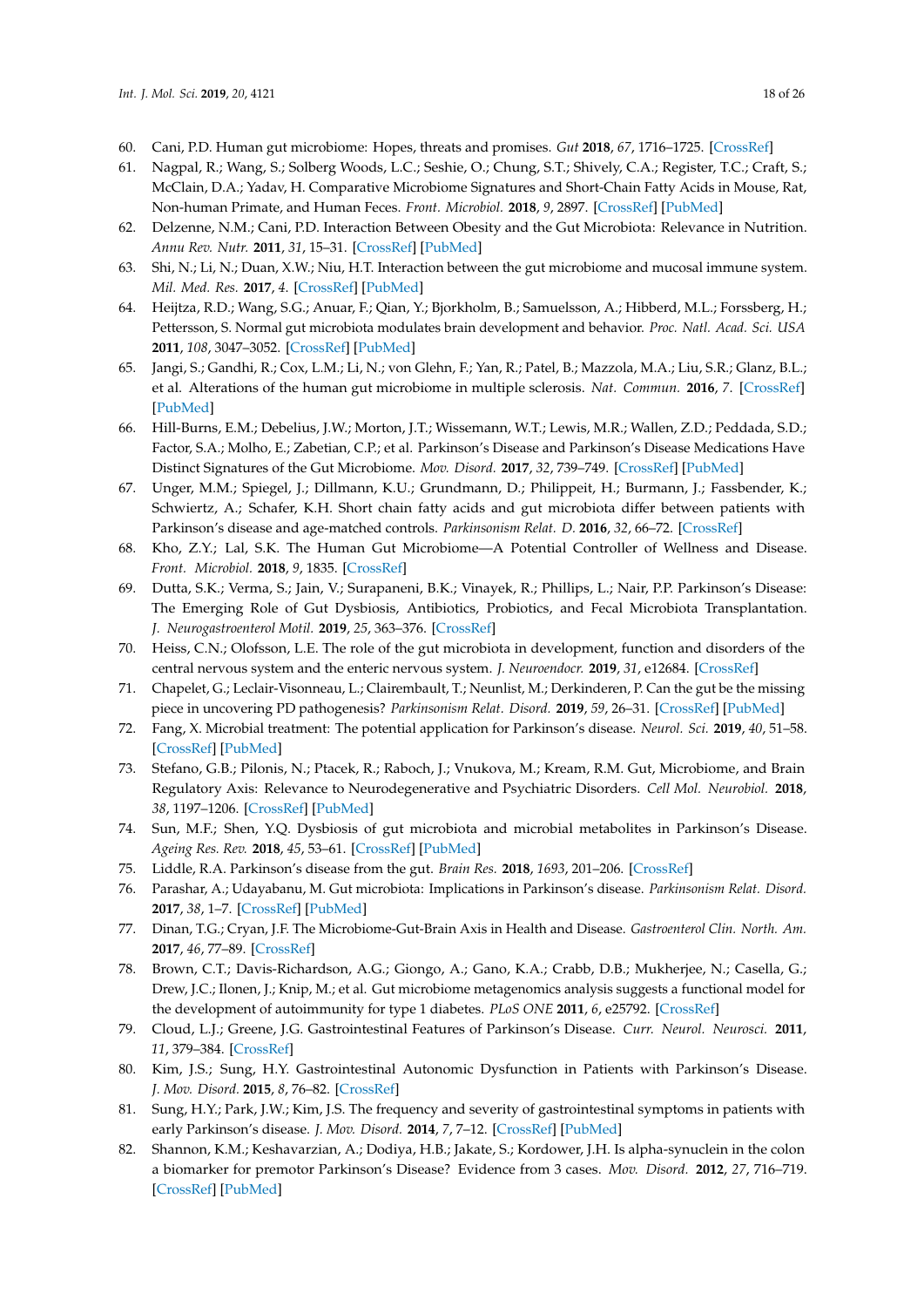- <span id="page-18-0"></span>83. Kaelberer, M.M.; Buchanan, K.L.; Klein, M.E.; Barth, B.B.; Montoya, M.M.; Shen, X.; Bohorquez, D.V. A gut-brain neural circuit for nutrient sensory transduction. *Science* **2018**, *361*. [\[CrossRef\]](http://dx.doi.org/10.1126/science.aat5236) [\[PubMed\]](http://www.ncbi.nlm.nih.gov/pubmed/30237325)
- <span id="page-18-1"></span>84. Hoffman, B.U.; Lumpkin, E.A. A gut feeling. *Science* **2018**, *361*, 1203–1204. [\[CrossRef\]](http://dx.doi.org/10.1126/science.aau9973) [\[PubMed\]](http://www.ncbi.nlm.nih.gov/pubmed/30237346)
- <span id="page-18-2"></span>85. Bottner, M.; Zorenkov, D.; Hellwig, I.; Barrenschee, M.; Harde, J.; Fricke, T.; Deuschl, G.; Egberts, J.H.; Becker, T.; Fritscher-Ravens, A.; et al. Expression pattern and localization of alpha-synuclein in the human enteric nervous system. *Neurobiol. Dis.* **2012**, *48*, 474–480. [\[CrossRef\]](http://dx.doi.org/10.1016/j.nbd.2012.07.018) [\[PubMed\]](http://www.ncbi.nlm.nih.gov/pubmed/22850485)
- <span id="page-18-3"></span>86. Barrenschee, M.; Zorenkov, D.; Bottner, M.; Lange, C.; Cossais, F.; Scharf, A.B.; Deuschl, G.; Schneider, S.A.; Ellrichmann, M.; Fritscher-Ravens, A.; et al. Distinct pattern of enteric phospho-alpha-synuclein aggregates and gene expression profiles in patients with Parkinson's disease. *Acta. Neuropathol. Commun.* **2017**, *5*, 1. [\[CrossRef\]](http://dx.doi.org/10.1186/s40478-016-0408-2) [\[PubMed\]](http://www.ncbi.nlm.nih.gov/pubmed/28057070)
- <span id="page-18-4"></span>87. Holmqvist, S.; Chutna, O.; Bousset, L.; Aldrin-Kirk, P.; Li, W.; Bjorklund, T.; Wang, Z.Y.; Roybon, L.; Melki, R.; Li, J.Y. Direct evidence of Parkinson pathology spread from the gastrointestinal tract to the brain in rats. *Acta Neuropathol.* **2014**, *128*, 805–820. [\[CrossRef\]](http://dx.doi.org/10.1007/s00401-014-1343-6) [\[PubMed\]](http://www.ncbi.nlm.nih.gov/pubmed/25296989)
- <span id="page-18-5"></span>88. Sampson, T.R.; Debelius, J.W.; Thron, T.; Janssen, S.; Shastri, G.G.; Ilhan, Z.E.; Challis, C.; Schretter, C.E.; Rocha, S.; Gradinaru, V.; et al. Gut Microbiota Regulate Motor Deficits and Neuroinflammation in a Model of Parkinson's Disease. *Cell* **2016**, *167*, 1469–1480.e12. [\[CrossRef\]](http://dx.doi.org/10.1016/j.cell.2016.11.018)
- <span id="page-18-6"></span>89. Friedland, R.P.; Chapman, M.R. The role of microbial amyloid in neurodegeneration. *PLoS Pathog.* **2017**, *13*, e1006654. [\[CrossRef\]](http://dx.doi.org/10.1371/journal.ppat.1006654)
- <span id="page-18-7"></span>90. Soto, C.; Pritzkow, S. Protein misfolding, aggregation, and conformational strains in neurodegenerative diseases. *Nat. Neurosci.* **2018**, *21*, 1332–1340. [\[CrossRef\]](http://dx.doi.org/10.1038/s41593-018-0235-9)
- <span id="page-18-8"></span>91. McNaught, K.S.; Olanow, C.W.; Halliwell, B.; Isacson, O.; Jenner, P. Failure of the ubiquitin-proteasome system in Parkinson's disease. *Nat. Rev. Neurosci.* **2001**, *2*, 589–594. [\[CrossRef\]](http://dx.doi.org/10.1038/35086067) [\[PubMed\]](http://www.ncbi.nlm.nih.gov/pubmed/11484002)
- <span id="page-18-9"></span>92. Scheperjans, F.; Aho, V.; Pereira, P.A.; Koskinen, K.; Paulin, L.; Pekkonen, E.; Haapaniemi, E.; Kaakkola, S.; Eerola-Rautio, J.; Pohja, M.; et al. Gut microbiota are related to Parkinson's disease and clinical phenotype. *Mov. Disord.* **2015**, *30*, 350–358. [\[CrossRef\]](http://dx.doi.org/10.1002/mds.26069) [\[PubMed\]](http://www.ncbi.nlm.nih.gov/pubmed/25476529)
- <span id="page-18-10"></span>93. Hasegawa, S.; Goto, S.; Tsuji, H.; Okuno, T.; Asahara, T.; Nomoto, K.; Shibata, A.; Fujisawa, Y.; Minato, T.; Okamoto, A.; et al. Intestinal Dysbiosis and Lowered Serum Lipopolysaccharide-Binding Protein in Parkinson's Disease. *PLoS ONE* **2015**, *10*, e0142164. [\[CrossRef\]](http://dx.doi.org/10.1371/journal.pone.0142164) [\[PubMed\]](http://www.ncbi.nlm.nih.gov/pubmed/26539989)
- <span id="page-18-11"></span>94. Bedarf, J.R.; Hildebrand, F.; Coelho, L.P.; Sunagawa, S.; Bahram, M.; Goeser, F.; Bork, P.; Wullner, U. Erratum to: Functional implications of microbial and viral gut metagenome changes in early stage L-DOPA-naive Parkinson's disease patients. *Genome. Med.* **2017**, *9*, 61. [\[CrossRef\]](http://dx.doi.org/10.1186/s13073-017-0451-z) [\[PubMed\]](http://www.ncbi.nlm.nih.gov/pubmed/28662719)
- <span id="page-18-12"></span>95. Bedarf, J.R.; Hildebrand, F.; Coelho, L.P.; Sunagawa, S.; Bahram, M.; Goeser, F.; Bork, P.; Wullner, U. Functional implications of microbial and viral gut metagenome changes in early stage L-DOPA-naive Parkinson's disease patients. *Genome. Med.* **2017**, *9*, 39. [\[CrossRef\]](http://dx.doi.org/10.1186/s13073-017-0428-y)
- <span id="page-18-13"></span>96. Li, W.; Wu, X.L.; Hu, X.; Wang, T.; Liang, S.; Duan, Y.F.; Jin, F.; Qin, B. Structural changes of gut microbiota in Parkinson's disease and its correlation with clinical features. *Sci. China Life. Sci.* **2017**, *60*, 1223–1233. [\[CrossRef\]](http://dx.doi.org/10.1007/s11427-016-9001-4) [\[PubMed\]](http://www.ncbi.nlm.nih.gov/pubmed/28536926)
- <span id="page-18-14"></span>97. Qian, Y.; Yang, X.; Xu, S.; Wu, C.; Song, Y.; Qin, N.; Chen, S.D.; Xiao, Q. Alteration of the fecal microbiota in Chinese patients with Parkinson's disease. *Brain Behav. Immun.* **2018**, *70*, 194–202. [\[CrossRef\]](http://dx.doi.org/10.1016/j.bbi.2018.02.016)
- <span id="page-18-15"></span>98. Banks, W.A.; Erickson, M.A. The blood-brain barrier and immune function and dysfunction. *Neurobiol. Dis.* **2010**, *37*, 26–32. [\[CrossRef\]](http://dx.doi.org/10.1016/j.nbd.2009.07.031)
- <span id="page-18-16"></span>99. Banks, W.A.; Dohgu, S.; Lynch, J.L.; Fleegal-DeMotta, M.A.; Erickson, M.A.; Nakaoke, R.; Vo, T.Q. Nitric oxide isoenzymes regulate lipopolysaccharide-enhanced insulin transport across the blood-brain barrier. *Endocrinology* **2008**, *149*, 1514–1523. [\[CrossRef\]](http://dx.doi.org/10.1210/en.2007-1091)
- <span id="page-18-17"></span>100. Devos, D.; Lebouvier, T.; Lardeux, B.; Biraud, M.; Rouaud, T.; Pouclet, H.; Coron, E.; Bruley des Varannes, S.; Naveilhan, P.; Nguyen, J.M.; et al. Colonic inflammation in Parkinson's disease. *Neurobiol. Dis.* **2013**, *50*, 42–48. [\[CrossRef\]](http://dx.doi.org/10.1016/j.nbd.2012.09.007)
- <span id="page-18-18"></span>101. Arumugam, M.; Raes, J.; Pelletier, E.; Le Paslier, D.; Yamada, T.; Mende, D.R.; Fernandes, G.R.; Tap, J.; Bruls, T.; Batto, J.M.; et al. Enterotypes of the human gut microbiome. *Nature* **2011**, *473*, 174–180. [\[CrossRef\]](http://dx.doi.org/10.1038/nature09944) [\[PubMed\]](http://www.ncbi.nlm.nih.gov/pubmed/21508958)
- <span id="page-18-19"></span>102. Dos Santos, E.F.; Busanello, E.N.; Miglioranza, A.; Zanatta, A.; Barchak, A.G.; Vargas, C.R.; Saute, J.; Rosa, C.; Carrion, M.J.; Camargo, D.; et al. Evidence that folic acid deficiency is a major determinant of hyperhomocysteinemia in Parkinson's disease. *Metab. Brain Dis.* **2009**, *24*, 257–269. [\[CrossRef\]](http://dx.doi.org/10.1007/s11011-009-9139-4) [\[PubMed\]](http://www.ncbi.nlm.nih.gov/pubmed/19294496)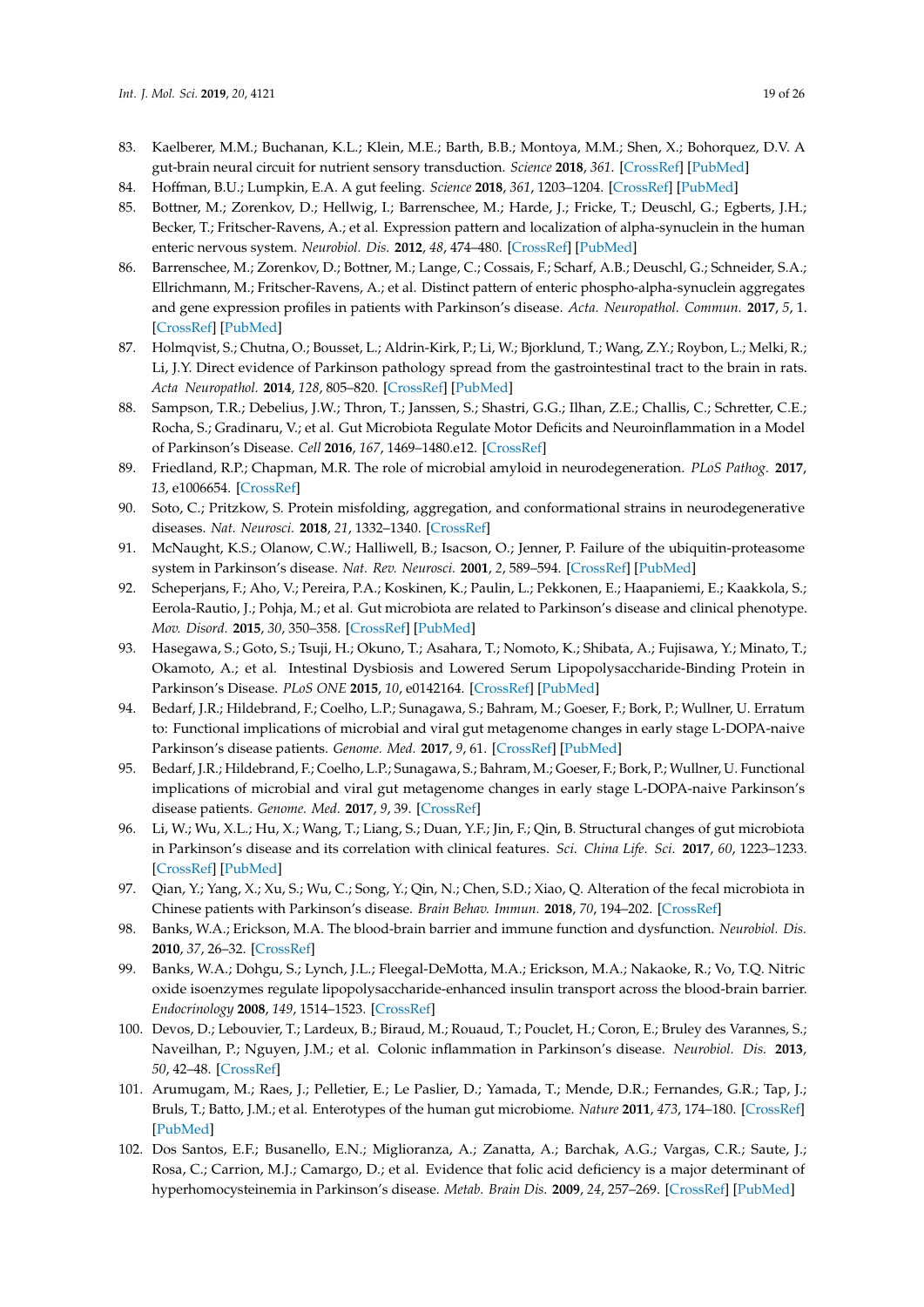- <span id="page-19-0"></span>103. Andrews, Z.B.; Erion, D.; Beiler, R.; Liu, Z.W.; Abizaid, A.; Zigman, J.; Elsworth, J.D.; Savitt, J.M.; DiMarchi, R.; Tschoep, M.; et al. Ghrelin promotes and protects nigrostriatal dopamine function via a UCP2-dependent mitochondrial mechanism. *J. Neurosci.* **2009**, *29*, 14057–14065. [\[CrossRef\]](http://dx.doi.org/10.1523/JNEUROSCI.3890-09.2009) [\[PubMed\]](http://www.ncbi.nlm.nih.gov/pubmed/19906954)
- <span id="page-19-1"></span>104. Unger, M.M.; Moller, J.C.; Mankel, K.; Eggert, K.M.; Bohne, K.; Bodden, M.; Stiasny-Kolster, K.; Kann, P.H.; Mayer, G.; Tebbe, J.J.; et al. Postprandial ghrelin response is reduced in patients with Parkinson's disease and idiopathic REM sleep behaviour disorder: A peripheral biomarker for early Parkinson's disease? *J. Neurol.* **2011**, *258*, 982–990. [\[CrossRef\]](http://dx.doi.org/10.1007/s00415-010-5864-1) [\[PubMed\]](http://www.ncbi.nlm.nih.gov/pubmed/21181542)
- <span id="page-19-2"></span>105. Cakmak, Y.O. Provotella-derived hydrogen sulfide, constipation, and neuroprotection in Parkinson's disease. *Mov. Disord.* **2015**, *30*, 1151. [\[CrossRef\]](http://dx.doi.org/10.1002/mds.26258) [\[PubMed\]](http://www.ncbi.nlm.nih.gov/pubmed/25970839)
- <span id="page-19-3"></span>106. Houser, M.C.; Chang, J.; Factor, S.A.; Molho, E.S.; Zabetian, C.P.; Hill-Burns, E.M.; Payami, H.; Hertzberg, V.S.; Tansey, M.G. Stool Immune Profiles Evince Gastrointestinal Inflammation in Parkinson's Disease. *Mov. Disord.* **2018**, *33*, 793–804. [\[CrossRef\]](http://dx.doi.org/10.1002/mds.27326)
- <span id="page-19-4"></span>107. Ono, S.; Karaki, S.; Kuwahara, A. Short-chain fatty acids decrease the frequency of spontaneous contractions of longitudinal muscle via enteric nerves in rat distal colon. *Jpn J. Physiol.* **2004**, *54*, 483–493. [\[CrossRef\]](http://dx.doi.org/10.2170/jjphysiol.54.483)
- <span id="page-19-5"></span>108. Sampson, T.R.; Mazmanian, S.K. Control of brain development, function, and behavior by the microbiome. *Cell Host Microbe* **2015**, *17*, 565–576. [\[CrossRef\]](http://dx.doi.org/10.1016/j.chom.2015.04.011)
- <span id="page-19-6"></span>109. Lord, R.S.; Bralley, J.A. Clinical applications of urinary organic acids. Part 2. Dysbiosis markers. *Altern Med. Rev.* **2008**, *13*, 292–306.
- <span id="page-19-7"></span>110. Cassani, E.; Barichella, M.; Cancello, R.; Cavanna, F.; Iorio, L.; Cereda, E.; Bolliri, C.; Zampella Maria, P.; Bianchi, F.; Cestaro, B.; et al. Increased urinary indoxyl sulfate (indican): New insights into gut dysbiosis in Parkinson's disease. *Parkinsonism Relat. Disord.* **2015**, *21*, 389–393. [\[CrossRef\]](http://dx.doi.org/10.1016/j.parkreldis.2015.02.004)
- <span id="page-19-8"></span>111. Sanchez-Ferro, A.; Rabano, A.; Catalan, M.J.; Rodriguez-Valcarcel, F.C.; Fernandez Diez, S.; Herreros-Rodriguez, J.; Garcia-Cobos, E.; Alvarez-Santullano, M.M.; Lopez-Manzanares, L.; Mosqueira, A.J.; et al. In vivo gastric detection of alpha-synuclein inclusions in Parkinson's disease. *Mov. Disord.* **2015**, *30*, 517–524. [\[CrossRef\]](http://dx.doi.org/10.1002/mds.25988) [\[PubMed\]](http://www.ncbi.nlm.nih.gov/pubmed/25113060)
- <span id="page-19-9"></span>112. Tan, A.H.; Mahadeva, S.; Thalha, A.M.; Gibson, P.R.; Kiew, C.K.; Yeat, C.M.; Ng, S.W.; Ang, S.P.; Chow, S.K.; Tan, C.T.; et al. Small intestinal bacterial overgrowth in Parkinson's disease. *Parkinsonism Relat. Disord.* **2014**, *20*, 535–540. [\[CrossRef\]](http://dx.doi.org/10.1016/j.parkreldis.2014.02.019) [\[PubMed\]](http://www.ncbi.nlm.nih.gov/pubmed/24637123)
- <span id="page-19-10"></span>113. Chen, W.C.; Quigley, E.M. Probiotics, prebiotics & synbiotics in small intestinal bacterial overgrowth: Opening up a new therapeutic horizon! *Indian J. Med. Res.* **2014**, *140*, 582–584. [\[PubMed\]](http://www.ncbi.nlm.nih.gov/pubmed/25579137)
- <span id="page-19-11"></span>114. Tetz, G.; Brown, S.M.; Hao, Y.; Tetz, V. Parkinson's disease and bacteriophages as its overlooked contributors. *Sci. Rep.* **2018**, *8*, 10812. [\[CrossRef\]](http://dx.doi.org/10.1038/s41598-018-29173-4) [\[PubMed\]](http://www.ncbi.nlm.nih.gov/pubmed/30018338)
- <span id="page-19-12"></span>115. Darby, T.M.; Owens, J.A.; Saeedi, B.J.; Luo, L.; Matthews, J.D.; Robinson, B.S.; Naudin, C.R.; Jones, R.M. Lactococcus Lactis Subsp. cremoris Is an Efficacious Beneficial Bacterium that Limits Tissue Injury in the Intestine. *iScience* **2019**, *12*, 356–367. [\[CrossRef\]](http://dx.doi.org/10.1016/j.isci.2019.01.030) [\[PubMed\]](http://www.ncbi.nlm.nih.gov/pubmed/30739017)
- <span id="page-19-13"></span>116. Houser, M.C.; Tansey, M.G. The gut-brain axis: Is intestinal inflammation a silent driver of Parkinson's disease pathogenesis? *Npj Parkinsons Dis.* **2017**, *3*, 3. [\[CrossRef\]](http://dx.doi.org/10.1038/s41531-016-0002-0) [\[PubMed\]](http://www.ncbi.nlm.nih.gov/pubmed/28649603)
- <span id="page-19-14"></span>117. Sun, M.F.; Zhu, Y.L.; Zhou, Z.L.; Jia, X.B.; Xu, Y.D.; Yang, Q.; Cui, C.; Shen, Y.Q. Neuroprotective effects of fecal microbiota transplantation on MPTP-induced Parkinson's disease mice: Gut microbiota, glial reaction and TLR4/TNF-alpha signaling pathway. *Brain Behav. Immun.* **2018**, *70*, 48–60. [\[CrossRef\]](http://dx.doi.org/10.1016/j.bbi.2018.02.005) [\[PubMed\]](http://www.ncbi.nlm.nih.gov/pubmed/29471030)
- <span id="page-19-15"></span>118. Yang, X.; Qian, Y.; Xu, S.; Song, Y.; Xiao, Q. Longitudinal Analysis of Fecal Microbiome and Pathologic Processes in a Rotenone Induced Mice Model of Parkinson's Disease. *Front. Aging Neurosci.* **2017**, *9*, 441. [\[CrossRef\]](http://dx.doi.org/10.3389/fnagi.2017.00441)
- <span id="page-19-16"></span>119. Johnson, M.E.; Stringer, A.; Bobrovskaya, L. Rotenone induces gastrointestinal pathology and microbiota alterations in a rat model of Parkinson's disease. *Neurotoxicology* **2018**, *65*, 174–185. [\[CrossRef\]](http://dx.doi.org/10.1016/j.neuro.2018.02.013)
- <span id="page-19-17"></span>120. Stoilova, T.; Colombo, L.; Forloni, G.; Tagliavini, F.; Salmona, M. A new face for old antibiotics: Tetracyclines in treatment of amyloidoses. *J. Med. Chem.* **2013**, *56*, 5987–6006. [\[CrossRef\]](http://dx.doi.org/10.1021/jm400161p)
- 121. Sultan, S.; Gebara, E.; Toni, N. Doxycycline increases neurogenesis and reduces microglia in the adult hippocampus. *Front. Neurosci.* **2013**, *7*, 131. [\[CrossRef\]](http://dx.doi.org/10.3389/fnins.2013.00131) [\[PubMed\]](http://www.ncbi.nlm.nih.gov/pubmed/23898238)
- <span id="page-19-18"></span>122. Santa-Cecilia, F.V.; Leite, C.A.; Del-Bel, E.; Raisman-Vozari, R. The Neuroprotective Effect of Doxycycline on Neurodegenerative Diseases. *Neurotox. Res.* **2019**, *35*, 981–986. [\[CrossRef\]](http://dx.doi.org/10.1007/s12640-019-00015-z) [\[PubMed\]](http://www.ncbi.nlm.nih.gov/pubmed/30798507)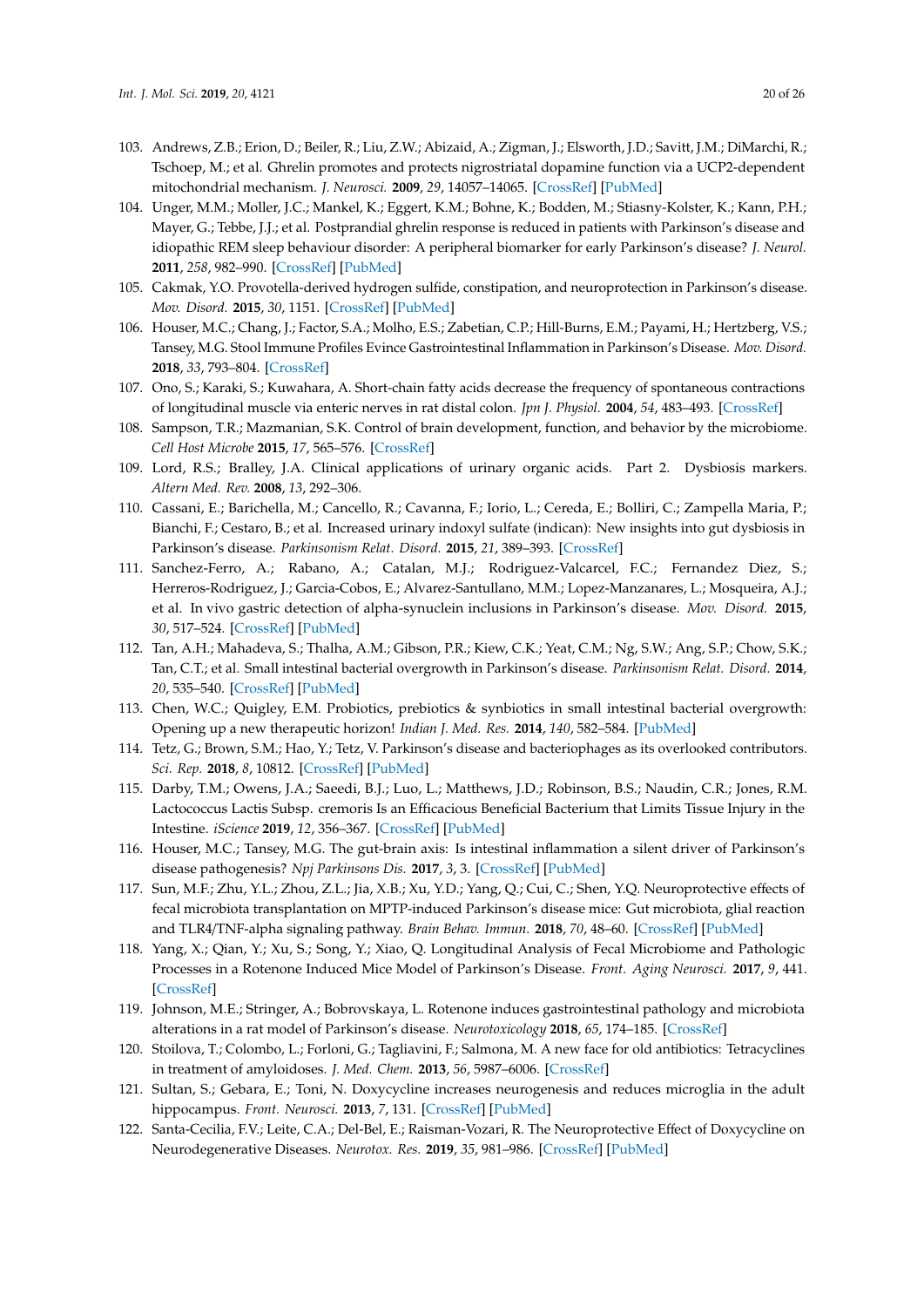- <span id="page-20-0"></span>123. Reglodi, D.; Renaud, J.; Tamas, A.; Tizabi, Y.; Socias, S.B.; Del-Bel, E.; Raisman-Vozari, R. Novel tactics for neuroprotection in Parkinson's disease: Role of antibiotics, polyphenols and neuropeptides. *Prog. Neurobiol.* **2017**, *155*, 120–148. [\[CrossRef\]](http://dx.doi.org/10.1016/j.pneurobio.2015.10.004) [\[PubMed\]](http://www.ncbi.nlm.nih.gov/pubmed/26542398)
- <span id="page-20-1"></span>124. Du, Y.; Ma, Z.; Lin, S.; Dodel, R.C.; Gao, F.; Bales, K.R.; Triarhou, L.C.; Chernet, E.; Perry, K.W.; Nelson, D.L.; et al. Minocycline prevents nigrostriatal dopaminergic neurodegeneration in the MPTP model of Parkinson's disease. *Proc. Natl. Acad. Sci. USA* **2001**, *98*, 14669–14674. [\[CrossRef\]](http://dx.doi.org/10.1073/pnas.251341998) [\[PubMed\]](http://www.ncbi.nlm.nih.gov/pubmed/11724929)
- <span id="page-20-2"></span>125. Barboza, J.L.; Okun, M.S.; Moshiree, B. The treatment of gastroparesis, constipation and small intestinal bacterial overgrowth syndrome in patients with Parkinson's disease. *Expert Opin. Pharm.* **2015**, *16*, 2449–2464. [\[CrossRef\]](http://dx.doi.org/10.1517/14656566.2015.1086747) [\[PubMed\]](http://www.ncbi.nlm.nih.gov/pubmed/26374094)
- <span id="page-20-3"></span>126. Zhang, F.; Luo, W.; Shi, Y.; Fan, Z.; Ji, G. Should we standardize the 1,700-year-old fecal microbiota transplantation? *Am. J. Gastroenterol.* **2012**, *107*, 1755, author reply p. 1755–1756. [\[CrossRef\]](http://dx.doi.org/10.1038/ajg.2012.251) [\[PubMed\]](http://www.ncbi.nlm.nih.gov/pubmed/23160295)
- <span id="page-20-4"></span>127. Konturek, P.C.; Koziel, J.; Dieterich, W.; Haziri, D.; Wirtz, S.; Glowczyk, I.; Konturek, K.; Neurath, M.F.; Zopf, Y. Successful therapy of Clostridium difficile infection with fecal microbiota transplantation. *J. Physiol. Pharm.* **2016**, *67*, 859–866. [\[CrossRef\]](http://dx.doi.org/10.1016/S0016-5085(17)31403-8)
- <span id="page-20-5"></span>128. Carlucci, C.; Petrof, E.O.; Allen-Vercoe, E. Fecal Microbiota-based Therapeutics for Recurrent Clostridium difficile Infection, Ulcerative Colitis and Obesity. *EBioMedicine* **2016**, *13*, 37–45. [\[CrossRef\]](http://dx.doi.org/10.1016/j.ebiom.2016.09.029)
- <span id="page-20-6"></span>129. Pamer, E.G. Fecal microbiota transplantation: Effectiveness, complexities, and lingering concerns. *Mucosal. Immunol.* **2014**, *7*, 210–214. [\[CrossRef\]](http://dx.doi.org/10.1038/mi.2013.117)
- <span id="page-20-7"></span>130. Cammarota, G.; Pecere, S.; Ianiro, G.; Masucci, L.; Curro, D. Principles of DNA-Based Gut Microbiota Assessment and Therapeutic Efficacy of Fecal Microbiota Transplantation in Gastrointestinal Diseases. *Dig. Dis.* **2016**, *34*, 279–285. [\[CrossRef\]](http://dx.doi.org/10.1159/000443362)
- <span id="page-20-17"></span><span id="page-20-8"></span>131. Aroniadis, O.C.; Brandt, L.J. Fecal microbiota transplantation: Past, present and future. *Curr. Opin. Gastroenterol.* **2013**, *29*, 79–84. [\[CrossRef\]](http://dx.doi.org/10.1097/MOG.0b013e32835a4b3e) [\[PubMed\]](http://www.ncbi.nlm.nih.gov/pubmed/23041678)
- <span id="page-20-18"></span><span id="page-20-9"></span>132. Evrensel, A.; Ceylan, M.E. Fecal Microbiota Transplantation and Its Usage in Neuropsychiatric Disorders. *Clin. Psychopharmacol Neurosci* **2016**, *14*, 231–237. [\[CrossRef\]](http://dx.doi.org/10.9758/cpn.2016.14.3.231) [\[PubMed\]](http://www.ncbi.nlm.nih.gov/pubmed/27489376)
- <span id="page-20-10"></span>133. Caputi, V.; Giron, M.C. Microbiome-Gut-Brain Axis and Toll-Like Receptors in Parkinson's Disease. *Int J. Mol. Sci.* **2018**, *19*, 1689. [\[CrossRef\]](http://dx.doi.org/10.3390/ijms19061689) [\[PubMed\]](http://www.ncbi.nlm.nih.gov/pubmed/29882798)
- <span id="page-20-19"></span><span id="page-20-11"></span>134. Feng, Q.; Chen, W.D.; Wang, Y.D. Gut Microbiota: An Integral Moderator in Health and Disease. *Front. Microbiol.* **2018**, *9*, 151. [\[CrossRef\]](http://dx.doi.org/10.3389/fmicb.2018.00151) [\[PubMed\]](http://www.ncbi.nlm.nih.gov/pubmed/29515527)
- <span id="page-20-20"></span><span id="page-20-12"></span>135. Moloney, G.M.; O'Leary, O.F.; Salvo-Romero, E.; Desbonnet, L.; Shanahan, F.; Dinan, T.G.; Clarke, G.; Cryan, J.F. Microbial regulation of hippocampal miRNA expression: Implications for transcription of kynurenine pathway enzymes. *Behav. Brain Res.* **2017**, *334*, 50–54. [\[CrossRef\]](http://dx.doi.org/10.1016/j.bbr.2017.07.026)
- <span id="page-20-13"></span>136. Paschon, V.; Takada, S.H.; Ikebara, J.M.; Sousa, E.; Raeisossadati, R.; Ulrich, H.; Kihara, A.H. Interplay Between Exosomes, microRNAs and Toll-Like Receptors in Brain Disorders. *Mol. Neurobiol.* **2016**, *53*, 2016–2028. [\[CrossRef\]](http://dx.doi.org/10.1007/s12035-015-9142-1)
- <span id="page-20-14"></span>137. Maslowski, K.M.; Mackay, C.R. Diet, gut microbiota and immune responses. *Nat. Immunol.* **2011**, *12*, 5–9. [\[CrossRef\]](http://dx.doi.org/10.1038/ni0111-5)
- <span id="page-20-15"></span>138. Scheperjans, F.; Pekkonen, E.; Kaakkola, S.; Auvinen, P. Linking Smoking, Coffee, Urate, and Parkinson's Disease—A Role for Gut Microbiota? *J. Parkinsons Dis.* **2015**, *5*, 255–262. [\[CrossRef\]](http://dx.doi.org/10.3233/JPD-150557)
- <span id="page-20-16"></span>139. Liu, X.; Cao, S.; Zhang, X. Modulation of Gut Microbiota-Brain Axis by Probiotics, Prebiotics, and Diet. *J. Agric. Food Chem.* **2015**, *63*, 7885–7895. [\[CrossRef\]](http://dx.doi.org/10.1021/acs.jafc.5b02404)
- <span id="page-20-21"></span>140. Cassani, E.; Privitera, G.; Pezzoli, G.; Pusani, C.; Madio, C.; Iorio, L.; Barichella, M. Use of probiotics for the treatment of constipation in Parkinson's disease patients. *Minerva Gastroenterol. Dietol.* **2011**, *57*, 117–121.
- <span id="page-20-24"></span>141. Barichella, M.; Pacchetti, C.; Bolliri, C.; Cassani, E.; Iorio, L.; Pusani, C.; Pinelli, G.; Privitera, G.; Cesari, I.; Faierman, S.A.; et al. Probiotics and prebiotic fiber for constipation associated with Parkinson disease: An RCT. *Neurology* **2016**, *87*, 1274–1280. [\[CrossRef\]](http://dx.doi.org/10.1212/WNL.0000000000003127) [\[PubMed\]](http://www.ncbi.nlm.nih.gov/pubmed/27543643)
- <span id="page-20-22"></span>142. Georgescu, D.; Ancusa, O.E.; Georgescu, L.A.; Ionita, I.; Reisz, D. Nonmotor gastrointestinal disorders in older patients with Parkinson's disease: Is there hope? *Clin. Interv. Aging* **2016**, *11*, 1601–1608. [\[CrossRef\]](http://dx.doi.org/10.2147/CIA.S106284) [\[PubMed\]](http://www.ncbi.nlm.nih.gov/pubmed/27956826)
- <span id="page-20-23"></span>143. Tamtaji, O.R.; Taghizadeh, M.; Daneshvar Kakhaki, R.; Kouchaki, E.; Bahmani, F.; Borzabadi, S.; Oryan, S.; Mafi, A.; Asemi, Z. Clinical and metabolic response to probiotic administration in people with Parkinson's disease: A randomized, double-blind, placebo-controlled trial. *Clin. Nutr.* **2019**, *38*, 1031–1035. [\[CrossRef\]](http://dx.doi.org/10.1016/j.clnu.2018.05.018) [\[PubMed\]](http://www.ncbi.nlm.nih.gov/pubmed/29891223)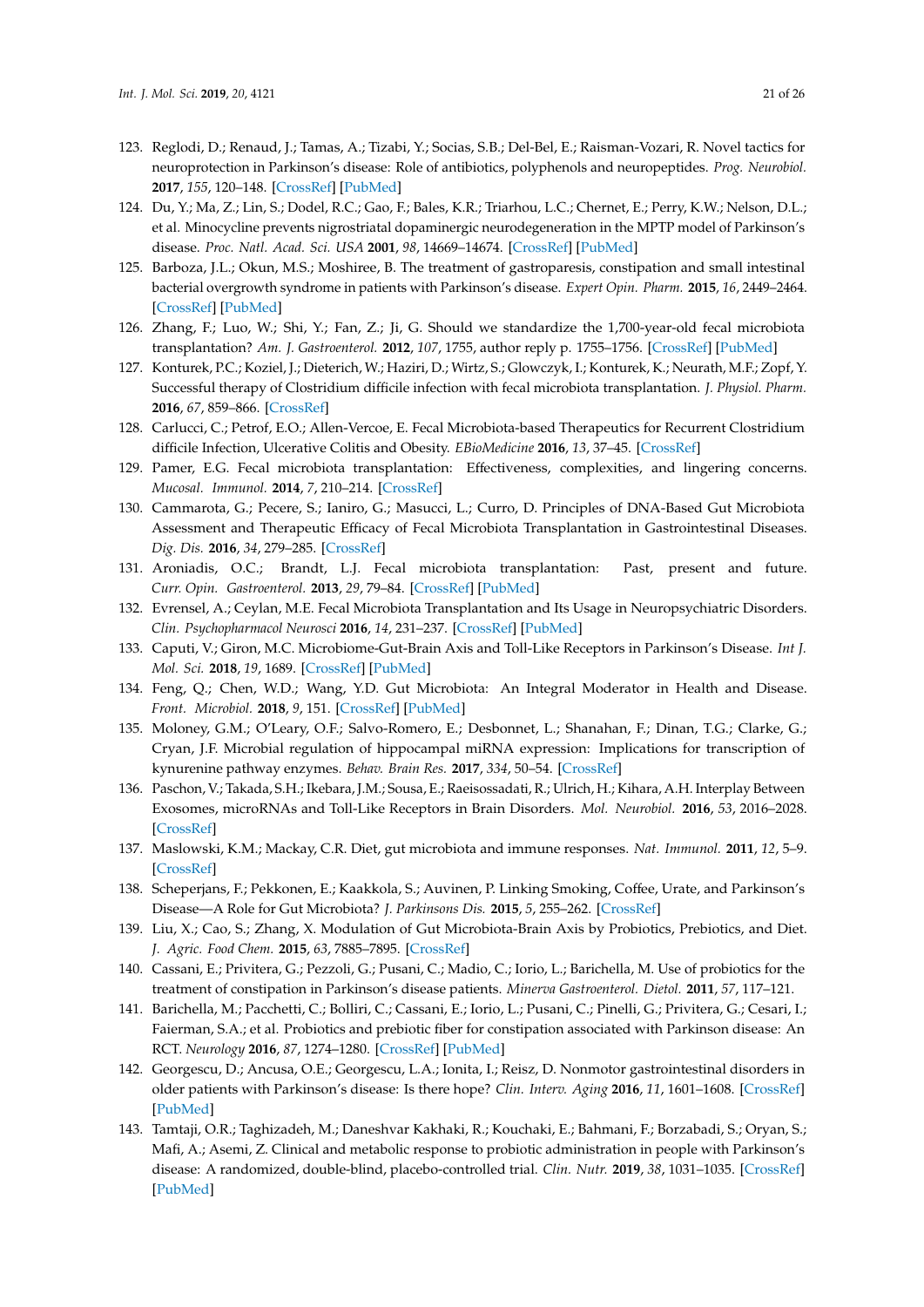- <span id="page-21-0"></span>144. Reid, G.; Gadir, A.A.; Dhir, R. Probiotics: Reiterating What They Are and What They Are Not. *Front. Microbiol.* **2019**, *10*, 424. [\[CrossRef\]](http://dx.doi.org/10.3389/fmicb.2019.00424) [\[PubMed\]](http://www.ncbi.nlm.nih.gov/pubmed/30930863)
- <span id="page-21-1"></span>145. FAO/WHO. Guidelines for the Evaluation of Probiotics in Food. Available online: https://[www.who.int](https://www.who.int/foodsafety/fs_management/en/probiotic_guidelines.pdf)/ foodsafety/fs\_management/en/[probiotic\\_guidelines.pdf](https://www.who.int/foodsafety/fs_management/en/probiotic_guidelines.pdf) (accessed on 25 July 2019).
- <span id="page-21-2"></span>146. Hill, C.; Guarner, F.; Reid, G.; Gibson, G.R.; Merenstein, D.J.; Pot, B.; Morelli, L.; Canani, R.B.; Flint, H.J.; Salminen, S.; et al. Expert consensus document. The International Scientific Association for Probiotics and Prebiotics consensus statement on the scope and appropriate use of the term probiotic. *Nat. Rev. Gastroenterol. Hepatol.* **2014**, *11*, 506–514. [\[CrossRef\]](http://dx.doi.org/10.1038/nrgastro.2014.66)
- <span id="page-21-3"></span>147. Pandey, K.R.; Naik, S.R.; Vakil, B.V. Probiotics, prebiotics and synbiotics- a review. *J. Food Sci. Technol.* **2015**, *52*, 7577–7587. [\[CrossRef\]](http://dx.doi.org/10.1007/s13197-015-1921-1)
- <span id="page-21-4"></span>148. Markowiak, P.; Slizewska, K. Effects of Probiotics, Prebiotics, and Synbiotics on Human Health. *Nutrients* **2017**, *9*, 1021. [\[CrossRef\]](http://dx.doi.org/10.3390/nu9091021)
- <span id="page-21-5"></span>149. Gibson, G.R.; Roberfroid, M.B. Dietary modulation of the human colonic microbiota: Introducing the concept of prebiotics. *J. Nutr.* **1995**, *125*, 1401–1412. [\[CrossRef\]](http://dx.doi.org/10.1093/jn/125.6.1401)
- <span id="page-21-6"></span>150. Cencic, A.; Chingwaru, W. The role of functional foods, nutraceuticals, and food supplements in intestinal health. *Nutrients* **2010**, *2*, 611–625. [\[CrossRef\]](http://dx.doi.org/10.3390/nu2060611)
- <span id="page-21-7"></span>151. Reid, G.; Younes, J.A.; Van der Mei, H.C.; Gloor, G.B.; Knight, R.; Busscher, H.J. Microbiota restoration: Natural and supplemented recovery of human microbial communities. *Nat. Rev. Microbiol.* **2011**, *9*, 27–38. [\[CrossRef\]](http://dx.doi.org/10.1038/nrmicro2473)
- <span id="page-21-8"></span>152. Ait-Belgnaoui, A.; Durand, H.; Cartier, C.; Chaumaz, G.; Eutamene, H.; Ferrier, L.; Houdeau, E.; Fioramonti, J.; Bueno, L.; Theodorou, V. Prevention of gut leakiness by a probiotic treatment leads to attenuated HPA response to an acute psychological stress in rats. *Psychoneuroendocrinology* **2012**, *37*, 1885–1895. [\[CrossRef\]](http://dx.doi.org/10.1016/j.psyneuen.2012.03.024) [\[PubMed\]](http://www.ncbi.nlm.nih.gov/pubmed/22541937)
- 153. Corridoni, D.; Pastorelli, L.; Mattioli, B.; Locovei, S.; Ishikawa, D.; Arseneau, K.O.; Chieppa, M.; Cominelli, F.; Pizarro, T.T. Probiotic bacteria regulate intestinal epithelial permeability in experimental ileitis by a TNF-dependent mechanism. *PLoS ONE* **2012**, *7*, e42067. [\[CrossRef\]](http://dx.doi.org/10.1371/journal.pone.0042067) [\[PubMed\]](http://www.ncbi.nlm.nih.gov/pubmed/22848704)
- <span id="page-21-9"></span>154. Patel, R.M.; Myers, L.S.; Kurundkar, A.R.; Maheshwari, A.; Nusrat, A.; Lin, P.W. Probiotic bacteria induce maturation of intestinal claudin 3 expression and barrier function. *Am. J. Pathol.* **2012**, *180*, 626–635. [\[CrossRef\]](http://dx.doi.org/10.1016/j.ajpath.2011.10.025) [\[PubMed\]](http://www.ncbi.nlm.nih.gov/pubmed/22155109)
- <span id="page-21-10"></span>155. Azad, M.A.K.; Sarker, M.; Li, T.; Yin, J. Probiotic Species in the Modulation of Gut Microbiota: An Overview. *Biomed. Res. Int.* **2018**, *2018*, 9478630. [\[CrossRef\]](http://dx.doi.org/10.1155/2018/9478630) [\[PubMed\]](http://www.ncbi.nlm.nih.gov/pubmed/29854813)
- 156. Varankovich, N.V.; Nickerson, M.T.; Korber, D.R. Probiotic-based strategies for therapeutic and prophylactic use against multiple gastrointestinal diseases. *Front. Microbiol.* **2015**, *6*, 685. [\[CrossRef\]](http://dx.doi.org/10.3389/fmicb.2015.00685) [\[PubMed\]](http://www.ncbi.nlm.nih.gov/pubmed/26236287)
- <span id="page-21-11"></span>157. Sanchez, B.; Delgado, S.; Blanco-Miguez, A.; Lourenco, A.; Gueimonde, M.; Margolles, A. Probiotics, gut microbiota, and their influence on host health and disease. *Mol. Nutr. Food Res.* **2017**, *61*. [\[CrossRef\]](http://dx.doi.org/10.1002/mnfr.201600240) [\[PubMed\]](http://www.ncbi.nlm.nih.gov/pubmed/27500859)
- <span id="page-21-12"></span>158. Wallace, C.J.K.; Milev, R. The effects of probiotics on depressive symptoms in humans: A systematic review. *Ann. Gen. Psychiatry* **2017**, *16*, 14. [\[CrossRef\]](http://dx.doi.org/10.1186/s12991-017-0138-2)
- <span id="page-21-13"></span>159. Wallace, C.J.K.; Milev, R. Erratum to: The effects of probiotics on depressive symptoms in humans: A systematic review. *Ann. Gen. Psychiatry* **2017**, *16*, 18. [\[CrossRef\]](http://dx.doi.org/10.1186/s12991-017-0141-7) [\[PubMed\]](http://www.ncbi.nlm.nih.gov/pubmed/28286538)
- <span id="page-21-14"></span>160. Abildgaard, A.; Elfving, B.; Hokland, M.; Wegener, G.; Lund, S. Probiotic treatment reduces depressive-like behaviour in rats independently of diet. *Psychoneuroendocrinology* **2017**, *79*, 40–48. [\[CrossRef\]](http://dx.doi.org/10.1016/j.psyneuen.2017.02.014) [\[PubMed\]](http://www.ncbi.nlm.nih.gov/pubmed/28259042)
- <span id="page-21-15"></span>161. Bravo, J.A.; Forsythe, P.; Chew, M.V.; Escaravage, E.; Savignac, H.M.; Dinan, T.G.; Bienenstock, J.; Cryan, J.F. Ingestion of Lactobacillus strain regulates emotional behavior and central GABA receptor expression in a mouse via the vagus nerve. *Proc. Natl. Acad. Sci. USA* **2011**, *108*, 16050–16055. [\[CrossRef\]](http://dx.doi.org/10.1073/pnas.1102999108)
- <span id="page-21-16"></span>162. Dardmeh, F.; Nielsen, H.I.; Alipour, H.; Kjaergaard, B.; Brandsborg, E.; Gazerani, P. Potential Nociceptive Regulatory Effect of Probiotic Lactobacillus rhamnosus PB01 (DSM 14870) on Mechanical Sensitivity in Diet-Induced Obesity Model. *Pain Res. Manag.* **2016**, *2016*, 5080438. [\[CrossRef\]](http://dx.doi.org/10.1155/2016/5080438) [\[PubMed\]](http://www.ncbi.nlm.nih.gov/pubmed/27647980)
- <span id="page-21-17"></span>163. Dardmeh, F.; Alipour, H.; Gazerani, P.; van der Horst, G.; Brandsborg, E.; Nielsen, H.I. Lactobacillus rhamnosus PB01 (DSM 14870) supplementation affects markers of sperm kinematic parameters in a diet-induced obesity mice model. *PLoS ONE* **2017**, *12*, e0185964. [\[CrossRef\]](http://dx.doi.org/10.1371/journal.pone.0185964) [\[PubMed\]](http://www.ncbi.nlm.nih.gov/pubmed/29016685)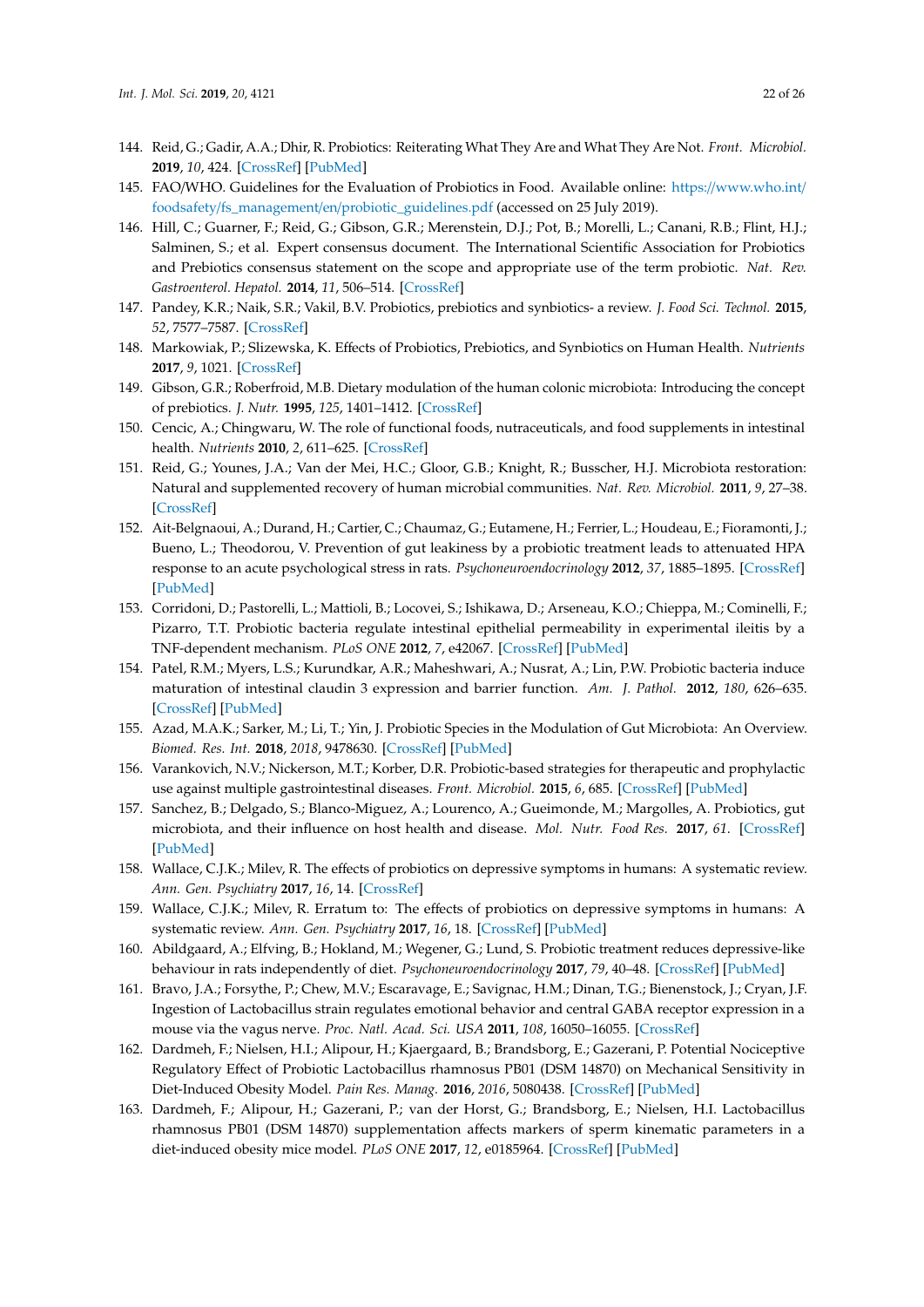- <span id="page-22-0"></span>164. Lavasani, S.; Dzhambazov, B.; Nouri, M.; Fak, F.; Buske, S.; Molin, G.; Thorlacius, H.; Alenfall, J.; Jeppsson, B.; Westrom, B. A novel probiotic mixture exerts a therapeutic effect on experimental autoimmune encephalomyelitis mediated by IL-10 producing regulatory T cells. *PLoS ONE* **2010**, *5*, e9009. [\[CrossRef\]](http://dx.doi.org/10.1371/journal.pone.0009009) [\[PubMed\]](http://www.ncbi.nlm.nih.gov/pubmed/20126401)
- <span id="page-22-1"></span>165. Ma, Q.; Xing, C.; Long, W.; Wang, H.Y.; Liu, Q.; Wang, R.F. Impact of microbiota on central nervous system and neurological diseases: The gut-brain axis. *J. Neuroinflammation* **2019**, *16*, 53. [\[CrossRef\]](http://dx.doi.org/10.1186/s12974-019-1434-3) [\[PubMed\]](http://www.ncbi.nlm.nih.gov/pubmed/30823925)
- <span id="page-22-2"></span>166. King's College London. Academic and Observational Studies—Symprove. Available online: [http:](http://parkinsons-london.co.uk/academic-and-observational-studies/)// parkinsons-london.co.uk/[academic-and-observational-studies](http://parkinsons-london.co.uk/academic-and-observational-studies/)/ (accessed on 26 July 2019).
- <span id="page-22-3"></span>167. Mertsalmi, T.H.; Aho, V.T.E.; Pereira, P.A.B.; Paulin, L.; Pekkonen, E.; Auvinen, P.; Scheperjans, F. More than constipation–bowel symptoms in Parkinson's disease and their connection to gut microbiota. *Eur. J. Neurol.* **2017**, *24*, 1375–1383. [\[CrossRef\]](http://dx.doi.org/10.1111/ene.13398) [\[PubMed\]](http://www.ncbi.nlm.nih.gov/pubmed/28891262)
- <span id="page-22-4"></span>168. Pierantozzi, M.; Pietroiusti, A.; Sancesario, G.; Lunardi, G.; Fedele, E.; Giacomini, P.; Frasca, S.; Galante, A.; Marciani, M.G.; Stanzione, P. Reduced L-dopa absorption and increased clinical fluctuations in Helicobacter pylori-infected Parkinson's disease patients. *Neurol. Sci.* **2001**, *22*, 89–91. [\[CrossRef\]](http://dx.doi.org/10.1007/s100720170061) [\[PubMed\]](http://www.ncbi.nlm.nih.gov/pubmed/11487216)
- <span id="page-22-5"></span>169. Chenoll, E.; Casinos, B.; Bataller, E.; Astals, P.; Echevarria, J.; Iglesias, J.R.; Balbarie, P.; Ramon, D.; Genoves, S. Novel probiotic Bifidobacterium bifidum CECT 7366 strain active against the pathogenic bacterium Helicobacter pylori. *Appl. Env. Microbiol.* **2011**, *77*, 1335–1343. [\[CrossRef\]](http://dx.doi.org/10.1128/AEM.01820-10) [\[PubMed\]](http://www.ncbi.nlm.nih.gov/pubmed/21169430)
- <span id="page-22-6"></span>170. Ojetti, V.; Bruno, G.; Ainora, M.E.; Gigante, G.; Rizzo, G.; Roccarina, D.; Gasbarrini, A. Impact of Lactobacillus reuteri Supplementation on Anti-Helicobacter pylori Levofloxacin-Based Second-Line Therapy. *Gastroenterol Res. Pr.* **2012**, *2012*, 740381. [\[CrossRef\]](http://dx.doi.org/10.1155/2012/740381)
- <span id="page-22-7"></span>171. Minato, T.; Maeda, T.; Fujisawa, Y.; Tsuji, H.; Nomoto, K.; Ohno, K.; Hirayama, M. Progression of Parkinson's disease is associated with gut dysbiosis: Two-year follow-up study. *PLoS ONE* **2017**, 12. [\[CrossRef\]](http://dx.doi.org/10.1371/journal.pone.0187307)
- <span id="page-22-8"></span>172. Waller, P.A.; Gopal, P.K.; Leyer, G.J.; Ouwehand, A.C.; Reifer, C.; Stewart, M.E.; Miller, L.E. Dose-response effect of Bifidobacterium lactis HN019 on whole gut transit time and functional gastrointestinal symptoms in adults. *Scand. J. Gastroentero* **2011**, *46*, 1057–1064. [\[CrossRef\]](http://dx.doi.org/10.3109/00365521.2011.584895)
- <span id="page-22-9"></span>173. Bar, F.; Von Koschitzky, H.; Roblick, U.; Bruch, H.P.; Schulze, L.; Sonnenborn, U.; Bottner, M.; Wedel, T. Cell-free supernatants of Escherichia coli Nissle 1917 modulate human colonic motility: Evidence from an in vitro organ bath study. *Neurogastroent Motil.* **2009**, *21*, 575–584. [\[CrossRef\]](http://dx.doi.org/10.1111/j.1365-2982.2008.01258.x) [\[PubMed\]](http://www.ncbi.nlm.nih.gov/pubmed/19220758)
- <span id="page-22-10"></span>174. Indrio, F.; Riezzo, G.; Raimondi, F.; Bisceglia, M.; Filannino, A.; Cavallo, L.; Francavilla, R. Lactobacillus reuteri accelerates gastric emptying and improves regurgitation in infants. *Eur J. Clin. Invest.* **2011**, *41*, 417–422. [\[CrossRef\]](http://dx.doi.org/10.1111/j.1365-2362.2010.02425.x) [\[PubMed\]](http://www.ncbi.nlm.nih.gov/pubmed/21114493)
- <span id="page-22-11"></span>175. Krygowska-Wajs, A.; Cheshire, W.P.; Wszolek, Z.K.; Hubalewska-Dydejczyk, A.; Jasinska-Myga, B.; Farrer, M.J.; Moskala, M.; Sowa-Staszczak, A. Evaluation of gastric emptying in familial and sporadic Parkinson disease. *Parkinsonism Relat. D.* **2009**, *15*, 692–696. [\[CrossRef\]](http://dx.doi.org/10.1016/j.parkreldis.2009.04.003) [\[PubMed\]](http://www.ncbi.nlm.nih.gov/pubmed/19451015)
- <span id="page-22-12"></span>176. Hardoff, R.; Sula, M.; Tamir, A.; Soil, A.; Front, A.; Badarna, S.; Honigman, S.; Giladi, N. Gastric emptying time and gastric motility in patients with Parkinson's disease. *Mov. Disord.* **2001**, *16*, 1041–1047. [\[CrossRef\]](http://dx.doi.org/10.1002/mds.1203) [\[PubMed\]](http://www.ncbi.nlm.nih.gov/pubmed/11748735)
- <span id="page-22-13"></span>177. Vandeputte, D.; Falony, G.; Vieira-Silva, S.; Tito, R.Y.; Joossens, M.; Raes, J. Stool consistency is strongly associated with gut microbiota richness and composition, enterotypes and bacterial growth rates. *Gut* **2016**, *65*, 57–62. [\[CrossRef\]](http://dx.doi.org/10.1136/gutjnl-2015-309618) [\[PubMed\]](http://www.ncbi.nlm.nih.gov/pubmed/26069274)
- <span id="page-22-14"></span>178. Dimidi, E.; Christodoulides, S.; Scott, S.M.; Whelan, K. Mechanisms of Action of Probiotics and the Gastrointestinal Microbiota on Gut Motility and Constipation. *Adv. Nutr.* **2017**, *8*, 484–494. [\[CrossRef\]](http://dx.doi.org/10.3945/an.116.014407) [\[PubMed\]](http://www.ncbi.nlm.nih.gov/pubmed/28507013)
- <span id="page-22-15"></span>179. Surwase, S.N.; Jadhav, J.P. Bioconversion of L-tyrosine to L-DOPA by a novel bacterium Bacillus sp. JPJ. *Amino. Acids* **2011**, *41*, 495–506. [\[CrossRef\]](http://dx.doi.org/10.1007/s00726-010-0768-z) [\[PubMed\]](http://www.ncbi.nlm.nih.gov/pubmed/20963458)
- <span id="page-22-16"></span>180. Magistrelli, L.; Amoruso, A.; Mogna, L.; Graziano, T.; Cantello, R.; Pane, M.; Comi, C. Probiotics May Have Beneficial Effects in Parkinson's Disease: In vitro Evidence. *Front. Immunol.* **2019**, *10*. [\[CrossRef\]](http://dx.doi.org/10.3389/fimmu.2019.00969) [\[PubMed\]](http://www.ncbi.nlm.nih.gov/pubmed/31134068)
- <span id="page-22-17"></span>181. Hwang, O. Role of oxidative stress in Parkinson's disease. *Exp. Neurobiol.* **2013**, *22*, 11–17. [\[CrossRef\]](http://dx.doi.org/10.5607/en.2013.22.1.11) [\[PubMed\]](http://www.ncbi.nlm.nih.gov/pubmed/23585717)
- <span id="page-22-18"></span>182. Hill, M.J. Intestinal flora and endogenous vitamin synthesis. *Eur. J. Cancer Prev.* **1997**, *6* (Suppl. 1), S43–S45. [\[CrossRef\]](http://dx.doi.org/10.1097/00008469-199703001-00009)
- <span id="page-22-19"></span>183. LeBlanc, J.G.; Milani, C.; de Giori, G.S.; Sesma, F.; van Sinderen, D.; Ventura, M. Bacteria as vitamin suppliers to their host: A gut microbiota perspective. *Curr. Opin. Biotech.* **2013**, *24*, 160–168. [\[CrossRef\]](http://dx.doi.org/10.1016/j.copbio.2012.08.005) [\[PubMed\]](http://www.ncbi.nlm.nih.gov/pubmed/22940212)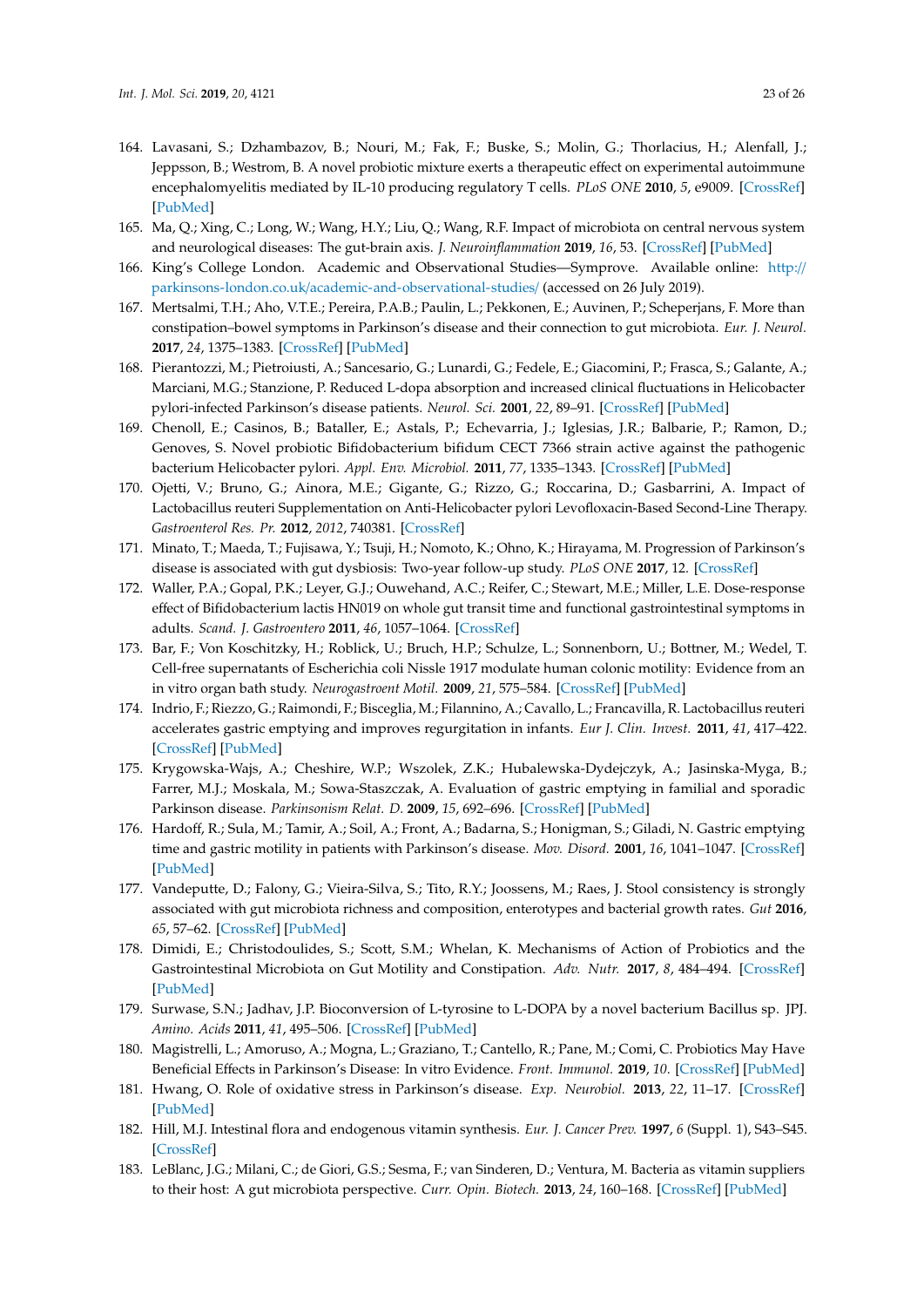- <span id="page-23-0"></span>184. Deguchi, Y.; Morishita, T.; Mutai, M. Comparative Studies on Synthesis of Water-Soluble Vitamins among Human Species of Bifidobacteria. *Agr. Biol. Chem. Tokyo* **1985**, *49*, 13–19. [\[CrossRef\]](http://dx.doi.org/10.1080/00021369.1985.10866683)
- <span id="page-23-1"></span>185. Brochard, V.; Combadiere, B.; Prigent, A.; Laouar, Y.; Perrin, A.; Beray-Berthat, V.; Bonduelle, O.; Alvarez-Fischer, D.; Callebert, J.; Launay, J.M.; et al. Infiltration of CD4(+) lymphocytes into the brain contributes to neurodegeneration in a mouse model of Parkinson disease. *J. Clin. Invest.* **2009**, *119*, 182–192. [\[CrossRef\]](http://dx.doi.org/10.1172/JCI36470) [\[PubMed\]](http://www.ncbi.nlm.nih.gov/pubmed/19104149)
- <span id="page-23-2"></span>186. Harms, A.S.; Thome, A.D.; Yan, Z.Q.; Schonhoff, A.M.; Williams, G.P.; Li, X.R.; Liu, Y.D.; Qin, H.W.; Benveniste, E.N.; Standaert, D.G. Peripheral monocyte entry is required for alpha-Synuclein induced inflammation and Neurodegeneration in a model of Parkinson disease. *Exp. Neurol.* **2018**, *300*, 179–187. [\[CrossRef\]](http://dx.doi.org/10.1016/j.expneurol.2017.11.010) [\[PubMed\]](http://www.ncbi.nlm.nih.gov/pubmed/29155051)
- <span id="page-23-3"></span>187. Takata, K.; Kinoshita, M.; Okuno, T.; Moriya, M.; Kohda, T.; Honorat, J.A.; Sugimoto, T.; Kumanogoh, A.; Kayama, H.; Takeda, K.; et al. The Lactic Acid Bacterium Pediococcus acidilactici Suppresses Autoimmune Encephalomyelitis by Inducing IL-10-Producing Regulatory T Cells. *PLoS ONE* **2011**, *6*, e27644. [\[CrossRef\]](http://dx.doi.org/10.1371/journal.pone.0027644) [\[PubMed\]](http://www.ncbi.nlm.nih.gov/pubmed/22110705)
- <span id="page-23-4"></span>188. Salehipour, Z.; Haghmorad, D.; Sankian, M.; Rastin, M.; Nosratabadi, R.; Dallal, M.M.S.; Tabasi, N.; Khazaee, M.; Nasiraii, L.R.; Mahmoudi, M. Bifidobacterium animalis in combination with human origin of Lactobacillus plantarum ameliorate neuroinflammation in experimental model of multiple sclerosis by altering CD4+T cell subset balance. *Biomed. Pharm.* **2017**, *95*, 1535–1548. [\[CrossRef\]](http://dx.doi.org/10.1016/j.biopha.2017.08.117) [\[PubMed\]](http://www.ncbi.nlm.nih.gov/pubmed/28946394)
- <span id="page-23-5"></span>189. Tankou, S.K.; Regev, K.; Healy, B.C.; Tjon, E.; Laghi, L.; Cox, L.M.; Kivisakk, P.; Pierre, I.V.; Hrishikesh, L.; Gandhi, R.; et al. A probiotic modulates the microbiome and immunity in multiple sclerosis. *Ann. Neurol.* **2018**, *83*, 1147–1161. [\[CrossRef\]](http://dx.doi.org/10.1002/ana.25244)
- <span id="page-23-6"></span>190. Hemarajata, P.; Versalovic, J. Effects of probiotics on gut microbiota: Mechanisms of intestinal immunomodulation and neuromodulation. *Adv. Gastroenter.* **2013**, *6*, 39–51. [\[CrossRef\]](http://dx.doi.org/10.1177/1756283X12459294)
- <span id="page-23-7"></span>191. Kim, H.K.; Rutten, N.B.M.M.; Besseling-van der Vaart, I.; Niers, L.E.M.; Choi, Y.H.; Rijkers, G.T.; van Hemert, S. Probiotic supplementation influences faecal short chain fatty acids in infants at high risk for eczema. *Benef. Microbes.* **2015**, *6*, 783–790. [\[CrossRef\]](http://dx.doi.org/10.3920/BM2015.0056)
- <span id="page-23-8"></span>192. Hemalatha, R.; Ouwehand, A.C.; Saarinen, M.T.; Prasad, U.V.; Swetha, K.; Bhaskar, V. Effect of probiotic supplementation on total lactobacilli, bifidobacteria and short chain fatty acids in 2-5-year-old children. *Microb Ecol. Health Dis.* **2017**, *28*, 1298340. [\[CrossRef\]](http://dx.doi.org/10.1080/16512235.2017.1298340)
- <span id="page-23-9"></span>193. Rodes, L.; Khan, A.; Paul, A.; Coussa-Charley,M.; Marinescu, D.; Tomaro-Duchesneau, C.; Shao,W.; Kahouli, I.; Prakash, S. Effect of Probiotics Lactobacillus and Bifidobacterium on Gut-Derived Lipopolysaccharides and Inflammatory Cytokines: An In Vitro Study Using a Human Colonic Microbiota Model. *J. Microbiol. Biotechn.* **2013**, *23*, 518–526. [\[CrossRef\]](http://dx.doi.org/10.4014/jmb.1205.05018)
- <span id="page-23-10"></span>194. Musa, N.H.; Mani, V.; Lim, S.M.; Vidyadaran, S.; Majeed, A.A.; Ramasamy, K. Lactobacilli-fermented cow's milk attenuated lipopolysaccharide-induced neuroinflammation and memory impairment in vitro and in vivo. *J. Dairy Res.* **2017**, *84*, 488–495. [\[CrossRef\]](http://dx.doi.org/10.1017/S0022029917000620) [\[PubMed\]](http://www.ncbi.nlm.nih.gov/pubmed/29154736)
- <span id="page-23-11"></span>195. Kumar, H.; Kawai, T.; Akira, S. Toll-like receptors and innate immunity. *Biochem Biophys Res. Commun.* **2009**, *388*, 621–625. [\[CrossRef\]](http://dx.doi.org/10.1016/j.bbrc.2009.08.062) [\[PubMed\]](http://www.ncbi.nlm.nih.gov/pubmed/19686699)
- <span id="page-23-12"></span>196. Ojetti, V.; Ianiro, G.; Tortora, A.; D'Angelo, G.; Di Rienzo, T.A.; Bibbo, S.; Migneco, A.; Gasbarrini, A. The Effect of Lactobacillus reuteri Supplementation in Adults with Chronic Functional Constipation: A Randomized, Double-Blind, Placebo-Controlled Trial. *J. Gastrointest Liver* **2014**, *23*, 387–391.
- <span id="page-23-13"></span>197. Kobayashi, Y.; Sugahara, H.; Shimada, K.; Mitsuyama, E.; Kuhara, T.; Yasuoka, A.; Kondo, T.; Abe, K.; Xiao, J.Z. Therapeutic potential of Bifidobacterium breve strain A1 for preventing cognitive impairment in Alzheimer's disease. *Sci. Rep.-UK* **2017**, *7*, 13510. [\[CrossRef\]](http://dx.doi.org/10.1038/s41598-017-13368-2) [\[PubMed\]](http://www.ncbi.nlm.nih.gov/pubmed/29044140)
- <span id="page-23-14"></span>198. Bonfili, L.; Cecarini, V.; Berardi, S.; Scarpona, S.; Suchodolski, J.S.; Nasuti, C.; Fiorini, D.; Boarelli, M.C.; Rossi, G.; Eleuteri, A.M. Microbiota modulation counteracts Alzheimer's disease progression influencing neuronal proteolysis and gut hormones plasma levels. *Sci. Rep.-UK* **2017**, *7*, 2426. [\[CrossRef\]](http://dx.doi.org/10.1038/s41598-017-02587-2)
- <span id="page-23-15"></span>199. Akbari, E.; Asemi, Z.; Kakhaki, R.D.; Bahmani, F.; Kouchaki, E.; Tamtaji, O.R.; Hamidi, G.A.; Salami, M. Effect of Probiotic Supplementation on Cognitive Function and Metabolic Status in Alzheimer's Disease: A Randomized, Double-Blind and Controlled Trial. *Front. Aging Neurosci.* **2016**, *8*. [\[CrossRef\]](http://dx.doi.org/10.3389/fnagi.2016.00256) [\[PubMed\]](http://www.ncbi.nlm.nih.gov/pubmed/27891089)
- <span id="page-23-16"></span>200. Liu, W.H.; Chuang, H.L.; Huang, Y.T.; Wu, C.C.; Chou, G.T.; Wang, S.; Tsai, Y.C. Alteration of behavior and monoamine levels attributable to Lactobacillus plantarum PS128 in germ-free mice. *Behav. Brain Res.* **2016**, *298*, 202–209. [\[CrossRef\]](http://dx.doi.org/10.1016/j.bbr.2015.10.046)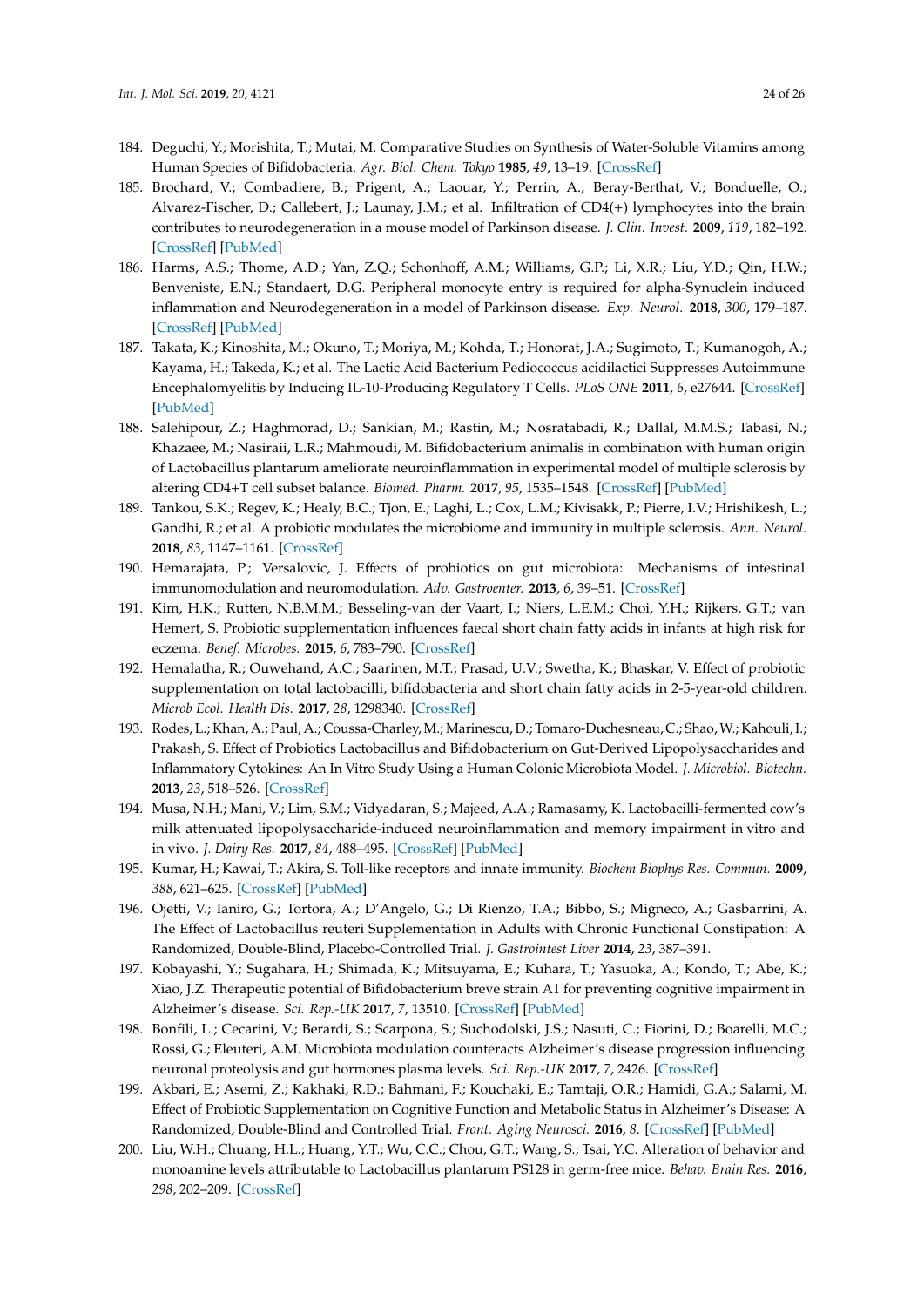- <span id="page-24-0"></span>201. Pinto-Sanchez, M.I.; Hall, G.B.; Ghajar, K.; Nardelli, A.; Bolino, C.; Lau, J.T.; Martin, F.P.; Cominetti, O.; Welsh, C.; Rieder, A.; et al. Probiotic Bifidobacterium longum NCC3001 Reduces Depression Scores and Alters Brain Activity: A Pilot Study in Patients With Irritable Bowel Syndrome. *Gastroenterology* **2017**, *153*, 448–459. [\[CrossRef\]](http://dx.doi.org/10.1053/j.gastro.2017.05.003)
- <span id="page-24-1"></span>202. Kazemi, A.; Noorbala, A.A.; Azam, K.; Eskandari, M.H.; Djafarian, K. Effect of probiotic and prebiotic vs placebo on psychological outcomes in patients with major depressive disorder: A randomized clinical trial. *Clin. Nutr.* **2019**, *38*, 522–528. [\[CrossRef\]](http://dx.doi.org/10.1016/j.clnu.2018.04.010)
- <span id="page-24-2"></span>203. Pokusaeva, K.; Fitzgerald, G.F.; van Sinderen, D. Carbohydrate metabolism in Bifidobacteria. *Genes Nutr.* **2011**, *6*, 285–306. [\[CrossRef\]](http://dx.doi.org/10.1007/s12263-010-0206-6)
- <span id="page-24-3"></span>204. Jeurink, P.V.; van Esch, B.C.; Rijnierse, A.; Garssen, J.; Knippels, L.M. Mechanisms underlying immune effects of dietary oligosaccharides. *Am. J. Clin. Nutr.* **2013**, *98*, 572S–577S. [\[CrossRef\]](http://dx.doi.org/10.3945/ajcn.112.038596) [\[PubMed\]](http://www.ncbi.nlm.nih.gov/pubmed/23824724)
- 205. De Kivit, S.; Kraneveld, A.D.; Garssen, J.; Willemsen, L.E. Glycan recognition at the interface of the intestinal immune system: Target for immune modulation via dietary components. *Eur. J. Pharm.* **2011**, *668*, S124–132. [\[CrossRef\]](http://dx.doi.org/10.1016/j.ejphar.2011.05.086) [\[PubMed\]](http://www.ncbi.nlm.nih.gov/pubmed/21816141)
- 206. Van Hoffen, E.; Ruiter, B.; Faber, J.; M'Rabet, L.; Knol, E.F.; Stahl, B.; Arslanoglu, S.; Moro, G.; Boehm, G.; Garssen, J. A specific mixture of short-chain galacto-oligosaccharides and long-chain fructo-oligosaccharides induces a beneficial immunoglobulin profile in infants at high risk for allergy. *Allergy* **2009**, *64*, 484–487. [\[CrossRef\]](http://dx.doi.org/10.1111/j.1398-9995.2008.01765.x) [\[PubMed\]](http://www.ncbi.nlm.nih.gov/pubmed/18507650)
- 207. Meksawan, K.; Chaotrakul, C.; Leeaphorn, N.; Gonlchanvit, S.; Eiam-Ong, S.; Kanjanabuch, T. Effects of Fructo-Oligosaccharide Supplementation on Constipation in Elderly Continuous Ambulatory Peritoneal Dialysis Patients. *Perit. Dial. Int.* **2016**, *36*, 60–66. [\[CrossRef\]](http://dx.doi.org/10.3747/pdi.2014.00015) [\[PubMed\]](http://www.ncbi.nlm.nih.gov/pubmed/25292404)
- 208. Scholtens, P.A.; Goossens, D.A.; Staiano, A. Stool characteristics of infants receiving short-chain galacto-oligosaccharides and long-chain fructo-oligosaccharides: A review. *World J. Gastroenterol.* **2014**, *20*, 13446–13452. [\[CrossRef\]](http://dx.doi.org/10.3748/wjg.v20.i37.13446) [\[PubMed\]](http://www.ncbi.nlm.nih.gov/pubmed/25309075)
- <span id="page-24-4"></span>209. Rasmussen, R.; Piazza, B.; Forsyth, C.; Keshavarzian, A. Nutrition and gastrointestinal health as modulators of Parkinson's disease. In *Pharma-Nutrition*; Folkerts, G., Garssen, J., Eds.; Springer International Publishing: New York, NY, USA, 2014; pp. 213–242.
- <span id="page-24-5"></span>210. Savignac, H.M.; Corona, G.; Mills, H.; Chen, L.; Spencer, J.P.; Tzortzis, G.; Burnet, P.W. Prebiotic feeding elevates central brain derived neurotrophic factor, N-methyl-D-aspartate receptor subunits and D-serine. *Neurochem. Int.* **2013**, *63*, 756–764. [\[CrossRef\]](http://dx.doi.org/10.1016/j.neuint.2013.10.006) [\[PubMed\]](http://www.ncbi.nlm.nih.gov/pubmed/24140431)
- <span id="page-24-6"></span>211. Numakawa, T.; Suzuki, S.; Kumamaru, E.; Adachi, N.; Richards, M.; Kunugi, H. BDNF function and intracellular signaling in neurons. *Histol. Histopathol.* **2010**, *25*, 237–258. [\[CrossRef\]](http://dx.doi.org/10.14670/HH-25.237)
- <span id="page-24-7"></span>212. Rajkumar, H.; Kumar, M.; Das, N.; Kumar, S.N.; Challa, H.R.; Nagpal, R. Effect of Probiotic Lactobacillus salivarius UBL S22 and Prebiotic Fructo-oligosaccharide on Serum Lipids, Inflammatory Markers, Insulin Sensitivity, and Gut Bacteria in Healthy Young Volunteers: A Randomized Controlled Single-Blind Pilot Study. *J. Cardiovasc. Pharm.* **2015**, *20*, 289–298. [\[CrossRef\]](http://dx.doi.org/10.1177/1074248414555004)
- <span id="page-24-8"></span>213. De Paula, J.A.; Carmuega, E.; Weill, R. Effect of the ingestion of a symbiotic yogurt on the bowel habits of women with functional constipation. *Acta. Gastroenterol. Lat.* **2008**, *38*, 16–25.
- <span id="page-24-9"></span>214. Yu, Q.J.; Yu, S.Y.; Zuo, L.J.; Lian, T.H.; Hu, Y.; Wang, R.D.; Piao, Y.S.; Guo, P.; Liu, L.; Jin, Z.; et al. Parkinson disease with constipation: Clinical features and relevant factors. *Sci. Rep.-UK* **2018**, *8*, 567. [\[CrossRef\]](http://dx.doi.org/10.1038/s41598-017-16790-8)
- <span id="page-24-10"></span>215. Chen, H.L.; O'Reilly, E.; McCullough, M.L.; Rodriguez, C.; Schwarzschild, M.A.; Calle, E.E.; Thun, M.J.; Ascherio, A. Consumption of dairy products and risk of Parkinson's disease. *Am. J. Epidemiol.* **2007**, *165*, 998–1006. [\[CrossRef\]](http://dx.doi.org/10.1093/aje/kwk089) [\[PubMed\]](http://www.ncbi.nlm.nih.gov/pubmed/17272289)
- <span id="page-24-11"></span>216. Hughes, K.C.; Gao, X.; Kim, I.Y.; Wang, M.L.; Weisskopf, M.G.; Schwarzschild, M.A.; Ascherio, A. Intake of dairy foods and risk of Parkinson disease. *Neurology* **2017**, *89*, 46–52. [\[CrossRef\]](http://dx.doi.org/10.1212/WNL.0000000000004057) [\[PubMed\]](http://www.ncbi.nlm.nih.gov/pubmed/28596209)
- <span id="page-24-12"></span>217. Khalighi, A.R.; Khalighi, M.R.; Behdani, R.; Jamali, J.; Khosravi, A.; Kouhestani, S.; Radmanesh, H.; Esmaeelzadeh, S.; Khalighi, N. Evaluating the efficacy of probiotic on treatment in patients with small intestinal bacterial overgrowth (SIBO)–a pilot study. *Indian J. Med. Res.* **2014**, *140*, 604–608. [\[PubMed\]](http://www.ncbi.nlm.nih.gov/pubmed/25579140)
- <span id="page-24-13"></span>218. Riederer, P.; Berg, D.; Casadei, N.; Cheng, F.; Classen, J.; Dresel, C.; Jost, W.; Kruger, R.; Muller, T.; Reichmann, H.; et al. alpha-Synuclein in Parkinson's disease: Causal or bystander? *J. Neural Transm. (Vienna)* **2019**, *126*, 815–840. [\[CrossRef\]](http://dx.doi.org/10.1007/s00702-019-02025-9) [\[PubMed\]](http://www.ncbi.nlm.nih.gov/pubmed/31240402)